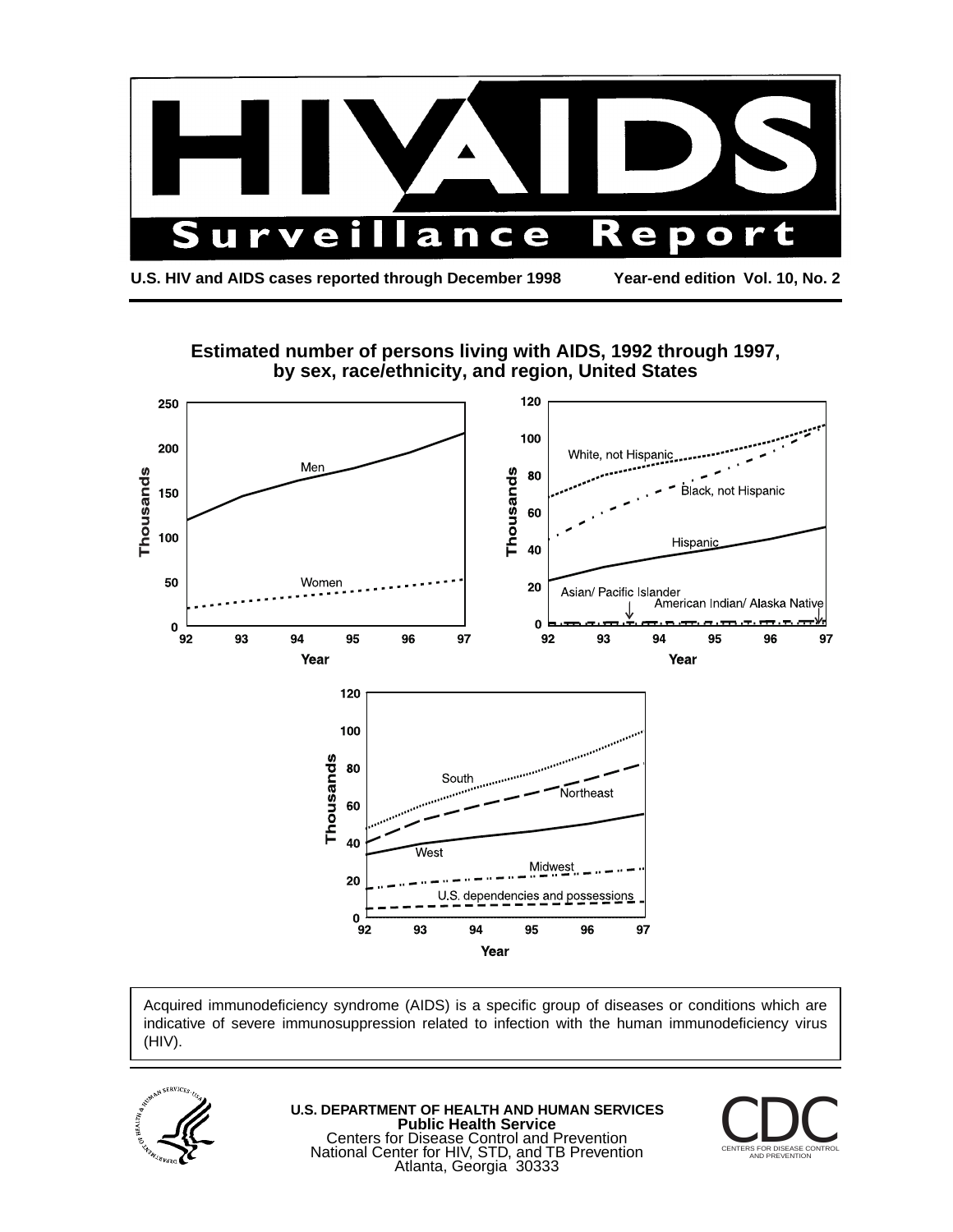The HIV/AIDS Surveillance Report is published semiannually by the Division of HIV/AIDS Prevention - Surveillance and Epidemiology, National Center for HIV, STD, and TB Prevention, Centers for Disease Control and Prevention (CDC), Atlanta, GA 30333. The year-end edition contains additional tables and graphs. All data are provisional.

| Suggested Citation: Centers for Disease Control and Prevention. HIV/AIDS Surveillance Report, |  |
|-----------------------------------------------------------------------------------------------|--|
| 1998;10(No. 2):[inclusive page numbers].                                                      |  |

|                                                                               | Director                                                           |
|-------------------------------------------------------------------------------|--------------------------------------------------------------------|
| National Center for HIV, STD, and TB Prevention Helene D. Gayle, M.D., M.P.H. | Director                                                           |
|                                                                               | Director                                                           |
|                                                                               | Chief                                                              |
|                                                                               | Chief                                                              |
|                                                                               | Shari C.Steinberg, M.S., M.P.H.<br>Surveillance Report Coordinator |
|                                                                               | Chief                                                              |
|                                                                               | Xenophon M. Santas<br><b>Assistant Chief</b>                       |

Single copies of the HIV/AIDS Surveillance Report are available free from the CDC National Prevention Information Network, P.O. Box 6003, Rockville, MD 20849-6003; telephone 1–800–458–5231 or 1–301–562–1098. Individuals or organizations can be added to the mailing list by writing to CDC, MASO/MSB/IDS, Mailstop A-22, 1600 Clifton Rd., N.E., Atlanta, GA 30333. Internet users may view an electronic copy of the Report by visiting CDC's home page (www.cdc.gov) and selecting the topic "Publications, Software, & Products." Confidential information, referrals, and educational material on AIDS are available from the CDC National AIDS Hotline: 1–800–342–2437, 1–800–344–7432 (Spanish access), and 1–800–243–7889 (TTY, deaf access).

**The HIV/AIDS Surveillance Report is accessible via Internet: www.cdc.gov** 

The HIV/AIDS logo on the cover is used with permission of the American Red Cross.

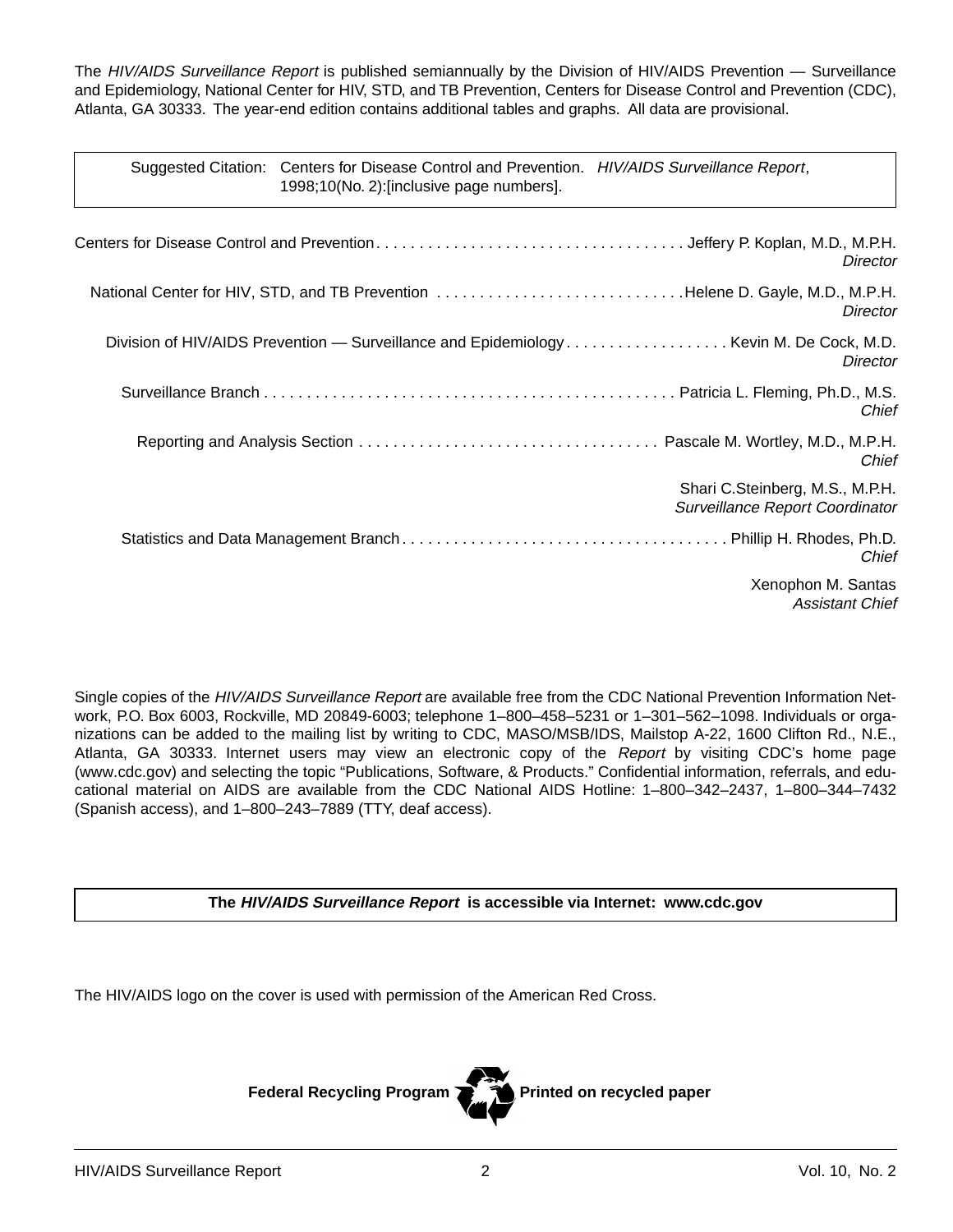# **Contents**

|           | <b>Reports of HIV infection and AIDS cases</b>                                                          |  |
|-----------|---------------------------------------------------------------------------------------------------------|--|
| Table 1.  | Persons reported to be living with HIV infection and with AIDS, by state and age group 7                |  |
| Table 2.  | AIDS cases and annual rates per 100,000 population, by state and age group 8                            |  |
| Table 3.  |                                                                                                         |  |
| Table 4.  | AIDS cases and annual rates per 100,000 population, by metropolitan area and age group 10               |  |
| Figure 1. |                                                                                                         |  |
| Figure 2. |                                                                                                         |  |
| Figure 3. |                                                                                                         |  |
| Figure 4. |                                                                                                         |  |
| Table 5.  |                                                                                                         |  |
| Table 6.  |                                                                                                         |  |
| Table 7.  |                                                                                                         |  |
| Table 8.  | HIV infection cases by sex, age at diagnosis, and race/ethnicity  17                                    |  |
| Table 9.  |                                                                                                         |  |
| Table 10. | Male adult/adolescent HIV infection cases by exposure category and race/ethnicity 19                    |  |
|           |                                                                                                         |  |
|           | Table 12. Female adult/adolescent HIV infection cases by exposure category and race/ethnicity  21       |  |
|           | Table 13. AIDS cases in adolescents and adults under age 25, by sex and exposure category  22           |  |
|           | Table 14. HIV infection cases in adolescents and adults under age 25, by sex and exposure category 23   |  |
|           |                                                                                                         |  |
|           | Table 16. Pediatric HIV infection cases by exposure category and race/ethnicity 25                      |  |
| Figure 5. |                                                                                                         |  |
|           | Table 17. Documented and possible occupationally acquired AIDS/HIV infection, by occupation 26          |  |
| Figure 6. | Investigations of adult/adolescent AIDS cases ever classified as risk not reported or identified. 27    |  |
|           |                                                                                                         |  |
|           | Table 19. AIDS cases and annual rates per 100,000 population, by race/ethnicity, age group, and sex  29 |  |
|           | Table 20. Adult/adolescent AIDS cases among Hispanics, by exposure category and place of birth 29       |  |
|           |                                                                                                         |  |

#### **AIDS incidence, prevalence, and deaths, adjusted for unreported risk and delays in reporting**

#### **AIDS incidence**

|  | Table 22. Estimated male adult/adolescent AIDS incidence, by exposure category and race/ethnicity  31<br>Table 23. Estimated female adult/adolescent AIDS incidence, by exposure category and race/ethnicity. 32<br>Table 24. Estimated AIDS incidence in adolescents and adults under age 25, by sex and exposure category 33               |  |
|--|----------------------------------------------------------------------------------------------------------------------------------------------------------------------------------------------------------------------------------------------------------------------------------------------------------------------------------------------|--|
|  | <b>AIDS incidence trends</b><br>Figure 7. Estimated AIDS incidence, by region of residence and year of diagnosis34<br>Figure 9. Estimated male adult/adolescent AIDS incidence, by exposure category and year of diagnosis 35<br>Figure 10. Estimated female adult/adolescent AIDS incidence, by exposure category and year of diagnosis. 35 |  |
|  | Persons living with AIDS, trends<br>Table 25. Estimated persons living with AIDS, by region of residence and year36<br>Table 27. Estimated persons living with AIDS, by age group, sex, exposure category, and year 37                                                                                                                       |  |
|  | Deaths of persons with AIDS, trends<br>Table 28. Estimated deaths of persons with AIDS, by region of residence and year of death 38<br>Table 30. Estimated deaths of persons with AIDS, by age group, sex, exposure category, and year of death 39                                                                                           |  |
|  |                                                                                                                                                                                                                                                                                                                                              |  |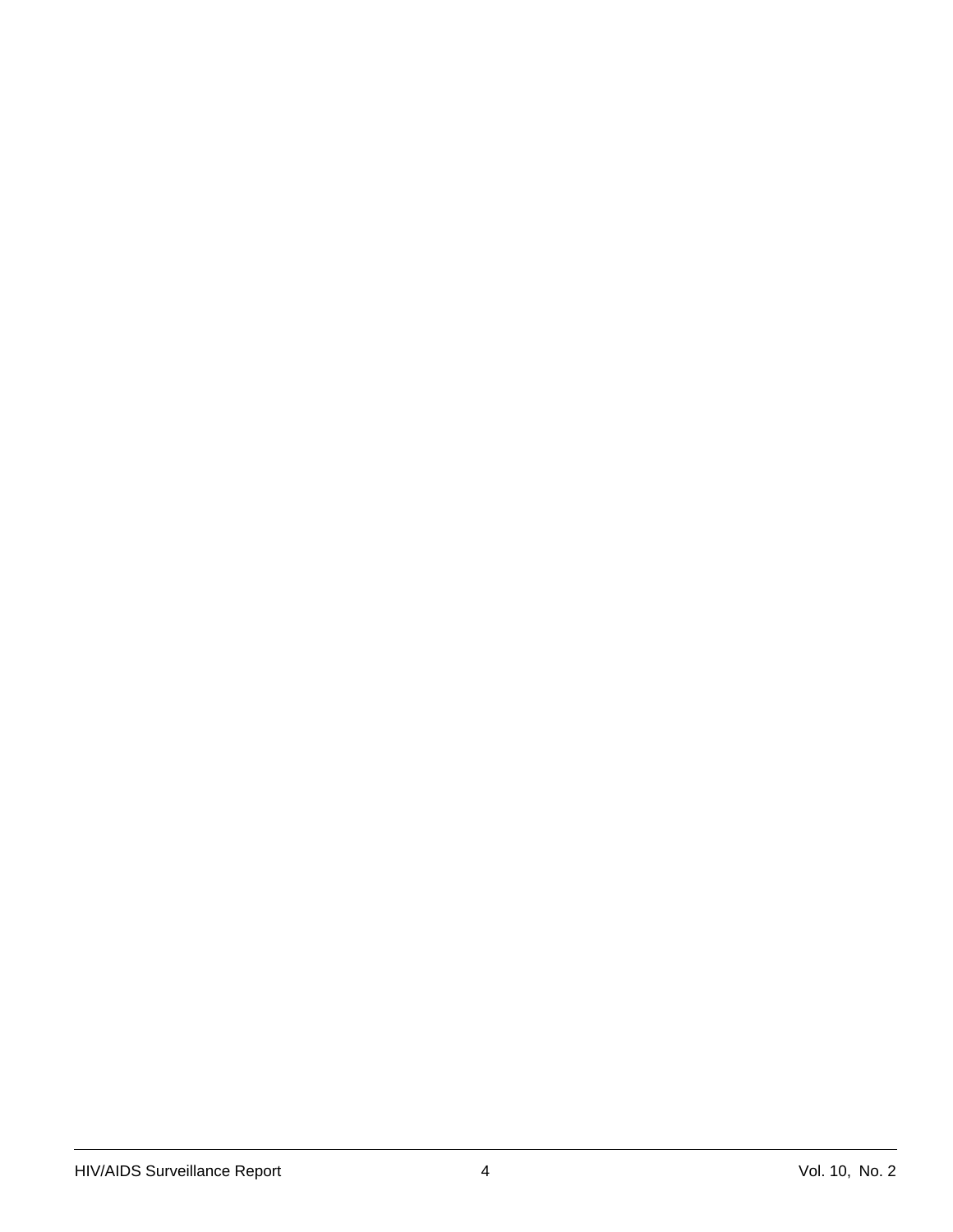During 1998, 48,269 persons were reported with AIDS, more than half (57%) from the states of New York, Florida, New Jersey, California, and Texas. A total of 688,200 persons have been reported with AIDS since the beginning of the epidemic. In 1997, the most recent full year for which estimates of the numbers of persons living with AIDS are available (because of the lag time needed to take reporting delays into account, see technical notes), an estimated 270,841 persons were living with AIDS, a 12% increase from 1996. The number of persons living with AIDS increased as a result of improved survival for AIDS patients who were receiving treatment and substantial decreases in the number of deaths in 1997.

Between 1992 and 1997, the number of persons living with AIDS increased in all groups, as a result of the 1993 expanded AIDS case definition and more recently, improved survival. The characteristics of persons living with AIDS have changed, reflecting changes in the populations affected by the HIV/AIDS epidemic. Women accounted for 13.8% of persons living with AIDS in 1992, compared with 19.1% in 1997. By the end of 1997, the number of blacks living with AIDS, which increased from 32.7% of persons living with AIDS in 1992 to 39.2% in 1997, was almost identical to the number of whites living with AIDS. Persons living in the South accounted for 33.6% of cases in 1992 and 36.7% in 1997, and persons living in the Northeast accounted for 28.3% in 1992 and 30.3% in 1997; the proportion living in the West declined from 23.8% to 20.4%. The characteristics of persons living with AIDS (sex, age, race/ethnicity) as of the end of 1997 in all states and metropolitan statistical areas were published in a supplemental report in February 1999, the first in a series of reports intended to provide additional data on selected topics. This report can be accessed at http://www.cdc.gov/nchstp/hiv\_aids/ stats/hasrsupp.htm .

 In the 33 states and territories that report HIV infection, 19,393 persons with HIV infection but not AIDS were reported during 1998. In addition, 1,871 persons were reported first with HIV and then with AIDS during 1998; for this report these persons are counted only once as AIDS cases. In these same states, a total of 97,962 persons are reported as living with HIV infection (table 1); that is, as of the end of 1998, they are not known to have AIDS or to have died. Because not all HIV-infected persons have been tested, the number of persons reported to be living with HIV represents a minimum estimate of the number of persons living with HIV infection. Differences among states in the relative proportion of prevalent cases reported as HIV compared to AIDS (table 1) are the result of many factors: they may reflect variations in testing patterns, access to care, and survival; differences in the distribution of affected populations in terms of sex, race, and risk; and differences in the stage of the epidemic. In addition, factors related to the implementation of HIV reporting, such as the date of implemen-tation and whether prevalent HIV cases were reportable at implementation, also affect these proportions. For example, the recent implementation of HIV reporting in Florida and New Mexico, initiated in July 1997 and January 1998, respectively, accounts for the low number of persons reported as living with HIV infection compared with the number reported as living with AIDS.

HIV reporting data are increasingly necessary to monitor the effect of the epidemic because of the therapies that have reduced AIDS incidence. By the end of 1998, 29 states and the Virgin Islands had implemented the confidential name-based reporting of HIV infection in adolescents and adults; three additional states report pediatric HIV infection only. States that have initiated confidential name-based HIV reporting in the past 2 years are Florida, Iowa, New Mexico, and Virgin Islands; Alaska, New York, and Texas are beginning HIV case surveillance in 1999. Although AIDS incidence can no longer provide unbiased information on HIV incidence patterns as it has in the past, because of the effect of potent antiretroviral therapies, the monitoring of AIDS incidence nonetheless remains critical. Persons reported with AIDS increasingly represent persons whose diagnosis was too late for them to benefit from treatments, persons who either did not seek or had no access to care, or persons for whom treatment failed. Monitoring this population remains of the utmost importance, and supplemental studies will be needed to determine the reasons for continued AIDS incidence.

Historically, AIDS incidence data have served as the basis for assessing needs for prevention and treatment programs. Because of the effect of treatment on AIDS incidence, incidence is no longer the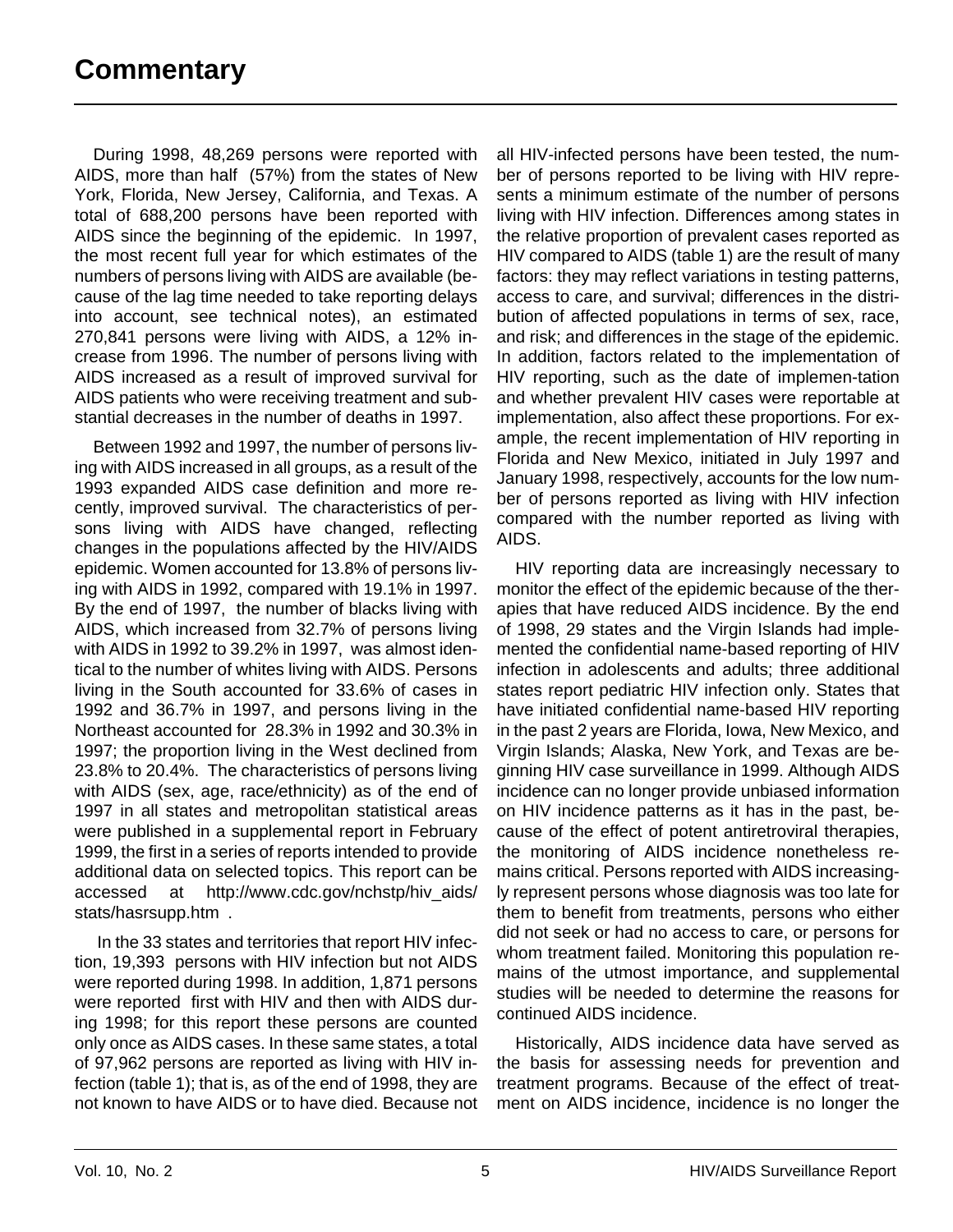most appropriate means of describing the needs of different populations, as areas that are providing care effectively would seem to need fewer resources. AIDS prevalence, rather than AIDS incidence, provides a more accurate measure of the number of persons who require treatment resources because it reflects the total number of persons living with AIDS. AIDS prevalence too, however, will increasingly underestimate the number of persons in care. Because AIDS will not develop in a growing number of HIV-infected persons as they benefit from new therapies, all states should conduct surveillance for persons with a diagnosis of HIV infection as well as those with a diagnosis of AIDS. However, until such data are available, AIDS prevalence will remain the best measure of the impact of the epidemic, and the most accurate, equitable means of estimating the need for patient services.

The effect of treatment on AIDS incidence and the shift in emphasis from AIDS to HIV require new ways of thinking about surveillance data. With respect to AIDS data, year-to-year changes reflect differences in the historic pattern of HIV infection and differences in access to, and utilization of, care; comparisons among groups must take both these factors into account. With respect to HIV surveillance data, reports of diagnosis of HIV infection bear little relationship to the actual time of infection, with the exception of young persons or persons for whom a proxy measure of recency of infection, such as a high CD4+T-lymphocyte count, is available. Information such as CD4+ T-lymphocyte count at the initial diagnosis of HIV infection on a representative sample of persons can be used to estimate the proportion of new HIV diagnoses that represent recent HIV infections. Until such information is available, the number and characteristics of persons living with diagnosed HIV infection and those living with AIDS will be helpful in planning for prevention, treatment, and other services needed to further reduce transmission and to improve survival and quality of life for infected persons.

The dramatic decreases in pediatric AIDS clearly demonstrate that the Public Health Service guidelines for zidovudine use during pregnancy and for the counseling and testing of pregnant women have been implemented and are decreasing the perinatal transmission of HIV. States that report pediatric exposure and HIV infection have been especially effective in monitoring the reasons for decreases in perinatal transmission. The swiftness of the decline has suggested that the goal of eliminating perinatal transmission of HIV may be attainable. Pediatric HIV and AIDS surveillance will play an increasingly important role in identifying populations of women in need of outreach and thus ensuring access to testing and treatment services for these women as well as to ensure that their infants will be healthy.

 The next few years will represent a time of transition for HIV/AIDS surveillance. AIDS incidence will continue to be affected by therapy, but the full effect of new therapies on AIDS incidence is not yet known. At the same time, HIV surveillance is gradually being implemented by an increasing number of states. During this transition, the data on prevalence will probably be more useful than data on incidence for public health planning purposes while incidence data will probably be more useful in identifying populations that may require outreach to improve timely access to testing and treatment. To accurately describe affected populations, CDC plans to work closely with state surveillance programs and with the many users of the surveillance data to provide technical assistance in interpreting the data during this time of transition.

#### **Suggested reading:**

CDC. HIV/AIDS Surveillance Supplemental Report: Characteristics of Persons Living with AIDS at the End of 1997, 1999;5(No. 1):1-13.

CDC. National HIV Prevalence Surveys, 1997 Summary. Atlanta, GA: CDC; 1998:1-25.

CDC. Success in implementing PHS guidelines to reduce perinatal transmission of HIV. MMWR 1998;47:688-91 [published errata appear in MMWR 1998;47:718].

All the *MMWR* articles are available at www.cdc.gov/nchstp/hiv\_aids/pubs/mmwr.htm .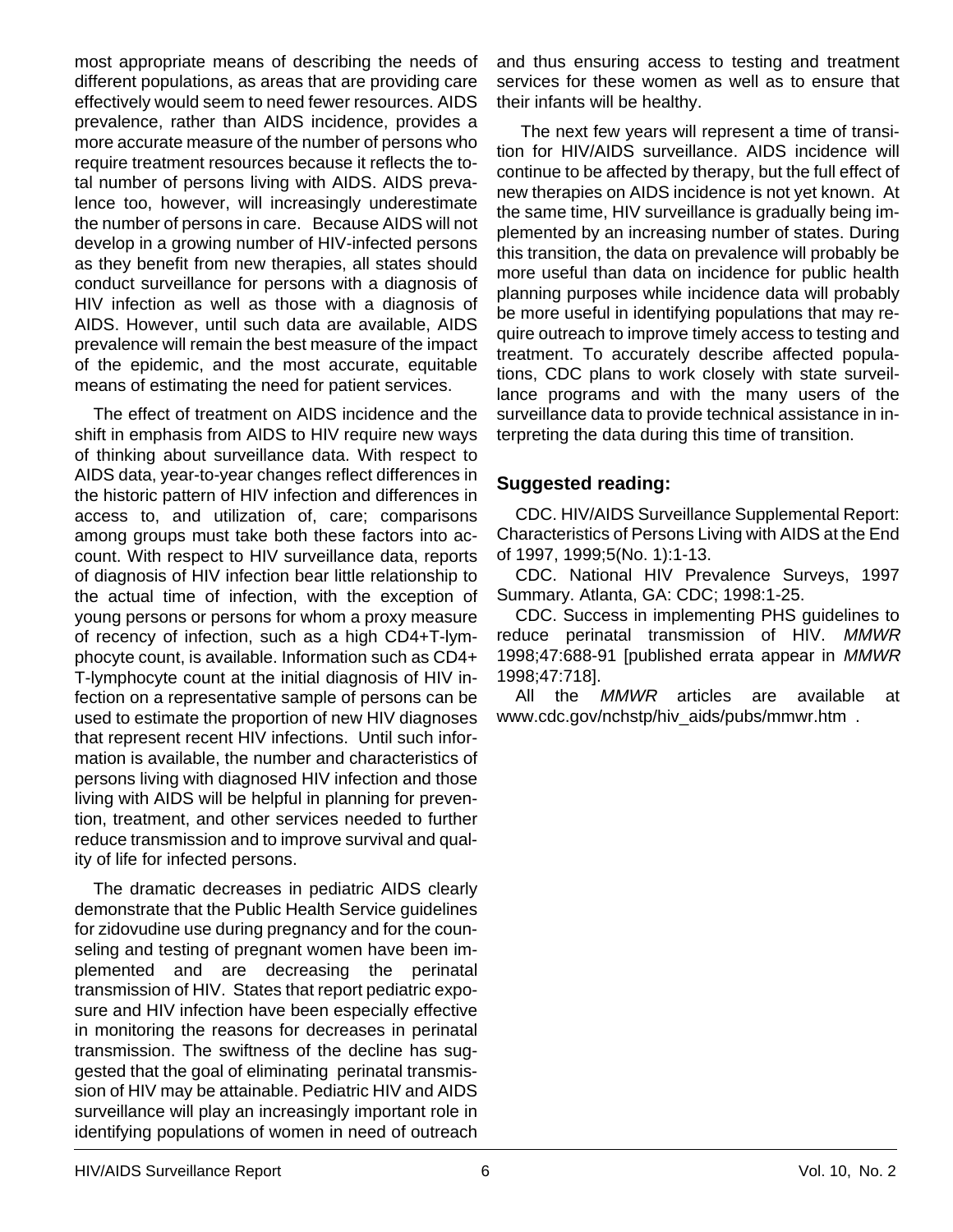| State of residence                                     |             | Living with HIV infection <sup>3</sup>       |              |             | Living with AIDS <sup>4</sup>         |                              | <b>Cumulative totals</b>     |                                       |              |  |
|--------------------------------------------------------|-------------|----------------------------------------------|--------------|-------------|---------------------------------------|------------------------------|------------------------------|---------------------------------------|--------------|--|
| (Date HIV reporting<br>initiated)                      | Adults/     | <b>Children</b><br>adolescents <13 years old | <b>Total</b> | Adults/     | Children<br>adolescents <13 years old | <b>Total</b>                 | Adults/                      | Children<br>adolescents <13 years old | <b>Total</b> |  |
| Alabama (Jan. 1988)                                    | 4,475       | 40                                           | 4,515        | 2,493       | 24                                    | 2,517                        | 6,968                        | 64                                    | 7,032        |  |
| Alaska                                                 |             |                                              |              | 220         | $\overline{\mathbf{c}}$               | 222                          | 220                          | 2                                     | 222          |  |
| Arizona (Jan. 1987)                                    | 3,556       | 35                                           | 3,591        | 2,376       | 6                                     | 2,382                        | 5,932                        | 41                                    | 5,973        |  |
| Arkansas (July 1989)                                   | 1,717       | 20                                           | 1,737        | 1,307       | 23                                    | 1,330                        | 3,024                        | 43                                    | 3,067        |  |
| California                                             |             | —                                            | —            | 39,680      | 214                                   | 39,894                       | 39,680                       | 214                                   | 39,894       |  |
| Colorado (Nov. 1985)                                   | 5,107       | 27                                           | 5,134        | 2,520       | 6                                     | 2,526                        | 7,627                        | 33                                    | 7,660        |  |
| Connecticut (July 1992) <sup>5</sup>                   |             | 97                                           | 97           | 5,187       | 76                                    | 5,263                        | 5,187                        | 173                                   | 5,360        |  |
| Delaware                                               |             | $\overline{\phantom{0}}$                     | —            | 983         | 11                                    | 994                          | 983                          | 11                                    | 994          |  |
| District of Columbia                                   |             | $\overline{\phantom{0}}$                     |              | 5,080       | 92                                    | 5,172                        | 5,080                        | 92                                    | 5,172        |  |
| Florida (July 1997)                                    | 8,561       | 84                                           | 8,645        | 30,223      | 592                                   | 30,815                       | 38,784                       | 676                                   | 39,460       |  |
| Georgia                                                |             |                                              |              | 8,701       | 84                                    | 8,785                        | 8,701                        | 84                                    | 8,785        |  |
| Hawaii                                                 |             |                                              |              | 847         | 5                                     | 852                          | 847                          | 5                                     | 852          |  |
| Idaho (June 1986)                                      | 257         | 4                                            | 261          | 189         | $\overline{\phantom{0}}$              | 189                          | 446                          | 4                                     | 450          |  |
| Illinois                                               |             | $\overline{\phantom{0}}$                     |              | 7,677       | 114                                   | 7,791                        | 7,677                        | 114                                   | 7,791        |  |
| Indiana (July 1988)                                    | 3,082       | 27                                           | 3,109        | 2,438       | 14                                    | 2,452                        | 5,520                        | 41                                    | 5,561        |  |
| lowa (July 1998)                                       | 99          | $\mathbf{1}$                                 | 100          | 501         | 4                                     | 505                          | 600                          | 5                                     | 605          |  |
| Kansas                                                 |             | $\overline{\phantom{0}}$                     | —            | 800         | 4                                     | 804                          | 800                          | 4                                     | 804          |  |
| Kentucky                                               |             | $\overline{\phantom{0}}$                     |              | 1,277       | 11                                    | 1,288                        | 1,277                        | 11                                    | 1,288        |  |
| Louisiana (Feb. 1993)                                  | 5,866       | 94                                           | 5,960        | 4,649       | 56                                    | 4,705                        | 10,515                       | 150                                   | 10,665       |  |
| Maine                                                  |             | —                                            |              | 357         | 7                                     | 364                          | 357                          | 7                                     | 364          |  |
| Maryland                                               |             | $\overline{\phantom{0}}$                     |              | 8,049       | 156                                   | 8,205                        | 8,049                        | 156                                   | 8,205        |  |
| Massachusetts                                          |             |                                              |              | 4,845       | 75                                    | 4,920                        | 4,845                        | 75                                    | 4,920        |  |
| Michigan (April 1992)                                  | 3,944       | 81                                           | 4,025        | 3,950       | 35                                    | 3,985                        | 7,894                        | 116                                   | 8,010        |  |
| Minnesota (Oct. 1985)                                  | 2,273       | 25                                           | 2,298        | 1,405       | 12                                    | 1,417                        | 3,678                        | 37                                    | 3,715        |  |
| Mississippi (Aug. 1988)                                | 3,741       | 42                                           | 3,783        | 1,566       | 27                                    | 1,593                        | 5,307                        | 69                                    | 5,376        |  |
| Missouri (Oct. 1987)                                   | 3,868       | 40                                           | 3,908        | 3,628       | 18                                    | 3,646                        | 7,496                        | 58                                    | 7,554        |  |
| Montana                                                |             |                                              |              | 149         | $\overline{\phantom{0}}$              | 149                          | 149                          |                                       | 149          |  |
| Nebraska (Sept. 1995)                                  | 399         | 6                                            | 405          | 393         | 3                                     | 396                          | 792                          | 9                                     | 801          |  |
| Nevada (Feb. 1992)                                     | 2,356       | 23                                           | 2,379        | 1,935       | 12                                    | 1,947                        | 4,291                        | 35                                    | 4,326        |  |
| New Hampshire                                          |             | $\overbrace{\phantom{12322111}}$             |              | 434         | 3                                     | 437                          | 434                          | 3                                     | 437          |  |
| New Jersey (Jan. 1992)                                 | 11,254      | 359                                          | 11,613       | 12,961      | 251                                   | 13,212                       | 24,215                       | 610                                   | 24,825       |  |
| New Mexico (Jan. 1998)                                 | 396         | 3                                            | 399          | 801         | 6                                     | 807                          | 1,197                        | 9                                     | 1,206        |  |
| New York                                               |             | $\overline{\phantom{0}}$                     |              | 45,993      | 799                                   | 46,792                       | 45,993                       | 799                                   | 46,792       |  |
| North Carolina (Feb. 1990)                             | 7,787       | 105                                          | 7,892        | 3,605       | 52                                    | 3,657                        | 11,392                       | 157                                   | 11,549       |  |
| North Dakota (Jan. 1988)                               | 58          | 1                                            | 59           | 41          |                                       | 41                           | 99                           | $\mathbf{1}$                          | 100          |  |
| Ohio (June 1990)                                       | 4,153       | 60                                           | 4,213        | 3,717       | 39                                    | 3,756                        | 7,870                        | 99                                    | 7,969        |  |
| Oklahoma (June 1988)                                   | 1,950       | 14                                           | 1,964        | 1,411       | 10                                    | 1,421                        | 3,361                        | 24                                    | 3,385        |  |
| Oregon (Sept. 1988) <sup>5</sup>                       |             | 16                                           | 16           | 1,783       | 7                                     | 1,790                        | 1,783                        | 23                                    | 1,806        |  |
| Pennsylvania                                           |             | —                                            |              | 8,705       | 155                                   | 8,860                        | 8,705                        | 155                                   | 8,860        |  |
| Rhode Island                                           |             | $\overline{\phantom{0}}$                     |              | 802         | 6                                     | 808                          | 802                          | 6                                     | 808          |  |
| South Carolina (Feb. 1986)                             | 6,331       | 107                                          | 6,438        | 3,614       | 28                                    | 3,642                        | 9,945                        | 135                                   | 10,080       |  |
| South Dakota (Jan. 1988)                               | 160         | 5                                            | 165          | 57          | 1                                     | 58                           | 217                          | 6                                     | 223          |  |
| Tennessee (Jan. 1992)                                  | 4,739       | 48                                           | 4,787        | 3,494       | 18                                    | 3,512                        | 8,233                        | 66                                    | 8,299        |  |
| Texas (Feb. $1994$ ) <sup>5</sup>                      |             | 257                                          | 257          | 20.726      | 144                                   | 20,870                       | 20.726                       | 401                                   | 21,127       |  |
| Utah (April 1989)                                      | 757         | 5                                            | 762          | 781         | 7                                     | 788                          | 1,538                        | 12                                    | 1,550        |  |
| Vermont                                                |             |                                              |              | 157         | $\overline{c}$                        | 159                          | 157                          | 2                                     | 159          |  |
| Virginia (July 1989)                                   | 6,788       | 68                                           | 6,856        | 4,659       | 83                                    | 4,742                        | 11,447                       | 151                                   | 11,598       |  |
| Washington                                             |             |                                              |              | 3,513       | 15                                    | 3,528                        | 3,513                        | 15                                    | 3,528        |  |
| West Virginia (Jan. 1989)                              | 452         | 3                                            | 455          | 421         | 3                                     | 424                          | 873                          | 6                                     | 879          |  |
| Wisconsin (Nov. 1985)<br>Wyoming (June 1989)           | 2,037<br>60 | 30                                           | 2,067<br>60  | 1,396<br>58 | 11<br>2                               | 1,407<br>60                  | 3,433<br>118                 | 41<br>2                               | 3,474<br>120 |  |
|                                                        |             |                                              |              |             |                                       |                              |                              |                                       |              |  |
| <b>Subtotal</b>                                        | 96,223      | 1,727                                        | 97,950       | 262,554     | 3,325                                 | 265,879                      | 358,777                      | 5,052                                 | 363,829      |  |
| U.S. dependencies, possessions, and associated nations |             |                                              |              |             |                                       |                              |                              |                                       |              |  |
| Guam                                                   |             |                                              |              | 9           |                                       | 9<br>$\overline{\mathbf{c}}$ | 9<br>$\overline{\mathbf{c}}$ |                                       | 9            |  |
| Pacific Islands, U.S.<br>Puerto Rico                   |             |                                              |              | 2<br>8,064  | 172                                   | 8,236                        | 8,064                        | 172                                   | 2<br>8,236   |  |
| Virgin Islands, U.S. (Dec. 1998)                       | 11          | 1                                            | 12           | 196         | 8                                     | 204                          | 207                          | 9                                     | 216          |  |
| Total                                                  | 96,234      | 1,728                                        | 97,962       | 271,115     | 3,509                                 | 274,624                      | 367,349                      | 5,237                                 | 372,586      |  |

#### Table 1. Persons reported to be living with HIV infection<sup>1</sup> and with AIDS, by state and age **group, reported through December 19982**

<sup>1</sup>Includes only persons reported with HIV infection who have not developed AIDS.

<sup>2</sup>Persons reported with vital status "alive" as of the last update. Excludes persons whose vital status is unknown.

3Includes only persons reported from states with confidential HIV infection reporting. Excludes 1,934 adults/adolescents and 51 children reported from states with confidential HIV infection reporting whose state of residence is unknown or who are residents of other states.

4Includes 290 adults/adolescents and 4 children whose state of residence is unknown.

5Connecticut and Texas have confidential HIV infection reporting for pediatric cases only; Oregon has confidential HIV infection reporting for children less than 6 years old.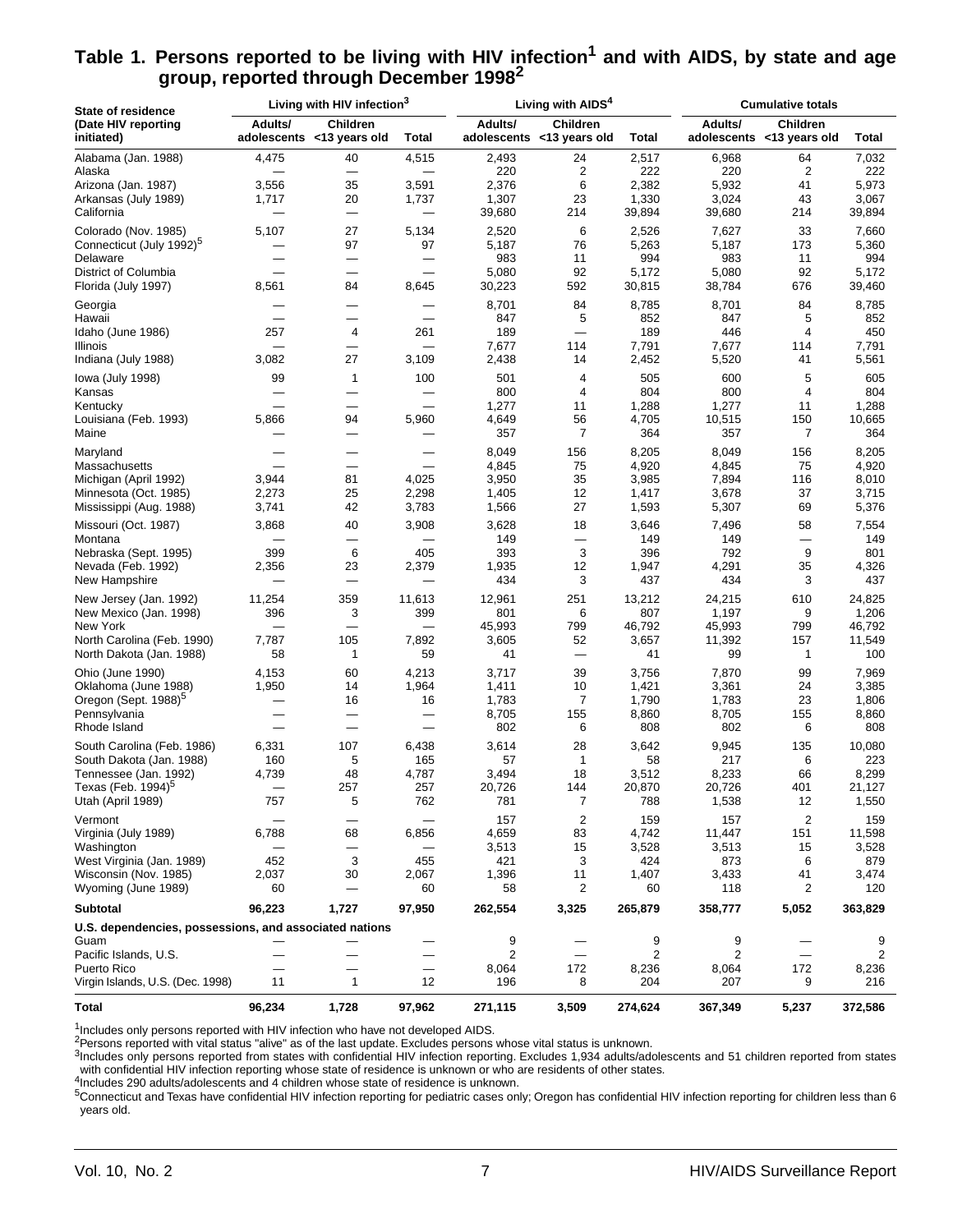|                                                        | 1997         |              | 1998         |              | <b>Cumulative totals</b> |                           |                 |  |  |
|--------------------------------------------------------|--------------|--------------|--------------|--------------|--------------------------|---------------------------|-----------------|--|--|
| <b>State of residence</b>                              | No.          | Rate         | No.          | Rate         | Adults/<br>adolescents   | Children<br><13 years old | Total           |  |  |
| Alabama                                                | 568          | 13.1         | 484          | 11.1         | 5,251                    | 67                        | 5,318           |  |  |
| Alaska                                                 | 51           | 8.4          | 29           | 4.7          | 435                      | 5                         | 440             |  |  |
| Arizona                                                | 446          | 9.8          | 645          | 13.8         | 6,090                    | 21                        | 6,111           |  |  |
| Arkansas                                               | 242          | 9.6          | 203          | 8.0          | 2,553                    | 38                        | 2,591           |  |  |
| California                                             | 6,958        | 21.6         | 5,654        | 17.3         | 109,481                  | 575                       | 110,056         |  |  |
| Colorado                                               | 380          | 9.8          | 314          | 7.9          | 6,416                    | 28                        | 6,444           |  |  |
| Connecticut                                            | 1,221        | 37.4         | 666          | 20.3         | 10,231                   | 173                       | 10,404          |  |  |
| Delaware                                               | 230          | 31.3         | 174          | 23.4         | 2,163                    | 18                        | 2,181           |  |  |
| District of Columbia                                   | 997          | 188.2        | 989          | 189.1        | 11,228                   | 166                       | 11,394          |  |  |
| Florida                                                | 6,051        | 41.2         | 5,448        | 36.5         | 68,939                   | 1,337                     | 70,276          |  |  |
| Georgia                                                | 1,719        | 23.0         | 1,295        | 16.9         | 19,816                   | 191                       | 20,007          |  |  |
| Hawaii                                                 | 95           | 8.0          | 161          | 13.5         | 2,234                    | 15                        | 2,249           |  |  |
| Idaho                                                  | 52           | 4.3          | 32           | 2.6          | 447                      | $\overline{2}$            | 449             |  |  |
| Illinois                                               | 1,833        | 15.3         | 1,304        | 10.8         | 21,442                   | 242                       | 21,684          |  |  |
| Indiana                                                | 519          | 8.8          | 484          | 8.2          | 5,382                    | 37                        | 5,419           |  |  |
| lowa                                                   | 100          | 3.5          | 75           | 2.6          | 1,138                    | 9                         | 1,147           |  |  |
| Kansas                                                 | 159          | 6.1          | 126          | 4.8          | 2,082                    | 11                        | 2,093           |  |  |
| Kentucky                                               | 362          | 9.3          | 280          | 7.1          | 2,839                    | 22                        | 2,861           |  |  |
| Louisiana                                              | 1,090        | 25.0         | 951          | 21.8         | 11,018                   | 118                       | 11,136          |  |  |
| Maine                                                  | 51           | 4.1          | 31           | 2.5          | 827                      | 9                         | 836             |  |  |
|                                                        |              |              |              |              |                          |                           |                 |  |  |
| Maryland                                               | 1,851        | 36.3         | 1,639        | 31.9         | 18,430                   | 286                       | 18,716          |  |  |
| Massachusetts                                          | 850          | 13.9         | 924          | 15.0         | 13,610                   | 199                       | 13,809          |  |  |
| Michigan                                               | 880          | 9.0          | 714          | 7.3          | 9,865                    | 104                       | 9,969           |  |  |
| Minnesota                                              | 211          | 4.5          | 190          | 4.0          | 3,372                    | 22                        | 3,394           |  |  |
| Mississippi                                            | 345          | 12.6         | 415          | 15.1         | 3,562                    | 53                        | 3,615           |  |  |
| Missouri                                               | 569          | 10.5         | 443          | 8.1          | 8,190                    | 55                        | 8,245           |  |  |
| Montana                                                | 41           | 4.7          | 29           | 3.3          | 294                      | 3                         | 297             |  |  |
| Nebraska                                               | 91           | 5.5          | 72           | 4.3          | 942                      | 9                         | 951             |  |  |
| Nevada                                                 | 588          | 35.0         | 258          | 14.8         | 3,875                    | 26                        | 3,901           |  |  |
| New Hampshire                                          | 55           | 4.7          | 42           | 3.5          | 801                      | 8                         | 809             |  |  |
| New Jersey                                             | 3,235        | 40.1         | 2,134        | 26.3         | 37,517                   | 713                       | 38,230          |  |  |
| New Mexico                                             | 168          | 9.7          | 209          | 12.0         | 1,812                    | 8                         | 1,820           |  |  |
| New York                                               | 13,117       | 72.3         | 8,714        | 47.9         | 126,495                  | 2,180                     | 128,675         |  |  |
| North Carolina                                         | 850          | 11.4         | 788          | 10.4         | 8,838                    | 110                       | 8,948           |  |  |
| North Dakota                                           | 12           | 1.9          | 6            | 0.9          | 96                       |                           | 96              |  |  |
| Ohio                                                   | 851          | 7.6          | 685          | 6.1          | 10,138                   | 117                       | 10,255          |  |  |
| Oklahoma                                               | 282          | 8.5          | 285          | 8.5          | 3,274                    | 26                        | 3,300           |  |  |
| Oregon                                                 | 303          | 9.3          | 204          | 6.2          | 4,349                    | 16                        | 4,365           |  |  |
| Pennsylvania                                           | 1,910        | 15.9         | 1,740        | 14.5         | 20,755                   | 285                       | 21,040          |  |  |
| Rhode Island                                           | 152          | 15.4         | 128          | 12.9         | 1,839                    | 20                        | 1,859           |  |  |
| South Carolina                                         |              | 20.3         |              |              | 7,692                    |                           |                 |  |  |
|                                                        | 770          |              | 777          | 20.3<br>2.0  |                          | 75                        | 7,767           |  |  |
| South Dakota<br>Tennessee                              | 11           | 1.5          | 15           |              | 140                      | 4                         | 144             |  |  |
| Texas                                                  | 775<br>4,672 | 14.4<br>24.1 | 695<br>3,967 | 12.8<br>20.1 | 6,940<br>47,994          | 48<br>356                 | 6,988<br>48,350 |  |  |
| Utah                                                   | 152          | 7.4          | 139          | 6.6          | 1,651                    | 21                        | 1,672           |  |  |
|                                                        |              |              |              |              |                          |                           |                 |  |  |
| Vermont                                                | 29           | 4.9          | 20           | 3.4          | 344                      | 4                         | 348             |  |  |
| Virginia                                               | 1,175        | 17.4         | 998          | 14.7         | 11,110                   | 159                       | 11,269          |  |  |
| Washington                                             | 634          | 11.3         | 441          | 7.8          | 8,618                    | 33                        | 8,651           |  |  |
| West Virginia                                          | 126          | 6.9          | 86           | 4.7          | 945                      | 8                         | 953             |  |  |
| Wisconsin                                              | 254          | 4.9          | 203          | 3.9          | 3,204                    | 26                        | 3,230           |  |  |
| Wyoming                                                | 16           | 3.3          | 6            | 1.2          | 157                      | 2                         | 159             |  |  |
| Subtotal                                               | 58,099       | 21.7         | 46,311       | 17.1         | 656,861                  | 8,060                     | 664,921         |  |  |
| U.S. dependencies, possessions, and associated nations |              |              |              |              |                          |                           |                 |  |  |
| Guam                                                   | 2            | 1.4          | 2            | 1.3          | 21                       |                           | 21              |  |  |
| Pacific Islands, U.S.                                  | 1            | 0.3          |              |              | 4                        |                           | $\overline{4}$  |  |  |
| Puerto Rico                                            | 2,037        | 53.2         | 1,711        | 44.3         | 21,915                   | 382                       | 22,297          |  |  |
| Virgin Islands, U.S.                                   | 98           | 83.8         | 35           | 29.6         | 396                      | 15                        | 411             |  |  |
| Total <sup>1</sup>                                     | 60,270       | 22.1         | 48,269       | 17.6         | 679,739                  | 8,461                     | 688,200         |  |  |

#### **Table 2. AIDS cases and annual rates per 100,000 population, by state and age group, reported through December 1998, United States**

<sup>1</sup>U.S. totals presented in this report include data from the United States (50 states and the District of Columbia), and from U.S. dependencies, possessions, and independent nations in free association with the United States. See Technical Notes. Totals include 546 persons whose state of residence is unknown.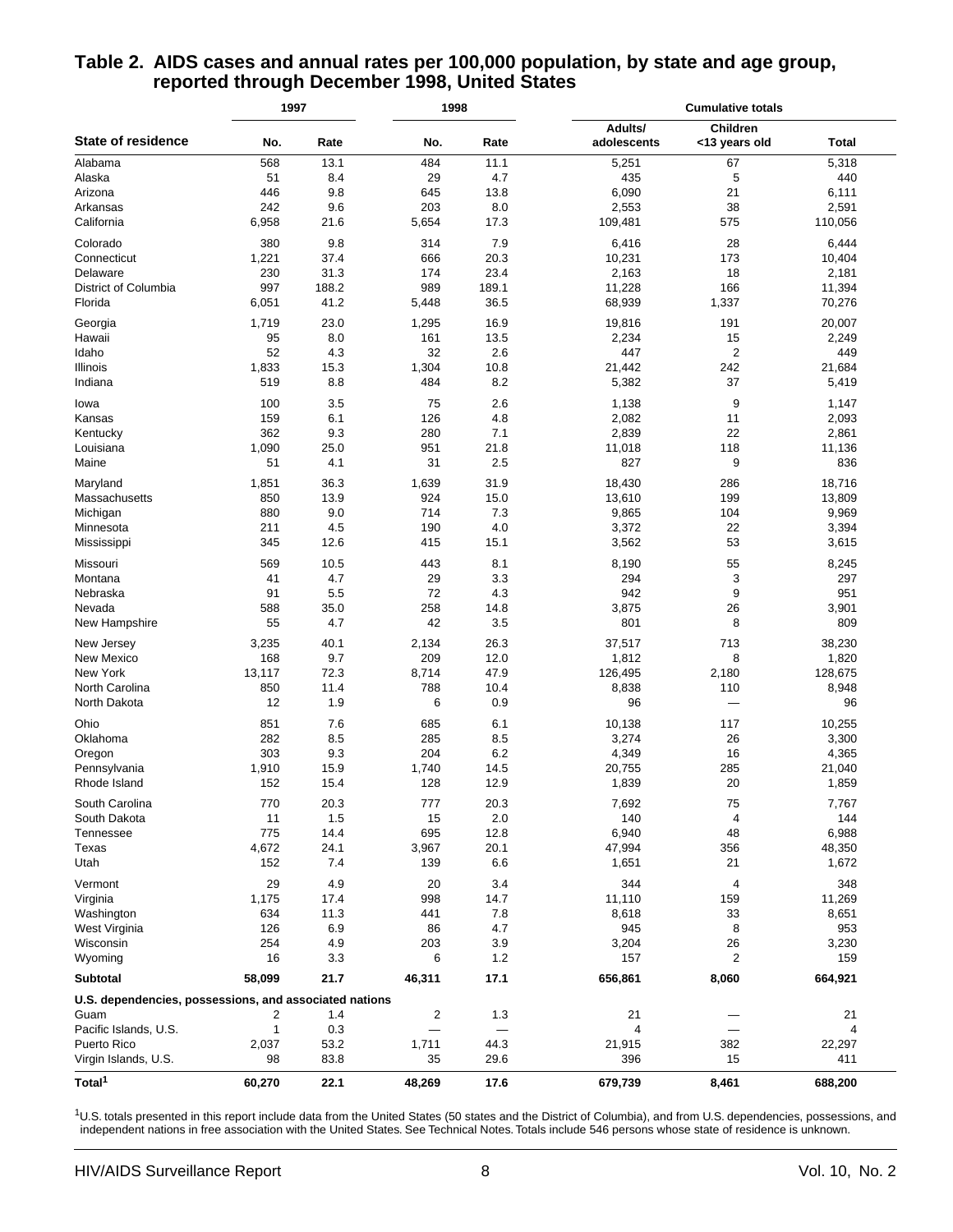#### Table 3. HIV infection cases<sup>1</sup> by state, reported in 1998; and cumulative totals, by state and **age group, through December 1998, from areas with confidential HIV infection reporting**

|                                                                             |        | <b>Cumulative totals</b> |                           |              |  |  |  |  |
|-----------------------------------------------------------------------------|--------|--------------------------|---------------------------|--------------|--|--|--|--|
| <b>State of residence</b><br>(Date HIV reporting initiated)                 | 1998   | Adults/<br>adolescents   | Children<br><13 years old | <b>Total</b> |  |  |  |  |
| Alabama (Jan. 1988)                                                         | 521    | 4,660                    | 41                        | 4,701        |  |  |  |  |
| Arizona (Jan. 1987)                                                         | 473    | 3,934                    | 39                        | 3,973        |  |  |  |  |
| Arkansas (July 1989)                                                        | 240    | 1,742                    | 20                        | 1,762        |  |  |  |  |
| Colorado (Nov. 1985)                                                        | 285    | 5,326                    | 28                        | 5,354        |  |  |  |  |
| Connecticut (July 1992) <sup>2</sup>                                        | 10     |                          | 105                       | 105          |  |  |  |  |
| Florida (July 1997)                                                         | 6,837  | 8,714                    | 85                        | 8,799        |  |  |  |  |
| Idaho (June 1986)                                                           | 25     | 309                      | 4                         | 313          |  |  |  |  |
| Indiana (July 1988)                                                         | 366    | 3,193                    | 28                        | 3,221        |  |  |  |  |
| lowa (July 1998)                                                            | 84     | 100                      | 1                         | 101          |  |  |  |  |
| Louisiana (Feb. 1993)                                                       | 1,030  | 6,181                    | 107                       | 6,288        |  |  |  |  |
| Michigan (April 1992)                                                       | 584    | 4,632                    | 95                        | 4,727        |  |  |  |  |
| Minnesota (Oct. 1985)                                                       | 238    | 2,407                    | 28                        | 2,435        |  |  |  |  |
| Mississippi (Aug. 1988)                                                     | 507    | 3,895                    | 42                        | 3,937        |  |  |  |  |
| Missouri (Oct. 1987)                                                        | 465    | 4,003                    | 40                        | 4,043        |  |  |  |  |
| Nebraska (Sept. 1995)                                                       | 84     | 418                      | 6                         | 424          |  |  |  |  |
| Nevada (Feb. 1992)                                                          | 260    | 2,568                    | 24                        | 2,592        |  |  |  |  |
| New Jersey (Jan. 1992)                                                      | 1,473  | 12,555                   | 370                       | 12,925       |  |  |  |  |
| New Mexico (Jan. 1998)                                                      | 388    | 402                      | 3                         | 405          |  |  |  |  |
| North Carolina (Feb. 1990)                                                  | 1,021  | 8,482                    | 114                       | 8,596        |  |  |  |  |
| North Dakota (Jan. 1988)                                                    | 8      | 66                       | 1                         | 67           |  |  |  |  |
| Ohio (June 1990)                                                            | 906    | 4,521                    | 62                        | 4,583        |  |  |  |  |
| Oklahoma (June 1988)                                                        | 280    | 2,058                    | 15                        | 2,073        |  |  |  |  |
| Oregon (Sept. 1988) <sup>2</sup>                                            | 5      |                          | 16                        | 16           |  |  |  |  |
| South Carolina (Feb. 1986)                                                  | 899    | 6,628                    | 109                       | 6,737        |  |  |  |  |
| South Dakota (Jan. 1988)                                                    | 12     | 177                      | 5                         | 182          |  |  |  |  |
| Tennessee (Jan. 1992)                                                       | 756    | 4,884                    | 48                        | 4,932        |  |  |  |  |
| Texas (Feb. 1994) <sup>2</sup>                                              | 65     |                          | 272                       | 272          |  |  |  |  |
| Utah (April 1989)                                                           | 57     | 770                      | 5                         | 775          |  |  |  |  |
| Virginia (July 1989)                                                        | 810    | 7,252                    | 72                        | 7,324        |  |  |  |  |
| West Virginia (Jan. 1989)                                                   | 62     | 482                      | 3                         | 485          |  |  |  |  |
| Wisconsin (Nov. 1985)                                                       | 199    | 2,168                    | 31                        | 2,199        |  |  |  |  |
| Wyoming (June 1989)                                                         | 8      | 65                       |                           | 65           |  |  |  |  |
| Subtotal                                                                    | 18,958 | 102,592                  | 1,819                     | 104,411      |  |  |  |  |
| U.S. dependencies, possessions, and associated nations                      |        |                          |                           |              |  |  |  |  |
| Virgin Islands, U.S. (Dec. 1998)                                            | 10     | 11                       | 1                         | 12           |  |  |  |  |
| Persons reported from<br>states with confidential<br>HIV reporting who were |        |                          |                           |              |  |  |  |  |
| residents of other states <sup>3</sup>                                      | 425    | 2,097                    | 55                        | 2,152        |  |  |  |  |
| <b>Total</b>                                                                | 19,393 | 104,700                  | 1,875                     | 106,575      |  |  |  |  |

<sup>1</sup>Includes only persons reported with HIV infection who have not developed AIDS.

2Connecticut and Texas have confidential HIV infection reporting for pediatric cases only; Oregon has confidential HIV infection reporting for children less than 6 years old.

<sup>3</sup>Includes 341 persons reported from states with confidential HIV infection reporting, but whose state of residence is unknown. See Technical Notes.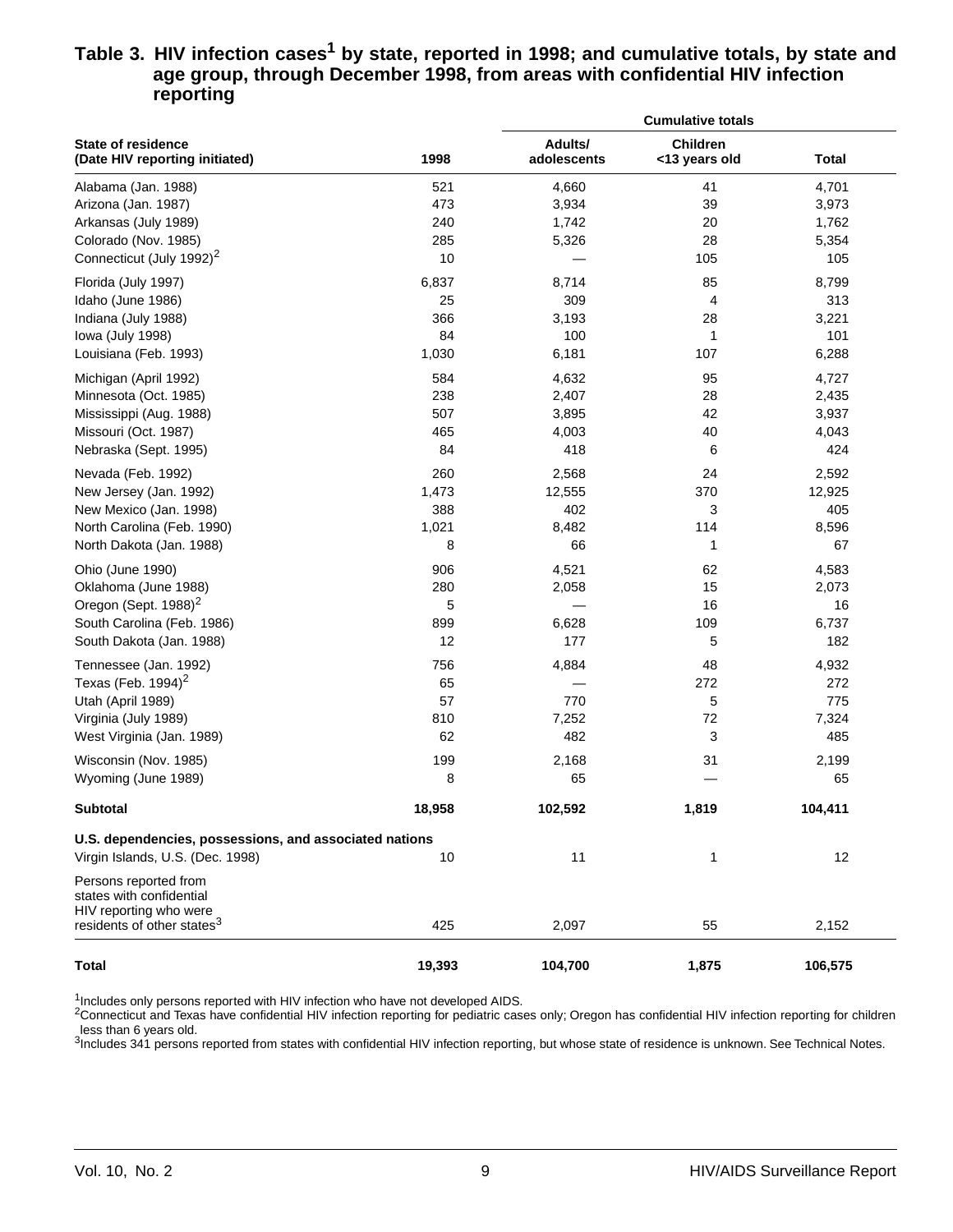#### **Table 4. AIDS cases and annual rates per 100,000 population, by metropolitan area and age group, reported through December 1998, United States**

|                                                                     | 1997  |       | 1998  |      | <b>Cumulative totals</b> |                           |              |  |
|---------------------------------------------------------------------|-------|-------|-------|------|--------------------------|---------------------------|--------------|--|
| Metropolitan area of residence<br>(with 500,000 or more population) | No.   | Rate  | No.   | Rate | Adults/<br>adolescents   | Children<br><13 years old | <b>Total</b> |  |
| Akron, Ohio                                                         | 77    | 11.2  | 54    | 7.8  | 504                      | 1                         | 505          |  |
| Albany-Schenectady, N.Y.                                            | 218   | 24.9  | 118   | 13.5 | 1,541                    | 24                        | 1,565        |  |
| Albuquerque, N.Mex.                                                 | 102   | 15.1  | 88    | 13.0 | 986                      | 2                         | 988          |  |
| Allentown, Pa.                                                      | 61    | 9.9   | 39    | 6.3  | 700                      | 8                         | 708          |  |
| Ann Arbor, Mich.                                                    | 25    | 4.6   | 20    | 3.7  | 340                      | 9                         | 349          |  |
| Atlanta, Ga.                                                        | 1,168 | 32.1  | 941   | 25.1 | 14,116                   | 101                       | 14,217       |  |
| Austin, Tex.                                                        | 246   | 23.0  | 294   | 26.6 | 3,427                    | 22                        | 3,449        |  |
| Bakersfield, Calif.                                                 | 68    | 10.9  | 86    | 13.6 | 871                      | 5                         | 876          |  |
| Baltimore, Md.                                                      | 1,271 | 51.3  | 1,162 | 46.8 | 12,333                   | 200                       | 12,533       |  |
| Baton Rouge, La.                                                    | 196   | 34.4  | 184   | 32.0 | 1,560                    | 19                        | 1,579        |  |
| Bergen-Passaic, N.J.                                                | 427   | 32.0  | 287   | 21.3 | 4,939                    | 75                        | 5,014        |  |
| Birmingham, Ala.                                                    | 174   | 19.3  | 140   | 15.4 | 1,635                    | 22                        | 1,657        |  |
| Boston, Mass.                                                       | 755   | 13.0  | 828   | 14.1 | 12,057                   | 174                       | 12,231       |  |
| Buffalo, N.Y.                                                       | 407   | 35.0  | 115   | 10.0 | 1,555                    | 18                        | 1,573        |  |
| Charleston, S.C.                                                    | 114   | 21.3  | 113   | 20.9 | 1,321                    | 11                        | 1,332        |  |
| Charlotte, N.C.                                                     | 145   | 10.7  | 193   | 14.0 | 1,813                    | 22                        | 1,835        |  |
| Chicago, III.                                                       | 1,560 | 19.8  | 1,111 | 14.0 | 18,561                   | 215                       | 18,776       |  |
| Cincinnati, Ohio                                                    | 184   | 11.4  | 101   | 6.2  | 1,770                    | 14                        | 1,784        |  |
| Cleveland, Ohio                                                     | 259   | 11.6  | 241   | 10.8 | 2,984                    | 40                        | 3,024        |  |
| Columbia, S.C.                                                      | 153   | 30.3  | 155   | 30.3 | 1,588                    | 16                        | 1,604        |  |
| Columbus, Ohio                                                      | 124   | 8.5   | 102   | 6.9  | 2,020                    | 12                        | 2,032        |  |
| Dallas, Tex.                                                        | 922   | 29.5  | 654   | 20.4 | 11,116                   | 37                        | 11,153       |  |
| Dayton, Ohio                                                        | 63    | 6.6   | 55    | 5.8  | 887                      | 17                        | 904          |  |
| Denver, Colo.                                                       | 292   | 15.4  | 235   | 12.1 | 5,137                    | 19                        | 5,156        |  |
| Detroit, Mich.                                                      | 553   | 12.4  | 488   | 10.9 | 6,810                    | 72                        | 6,882        |  |
| El Paso, Tex.                                                       | 131   | 19.0  | 121   | 17.2 | 905                      | 10                        | 915          |  |
| Fort Lauderdale, Fla.                                               | 1,004 | 68.2  | 836   | 55.6 | 10,957                   | 233                       | 11,190       |  |
| Fort Worth, Tex.                                                    | 319   | 20.5  | 220   | 13.8 | 2,924                    | 25                        | 2,949        |  |
| Fresno, Calif.                                                      | 61    | 7.1   | 63    | 7.2  | 1,043                    | 13                        | 1,056        |  |
| Gary, Ind.                                                          | 72    | 11.6  | 50    | 8.0  | 627                      | 3                         | 630          |  |
| Grand Rapids, Mich.                                                 | 63    | 6.1   | 49    | 4.7  | 691                      | 3                         | 694          |  |
| Greensboro, N.C.                                                    | 88    | 7.6   | 111   | 9.5  | 1,400                    | 19                        | 1,419        |  |
| Greenville, S.C.                                                    | 107   | 11.8  | 125   | 13.6 | 1,250                    | 3                         | 1,253        |  |
| Harrisburg, Pa.                                                     | 125   | 20.3  | 118   | 19.2 | 874                      | 6                         | 880          |  |
| Hartford, Conn.                                                     | 470   | 42.5  | 252   | 22.7 | 3,569                    | 46                        | 3,615        |  |
| Honolulu, Hawaii                                                    | 76    | 8.7   | 106   | 12.1 | 1,627                    | 12                        | 1,639        |  |
| Houston, Tex.                                                       | 1,767 | 45.9  | 1,564 | 39.8 | 17,436                   | 149                       | 17,585       |  |
| Indianapolis, Ind.                                                  | 223   | 14.8  | 219   | 14.4 | 2,553                    | 14                        | 2,567        |  |
| Jacksonville, Fla.                                                  | 342   | 33.2  | 266   | 25.5 | 3,853                    | 67                        | 3,920        |  |
| Jersey City, N.J.                                                   | 510   | 92.0  | 328   | 58.9 | 6,019                    | 117                       | 6,136        |  |
| Kansas City, Mo.                                                    | 209   | 12.2  | 177   | 10.2 | 3,565                    | 13                        | 3,578        |  |
| Knoxville, Tenn.                                                    | 58    | 8.9   | 75    | 11.4 | 634                      | 6                         | 640          |  |
| Las Vegas, Nev.                                                     | 528   | 41.8  | 228   | 17.3 | 3,148                    | 25                        | 3,173        |  |
| Little Rock, Ark.                                                   | 98    | 17.7  | 67    | 12.0 | 935                      | 14                        | 949          |  |
| Los Angeles, Calif.                                                 | 2,586 | 28.4  | 1,851 | 20.1 | 38,440                   | 230                       | 38,670       |  |
| Louisville, Ky.                                                     | 185   | 18.6  | 169   | 16.9 | 1,382                    | 14                        | 1,396        |  |
| McAllen, Tex.                                                       | 29    | 5.7   | 50    | 9.6  | 301                      | 9                         | 310          |  |
| Memphis, Tenn.                                                      | 277   | 25.6  | 285   | 26.1 | 2,516                    | 15                        | 2,531        |  |
| Miami, Fla.                                                         | 1,666 | 78.3  | 1,577 | 73.3 | 21,039                   | 463                       | 21,502       |  |
| Middlesex, N.J.                                                     | 220   | 19.9  | 152   | 13.6 | 2,892                    | 67                        | 2,959        |  |
| Milwaukee, Wis.                                                     | 156   | 10.7  | 115   | 7.9  | 1,750                    | 16                        | 1,766        |  |
| Minneapolis-Saint Paul, Minn.                                       | 181   | 6.5   | 174   | 6.1  | 2,989                    | 17                        | 3,006        |  |
| Mobile, Ala.                                                        | 103   | 19.5  | 88    | 16.5 | 1,005                    | 12                        | 1,017        |  |
| Monmouth-Ocean, N.J.                                                | 197   | 18.3  | 126   | 11.5 | 2,582                    | 60                        | 2,642        |  |
| Nashville, Tenn.                                                    | 281   | 24.7  | 189   | 16.3 | 2,172                    | 16                        | 2,188        |  |
| Nassau-Suffolk, N.Y.                                                | 551   | 20.7  | 429   | 16.0 | 6,014                    | 107                       | 6,121        |  |
| New Haven, Conn.                                                    | 666   | 41.0  | 360   | 22.1 | 5,812                    | 121                       | 5,933        |  |
| New Orleans, La.                                                    | 562   | 43.0  | 457   | 34.9 | 6,158                    | 61                        | 6,219        |  |
| New York, N.Y.                                                      | 9,865 | 114.0 | 7,469 | 85.9 | 107,097                  | 1,953                     | 109,050      |  |
| Newark, N.J.                                                        | 1,358 | 69.9  | 879   | 45.0 | 15,120                   | 306                       | 15,426       |  |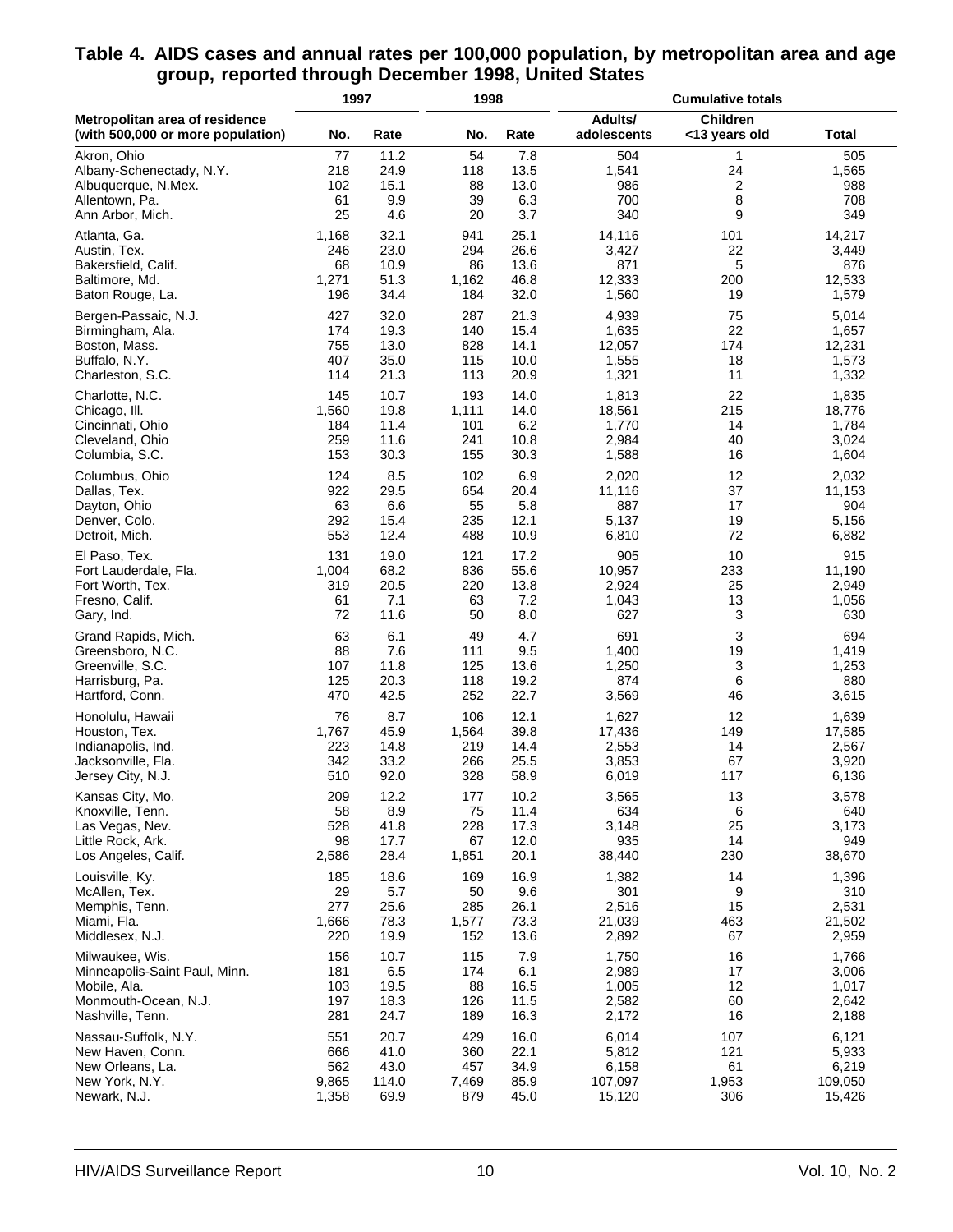#### **Table 4. AIDS cases and annual rates per 100,000 population, by metropolitan area and age group, reported through December 1998, United States (continued)**

|                                                                                                                | 1997                      |                     | 1998                      |                     | <b>Cumulative totals</b>     |                                  |                              |  |
|----------------------------------------------------------------------------------------------------------------|---------------------------|---------------------|---------------------------|---------------------|------------------------------|----------------------------------|------------------------------|--|
| Metropolitan area of residence<br>(with 500,000 or more population)                                            | No.                       | Rate                | No.                       | Rate                | Adults/<br>adolescents       | <b>Children</b><br><13 years old | <b>Total</b>                 |  |
| Norfolk, Va.                                                                                                   | 410                       | 26.5                | 346                       | 22.4                | 3,200                        | 58                               | 3,258                        |  |
| Oakland, Calif.                                                                                                | 475                       | 20.9                | 417                       | 18.0                | 7,406                        | 41                               | 7,447                        |  |
| Oklahoma City, Okla.                                                                                           | 141                       | 13.7                | 146                       | 14.1                | 1,530                        | 8                                | 1,538                        |  |
| Omaha, Nebr.                                                                                                   | 65                        | 9.5                 | 42                        | 6.1                 | 659                          | 3                                | 662                          |  |
| Orange County, Calif.                                                                                          | 269                       | 10.1                | 342                       | 12.6                | 5,085                        | 31                               | 5,116                        |  |
| Orlando, Fla.                                                                                                  | 535                       | 36.6                | 483                       | 32.1                | 5,165                        | 75                               | 5,240                        |  |
| Philadelphia, Pa.                                                                                              | 1,495                     | 30.3                | 1,311                     | 26.5                | 15,888                       | 235                              | 16,123                       |  |
| Phoenix, Ariz.                                                                                                 | 277                       | 9.7                 | 469                       | 16.0                | 4,308                        | 13                               | 4,321                        |  |
| Pittsburgh, Pa.                                                                                                | 141                       | 6.0                 | 121                       | 5.2                 | 2,162                        | 16                               | 2,178                        |  |
| Portland, Oreg.                                                                                                | 239                       | 13.4                | 157                       | 8.6                 | 3,536                        | 8                                | 3,544                        |  |
| Providence, R.I.                                                                                               | 143                       | 15.8                | 123                       | 13.6                | 1,728                        | 19                               | 1,747                        |  |
| Raleigh-Durham, N.C.                                                                                           | 146                       | 13.9                | 124                       | 11.5                | 1,713                        | 21                               | 1,734                        |  |
| Richmond, Va.                                                                                                  | 220                       | 23.2                | 207                       | 21.6                | 2,242                        | 25                               | 2,267                        |  |
| Riverside-San Bernardino, Calif.                                                                               | 443                       | 14.5                | 494                       | 15.9                | 6,148                        | 51                               | 6,199                        |  |
| Rochester, N.Y.                                                                                                | 364                       | 33.6                | 121                       | 11.2                | 2,071                        | 13                               | 2,084                        |  |
| Sacramento, Calif.                                                                                             | 209                       | 13.9                | 183                       | 11.9                | 2,907                        | 24                               | 2,931                        |  |
| Saint Louis, Mo.                                                                                               | 314                       | 12.3                | 200                       | 7.8                 | 4,138                        | 37                               | 4,175                        |  |
| Salt Lake City, Utah                                                                                           | 124                       | 9.9                 | 114                       | 9.0                 | 1,438                        | 14                               | 1,452                        |  |
| San Antonio, Tex.                                                                                              | 301                       | 20.0                | 268                       | 17.4                | 3,575                        | 28                               | 3,603                        |  |
| San Diego, Calif.                                                                                              | 798                       | 29.3                | 538                       | 19.3                | 9,591                        | 52                               | 9,643                        |  |
| San Francisco, Calif.                                                                                          | 1,286                     | 77.0                | 970                       | 57.6                | 26,295                       | 37                               | 26,332                       |  |
| San Jose, Calif.                                                                                               | 206                       | 12.7                | 149                       | 9.1                 | 2,870                        | 13                               | 2,883                        |  |
| San Juan, P.R.                                                                                                 | 1,321                     | 66.3                | 1,066                     | 53.1                | 13,758                       | 238                              | 13,996                       |  |
| Sarasota, Fla.                                                                                                 | 107                       | 20.0                | 74                        | 13.6                | 1,224                        | 21                               | 1,245                        |  |
| Scranton, Pa.                                                                                                  | 39                        | 6.3                 | 42                        | 6.8                 | 400                          | 4                                | 404                          |  |
| Seattle, Wash.                                                                                                 | 368                       | 16.1                | 280                       | 12.1                | 6,140                        | 19                               | 6,159                        |  |
| Springfield, Mass.                                                                                             | 94                        | 15.9                | 98                        | 16.6                | 1,421                        | 24                               | 1,445                        |  |
| Stockton, Calif.                                                                                               | 55                        | 10.2                | 49                        | 8.9                 | 660                          | 13                               | 673                          |  |
| Syracuse, N.Y.                                                                                                 | 221                       | 29.9                | 64                        | 8.7                 | 1,126                        | 9                                | 1,135                        |  |
| Tacoma, Wash.                                                                                                  | 72                        | 10.8                | 53                        | 7.8                 | 727                          | 8                                | 735                          |  |
| Tampa-Saint Petersburg, Fla.                                                                                   | 595                       | 26.7                | 549                       | 24.3                | 7,358                        | 96                               | 7,454                        |  |
| Toledo, Ohio                                                                                                   | 43                        | 7.0                 | 23                        | 3.8                 | 515                          | 10                               | 525                          |  |
| Tucson, Ariz.                                                                                                  | 120                       | 15.4                | 122                       | 15.4                | 1,316                        | 6                                | 1,322                        |  |
| Tulsa, Okla.                                                                                                   | 84                        | 11.0                | 75                        | 9.7                 | 988                          | 8                                | 996                          |  |
| Ventura, Calif.                                                                                                | 45                        | 6.2                 | 45                        | 6.1                 | 728                          | 3                                | 731                          |  |
| Washington, D.C.                                                                                               | 1,770                     | 38.4                | 1,594                     | 34.1                | 19,845                       | 276                              | 20,121                       |  |
| West Palm Beach, Fla.                                                                                          | 618                       | 61.0                | 538                       | 52.1                | 6,489                        | 193                              | 6,682                        |  |
| Wichita, Kans.                                                                                                 | 55                        | 10.3                | 41                        | 7.5                 | 621                          | 2                                | 623                          |  |
| Wilmington, Del.                                                                                               | 194                       | 34.7                | 127                       | 22.5                | 1,721                        | 12                               | 1,733                        |  |
| Youngstown, Ohio                                                                                               | 23                        | 3.9                 | 30                        | 5.1                 | 304                          | —                                | 304                          |  |
| Metropolitan areas with 500,000<br>or more population<br><b>Central counties</b><br><b>Outlying counties</b>   | 49,123<br>47,835<br>1,288 | 29.1<br>31.1<br>8.5 | 39,344<br>38,337<br>1,007 | 23.0<br>24.7<br>6.5 | 570,846<br>559,683<br>11,163 | 7,164<br>7,037<br>127            | 578,010<br>566,720<br>11,290 |  |
| Metropolitan areas with 50,000<br>to 500,000 population<br><b>Central counties</b><br><b>Outlying counties</b> | 6,325<br>5,910<br>415     | 13.1<br>13.8<br>7.5 | 5,007<br>4,636<br>371     | 10.3<br>10.7<br>6.7 | 66,286<br>62,006<br>4,280    | 790<br>722<br>68                 | 67,076<br>62,728<br>4,348    |  |
| Nonmetropolitan areas                                                                                          | 4,368                     | 8.0                 | 3,465                     | 6.3                 | 39,373                       | 483                              | 39,856                       |  |
| Total <sup>1</sup>                                                                                             | 60,270                    | 22.1                | 48,269                    | 17.6                | 679,739                      | 8,461                            | 688,200                      |  |

1Totals include 3,258 persons whose area of residence is unknown.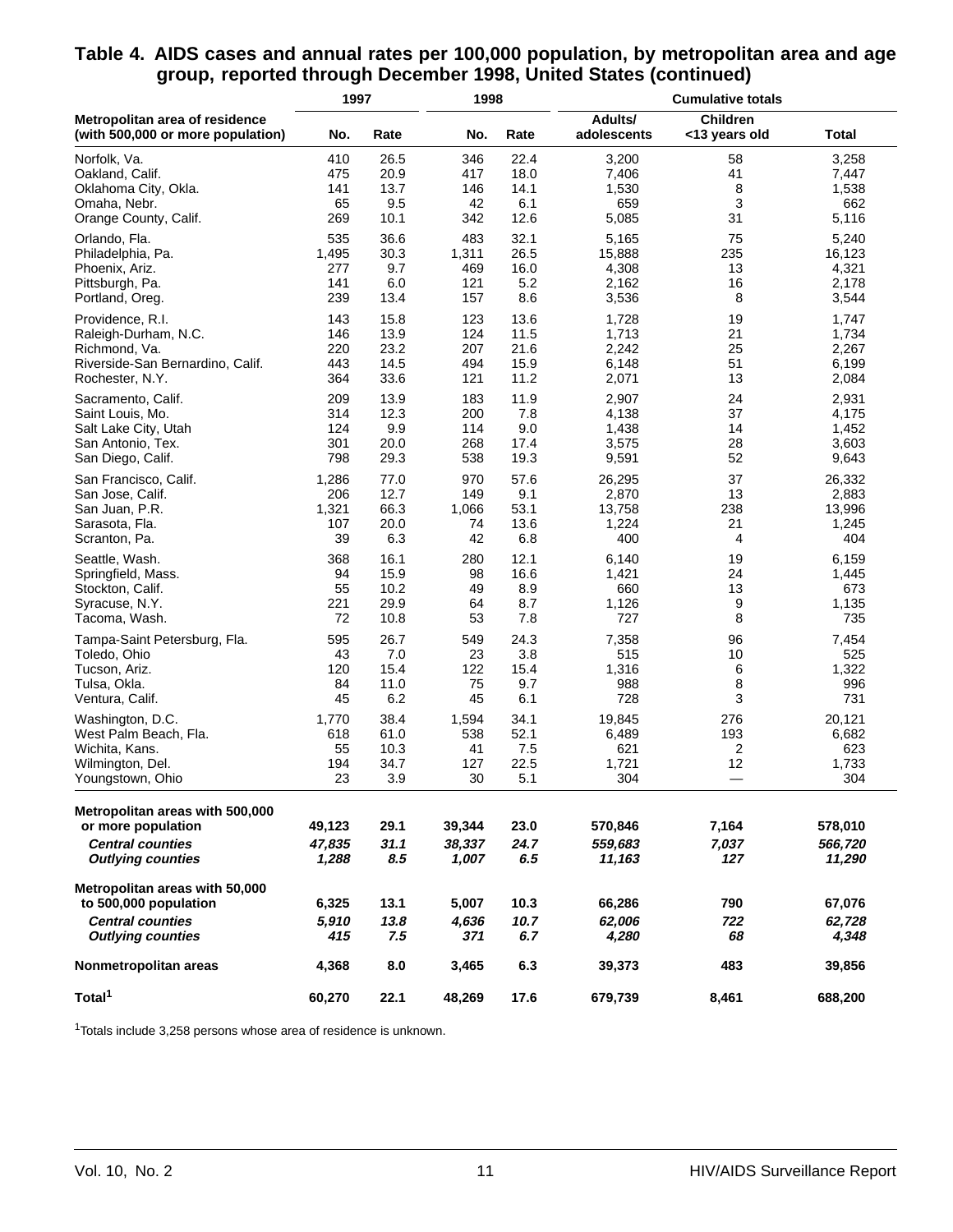**Figure 1. Male adult/adolescent annual AIDS rates per 100,000 population, for cases reported in 1998, United States**



**Figure 2. Female adult/adolescent annual AIDS rates per 100,000 population, for cases reported in 1998, United States**

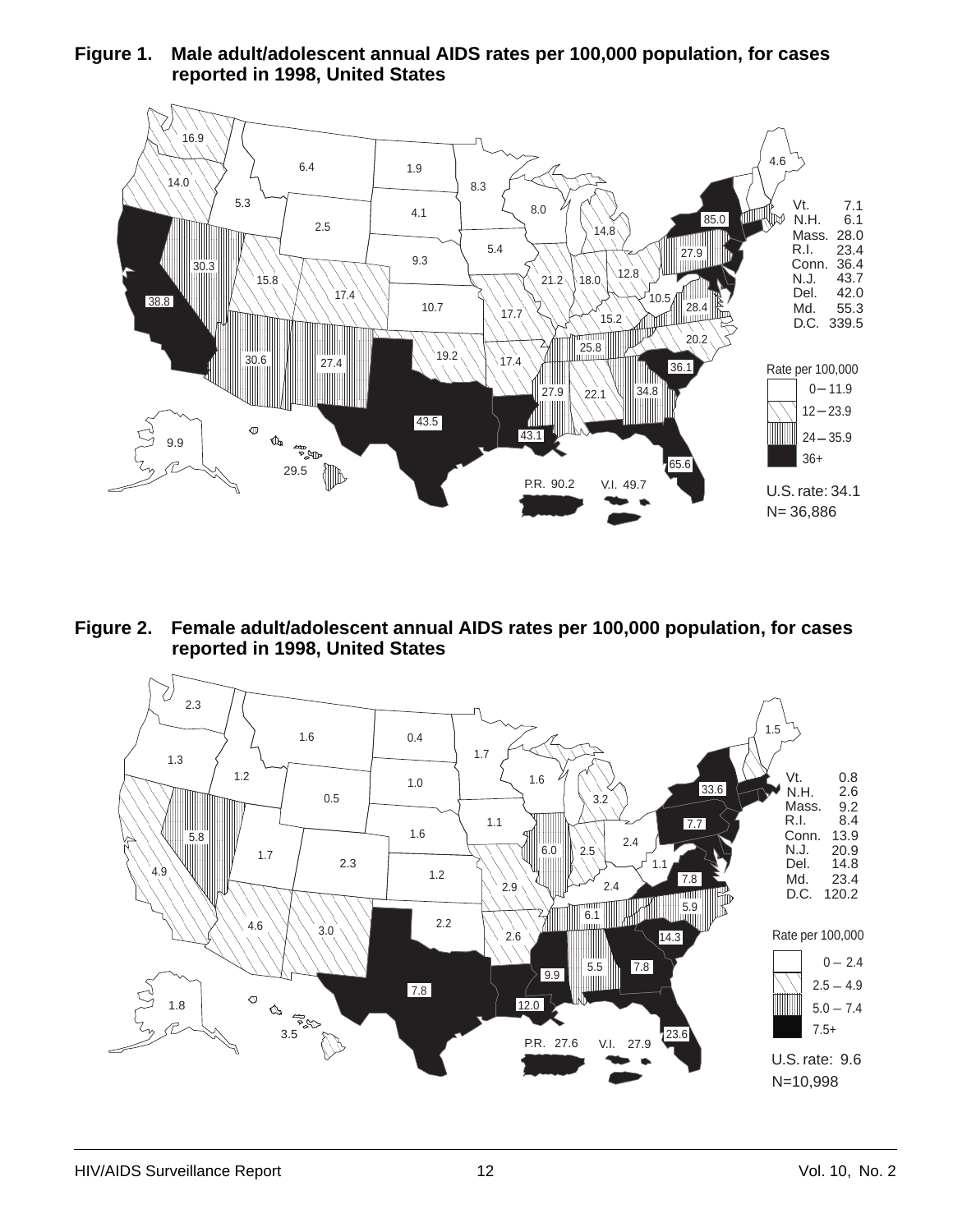#### **Figure 3. Male adult/adolescent HIV infection and AIDS cases reported in 1998, United States**



**Figure 4. Female adult/adolescent HIV infection and AIDS cases reported in 1998, United States**

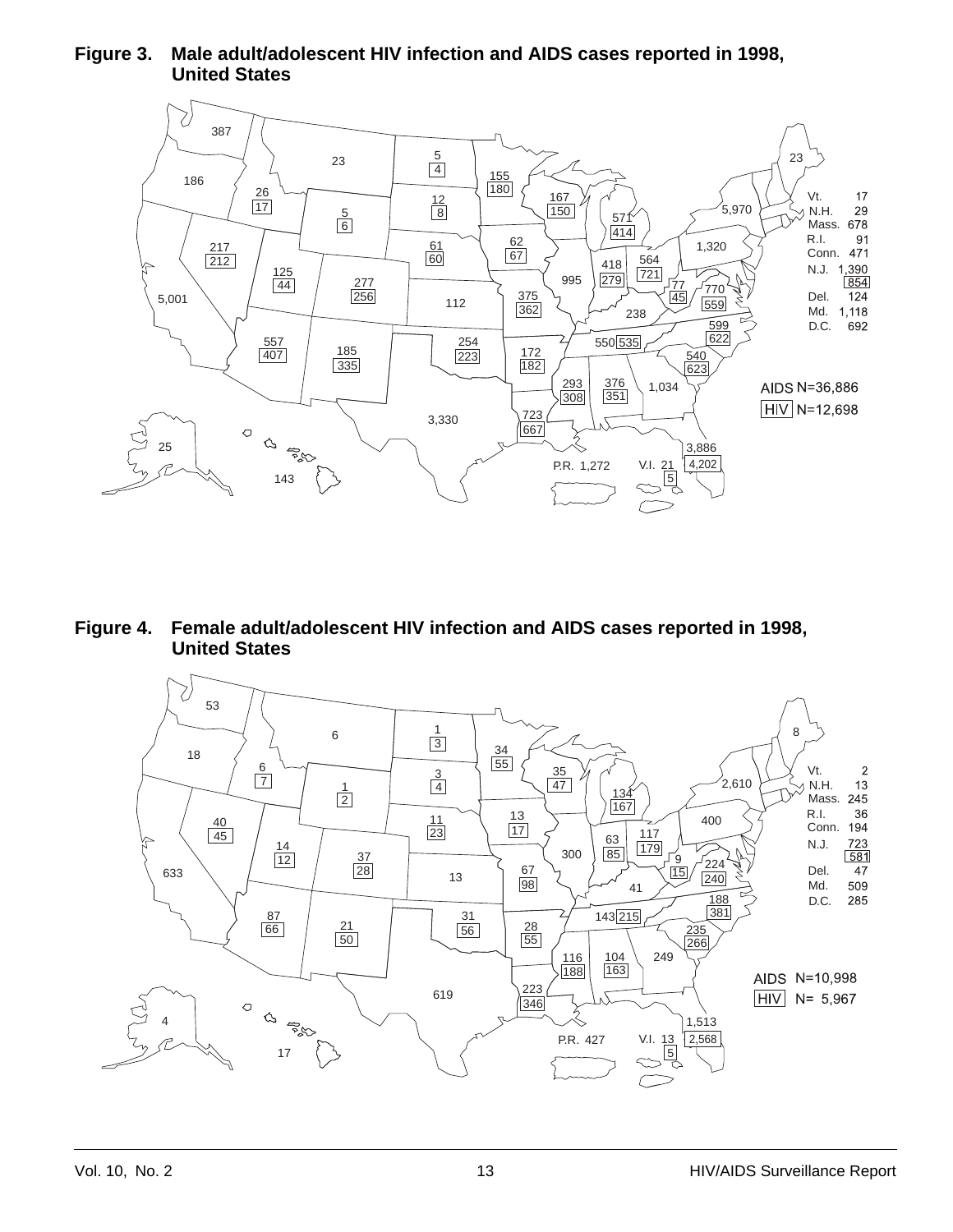#### **Table 5. AIDS cases by age group, exposure category, and sex, reported through December 1998, United States**

|                                                      |              |                | <b>Males</b>  |                            |              |           | <b>Females</b>             |        | Totals <sup>1</sup> |             |                                         |            |
|------------------------------------------------------|--------------|----------------|---------------|----------------------------|--------------|-----------|----------------------------|--------|---------------------|-------------|-----------------------------------------|------------|
|                                                      |              | 1998           |               | <b>Cumulative</b><br>total | 1998         |           | <b>Cumulative</b><br>total |        | 1998                |             | <b>Cumulative</b><br>total <sup>2</sup> |            |
| Adult/adolescent<br>exposure category                | No.          | (%)            | No.           | (%)                        | No.          | (%)       | No.                        | (%)    | No.                 | $(\%)$      | No.                                     | $(\%)$     |
| Men who have sex with men                            | 16,642       | (45)           | 326,051       | (57)                       |              |           |                            |        | 16,642              | (35)        | 326,051                                 | (48)       |
| Injecting drug use                                   | 7,869        | (21)           | 126,889       | (22)                       | 3,201        | (29)      | 46,804                     | (43)   | 11,070              | (23)        | 173,693                                 | (26)       |
| Men who have sex with men                            |              |                |               |                            |              |           |                            |        |                     |             |                                         |            |
| and inject drugs                                     | 1,984        | (5)            | 43,640        | (8)                        |              |           |                            |        | 1,984               | (4)         | 43,640                                  | (6)        |
|                                                      | 145          |                |               |                            | 17           |           | 248                        |        | 162                 |             |                                         |            |
| Hemophilia/coagulation disorder                      |              | (0)            | 4,663         | (1)                        |              | (0)       |                            | (0)    |                     | (0)         | 4,911                                   | (1)        |
| Heterosexual contact:                                | 2,610        | (7)            | 23,361        | (4)                        | 4,125        | (38)      | 43,128                     | (39)   | 6,736               | (14)        | 66,490                                  | (10)       |
| Sex with injecting drug user                         | 631          |                | 8,015         |                            |              | 1,212     |                            | 18,231 |                     | 1,843       |                                         | 26,246     |
| Sex with bisexual male                               |              |                |               |                            |              | 190       |                            | 3,132  |                     | 190         |                                         | 3,132      |
| Sex with person with hemophilia                      |              | $\overline{4}$ |               | 47                         |              | 28        |                            | 382    |                     | 32          |                                         | 429        |
| Sex with transfusion recipient                       |              |                |               |                            |              |           |                            |        |                     |             |                                         |            |
| with HIV infection                                   | 23           |                |               | 373                        |              | 24        |                            | 562    |                     | 47          |                                         | 935        |
| Sex with HIV-infected person,                        |              |                |               |                            |              |           |                            |        |                     |             |                                         |            |
| risk not specified                                   | 1,952        |                | 14,926        |                            |              | 2,671     |                            | 20,821 |                     | 4,624       | 35,748                                  |            |
| Receipt of blood transfusion,                        |              |                |               |                            |              |           |                            |        |                     |             |                                         |            |
| blood components, or tissue <sup>3</sup>             | 156          | (0)            | 4,784         | (1)                        | 137          | (1)       | 3,598                      | (3)    | 293                 | (1)         | 8,382                                   | (1)        |
| Other/risk not reported                              |              |                |               |                            |              |           |                            |        |                     |             |                                         |            |
| or identified <sup>4</sup>                           | 7,480        | (20)           | 41,037        | (7)                        | 3,518        | (32)      | 15,533                     | (14)   | 11,000              | (23)        | 56,572                                  | (8)        |
| Adult/adolescent subtotal                            | 36,886 (100) |                | 570,425 (100) |                            | 10,998 (100) |           | 109,311 (100)              |        | 47,887 (100)        |             | 679,739 (100)                           |            |
| Pediatric (<13 years old)<br>exposure category       |              |                |               |                            |              |           |                            |        |                     |             |                                         |            |
| Hemophilia/coagulation disorder                      |              |                | 227           | (5)                        |              |           | 7                          | (0)    |                     |             | 234                                     | (3)        |
| Mother with/at risk for HIV infection: <sup>4</sup>  | 172          | (91)           | 3,818         | (88)                       | 169          | (88)      | 3,869                      | (94)   | 341                 | (89)        | 7,687                                   | (91)       |
| Injecting drug use                                   |              | 42             | 1,525         |                            |              | 41        |                            | 1,507  |                     | 83          |                                         | 3,032      |
| Sex with injecting drug user                         |              | 26             |               | 715                        |              | 18        |                            | 685    |                     | 44          |                                         | 1,400      |
| Sex with bisexual male                               |              | 2              |               | 82                         |              | 2         |                            | 83     |                     | 4           |                                         | 165        |
| Sex with person with hemophilia                      |              | 1              |               | 17                         |              |           |                            | 12     |                     | 1           |                                         | 29         |
| Sex with transfusion recipient<br>with HIV infection |              |                |               | 11                         |              | 1         |                            | 14     |                     | 1           |                                         | 25         |
|                                                      |              |                |               |                            |              |           |                            |        |                     |             |                                         |            |
| Sex with HIV-infected person,<br>risk not specified  |              |                |               | 555                        |              |           |                            |        |                     |             |                                         |            |
|                                                      |              | 48             |               |                            |              | 38        |                            | 582    |                     | 86          |                                         | 1,137      |
| Receipt of blood transfusion,                        |              | 1              |               | 73                         |              | 2         |                            | 81     |                     | 3           |                                         | 154        |
| blood components, or tissue                          |              |                |               |                            |              |           |                            |        |                     |             |                                         |            |
| Has HIV infection, risk not<br>specified             |              | 52             |               | 840                        |              | 67        |                            | 905    |                     | 119         |                                         | 1,745      |
| Receipt of blood transfusion,                        |              |                |               |                            |              |           |                            |        |                     |             |                                         |            |
| blood components, or tissue <sup>3</sup>             | 1            | (1)            | 238           | (5)                        |              |           | 140                        | (3)    | 1                   |             |                                         |            |
| Risk not reported or identified <sup>4</sup>         | 17           | (9)            | 75            | (2)                        | 23           | (12)      | 87                         | (2)    | 40                  | (0)<br>(10) | 378<br>162                              | (4)<br>(2) |
| Pediatric subtotal                                   |              | 190 (100)      | 4,358 (100)   |                            |              | 192 (100) | 4,103 (100)                |        |                     | 382 (100)   | 8,461 (100)                             |            |
|                                                      |              |                |               |                            |              |           |                            |        |                     |             |                                         |            |
| <b>Total</b>                                         |              | 37,076         | 574,783       |                            |              | 11,190    | 113,414                    |        |                     | 48,269      | 688,200                                 |            |

<sup>1</sup>Includes 3 persons whose sex is unknown.

<sup>2</sup>Includes 12 persons known to be infected with human immunodeficiency virus type 2 (HIV-2). See MMWR 1995;44:603-06.

3Thirty-seven adults/adolescents and 2 children developed AIDS after receiving blood screened negative for HIV antibody. Thirteen additional adults developed AIDS after receiving tissue, organs, or artificial insemination from HIV-infected donors. Four of the 13 received tissue, organs, or artificial insemination from a donor who was negative for HIV antibody at the time of donation. See N Engl J Med 1992;326:726-32.

<sup>4</sup>See table 17 and figure 6 for a discussion of the "other" exposure category. "Other" also includes 113 persons who acquired HIV infection perinatally but were diagnosed with AIDS after age 13. These 113 persons are tabulated under the adult/adolescent, not pediatric, exposure category.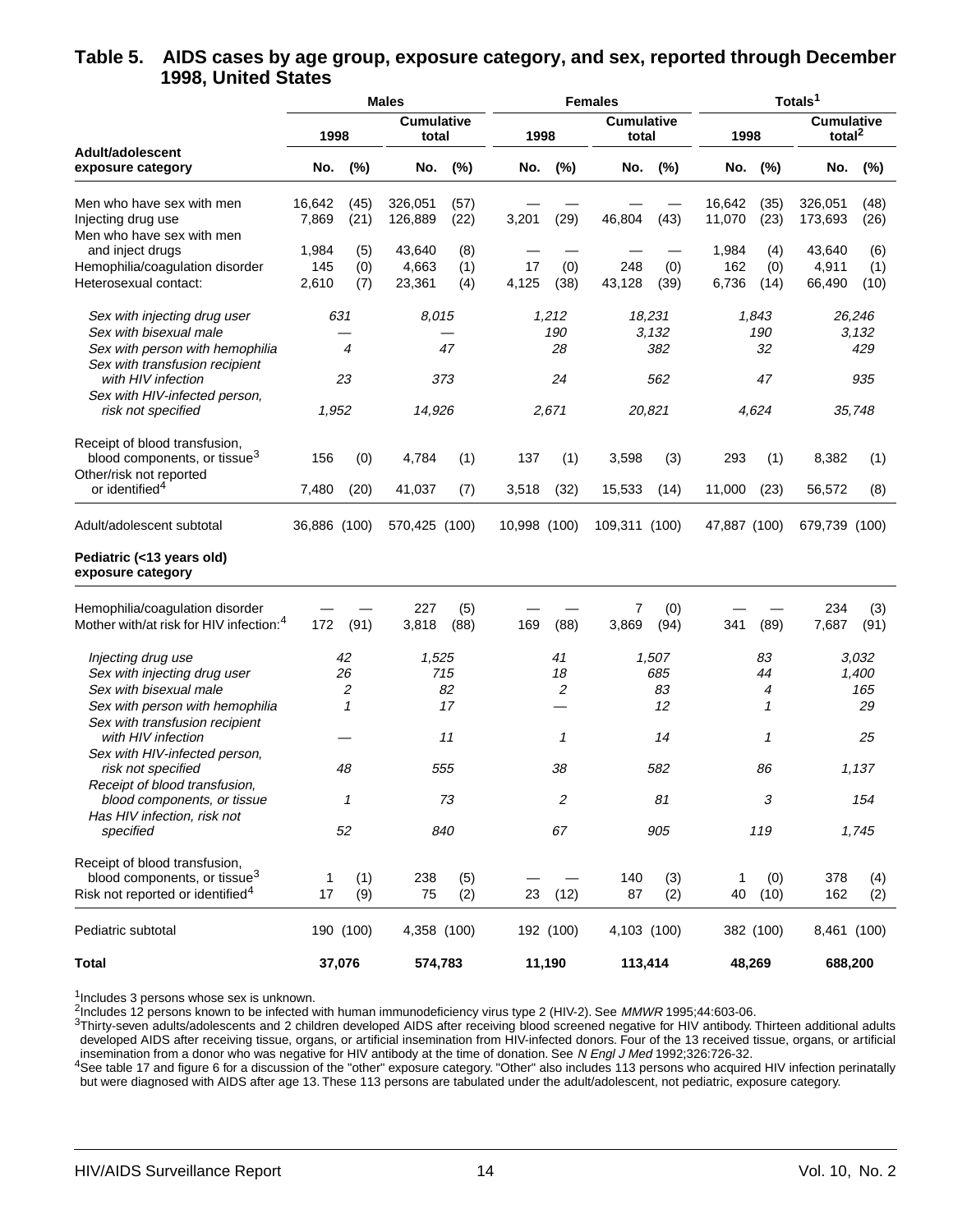#### Table 6. HIV infection cases<sup>1</sup> by age group, exposure category, and sex, reported through **December 1998, from the 33 areas with confidential HIV infection reporting2**

|                                                      |              |              | <b>Males</b>               |           |             |           | <b>Females</b>             |           | Totals <sup>3</sup> |           |                            |         |
|------------------------------------------------------|--------------|--------------|----------------------------|-----------|-------------|-----------|----------------------------|-----------|---------------------|-----------|----------------------------|---------|
|                                                      | 1998         |              | <b>Cumulative</b><br>total |           | 1998        |           | <b>Cumulative</b><br>total |           | 1998                |           | <b>Cumulative</b><br>total |         |
| Adult/adolescent<br>exposure category                | No.          | (%)          | No.                        | (%)       |             | No. (%)   | No.                        | (%)       |                     | No. (%)   |                            | No. (%) |
| Men who have sex with men                            | 5,163        | (40)         | 34,593                     | (45)      |             |           |                            |           | 5,163               | (27)      | 34,593                     | (33)    |
| Injecting drug use                                   | 1,254        | (10)         | 11,315                     | (15)      | 689         | (11)      | 6,029                      | (22)      | 1,943               | (10)      | 17,344                     | (17)    |
| Men who have sex with men                            |              |              |                            |           |             |           |                            |           |                     |           |                            |         |
| and inject drugs                                     | 476          | (4)          | 4,825                      | (6)       |             |           |                            |           | 476                 | (2)       | 4,825                      | (5)     |
| Hemophilia/coagulation disorder                      | 32           | (0)          | 432                        | (1)       | 4           | (0)       | 23                         | (0)       | 36                  | (0)       | 455                        | (0)     |
| Heterosexual contact:                                | 1,040        | (8)          | 4,937                      | (6)       | 2,242       | (37)      | 10,989                     | (40)      | 3,282               | (17)      | 15,926                     | (15)    |
| Sex with injecting drug user                         | 163          |              | 1,146                      |           |             | 507       |                            | 3,327     |                     | 670       |                            | 4,473   |
| Sex with bisexual male                               |              |              |                            |           |             | 128       |                            | 860       |                     | 128       |                            | 860     |
| Sex with person with hemophilia                      |              | $\mathcal I$ |                            | 12        |             | 14        |                            | 104       |                     | 15        |                            | 116     |
| Sex with transfusion recipient<br>with HIV infection | 11           |              |                            | 74        |             | 13        |                            | 86        |                     | 24        |                            | 160     |
| Sex with HIV-infected person,                        |              |              |                            |           |             |           |                            |           |                     |           |                            |         |
| risk not specified                                   | 865          |              | 3,705                      |           | 1,580       |           | 6.612                      |           | 2,445               |           | 10,317                     |         |
| Receipt of blood transfusion,                        |              |              |                            |           |             |           |                            |           |                     |           |                            |         |
| blood components, or tissue                          | 30           | (0)          | 347                        | (0)       | 41          | (1)       | 379                        | (1)       | 71                  | (0)       | 726                        | (1)     |
| Other/risk not reported                              |              |              |                            |           |             |           |                            |           |                     |           |                            |         |
| or identified <sup>4</sup>                           | 5,036        | (39)         | 20,437                     | (27)      | 3,075       | (51)      | 10,386                     | (37)      | 8,113               | (43)      | 30,831                     | (29)    |
| Adult/adolescent subtotal                            | 13,031 (100) |              | 76,886 (100)               |           | 6,051 (100) |           | 27,806 (100)               |           | 19,084 (100)        |           | 104,700 (100)              |         |
| Pediatric (<13 years old)<br>exposure category       |              |              |                            |           |             |           |                            |           |                     |           |                            |         |
| Hemophilia/coagulation disorder                      | 4            | (3)          | 96                         | (10)      | 2           | (1)       | 3                          | (0)       | 6                   | (2)       | 99                         | (5)     |
| Mother with/at risk for HIV infection:               | 119          | (81)         | 772                        | (82)      | 137         | (85)      | 842                        | (90)      | 256                 | (83)      | 1,614                      | (86)    |
| Injecting drug use                                   |              | 19           |                            | 256       |             | 28        | 245                        |           |                     | 47        |                            | 501     |
| Sex with injecting drug user                         |              | 9            |                            | 102       | 11          |           |                            | 119       |                     | 20        |                            | 221     |
| Sex with bisexual male                               |              | 1            |                            | 11        |             | 3         |                            | 15        |                     | 4         |                            | 26      |
| Sex with person with hemophilia                      |              |              |                            | 3         |             | 1         |                            | 4         |                     | 1         |                            | 7       |
| Sex with transfusion recipient                       |              |              |                            |           |             |           |                            |           |                     |           |                            |         |
| with HIV infection                                   |              |              |                            | 5         |             | 2         |                            | 5         |                     | 2         |                            | 10      |
| Sex with HIV-infected person,<br>risk not specified  |              | 40           |                            | 148       |             | 46        |                            | 198       |                     | 86        |                            | 346     |
| Receipt of blood transfusion,                        |              |              |                            |           |             |           |                            |           |                     |           |                            |         |
| blood components, or tissue                          |              | 3            |                            | 11        |             | 1         |                            | 10        |                     | 4         |                            | 21      |
| Has HIV infection, risk not                          |              |              |                            |           |             |           |                            |           |                     |           |                            |         |
| specified                                            |              | 47           |                            | 236       |             | 45        |                            | 246       |                     | 92        |                            | 482     |
| Receipt of blood transfusion,                        |              |              |                            |           |             |           |                            |           |                     |           |                            |         |
| blood components, or tissue                          | 2            | (1)          | 12                         | (1)       | (2)<br>3    |           | (2)<br>23                  |           | 5<br>(2)            |           | 35                         | (2)     |
| Risk not reported or identified <sup>4</sup>         |              | 22 (15)      | 59                         | (6)       |             | 20 (12)   | 68                         | (7)       | 42                  | (14)      | 127                        | (7)     |
| Pediatric subtotal                                   | 147 (100)    |              |                            | 939 (100) |             | 162 (100) |                            | 936 (100) |                     | 309 (100) | 1,875 (100)                |         |
| <b>Total</b>                                         | 13,178       |              |                            | 77,825    |             | 6,213     |                            | 28,742    | 19,393              |           | 106,575                    |         |

<sup>1</sup>Includes only persons reported with HIV infection who have not developed AIDS.

2See table 3 for areas with confidential HIV infection reporting.

3Includes 8 persons whose sex is unknown.

 $^{4}$ For HIV infection cases, "risk not reported or identified" refers primarily to persons whose mode of exposure was not reported and who have not been followed up to determine their mode of exposure, and to a smaller number of persons who are not reported with one of the exposures listed above after follow-up. See Technical Notes.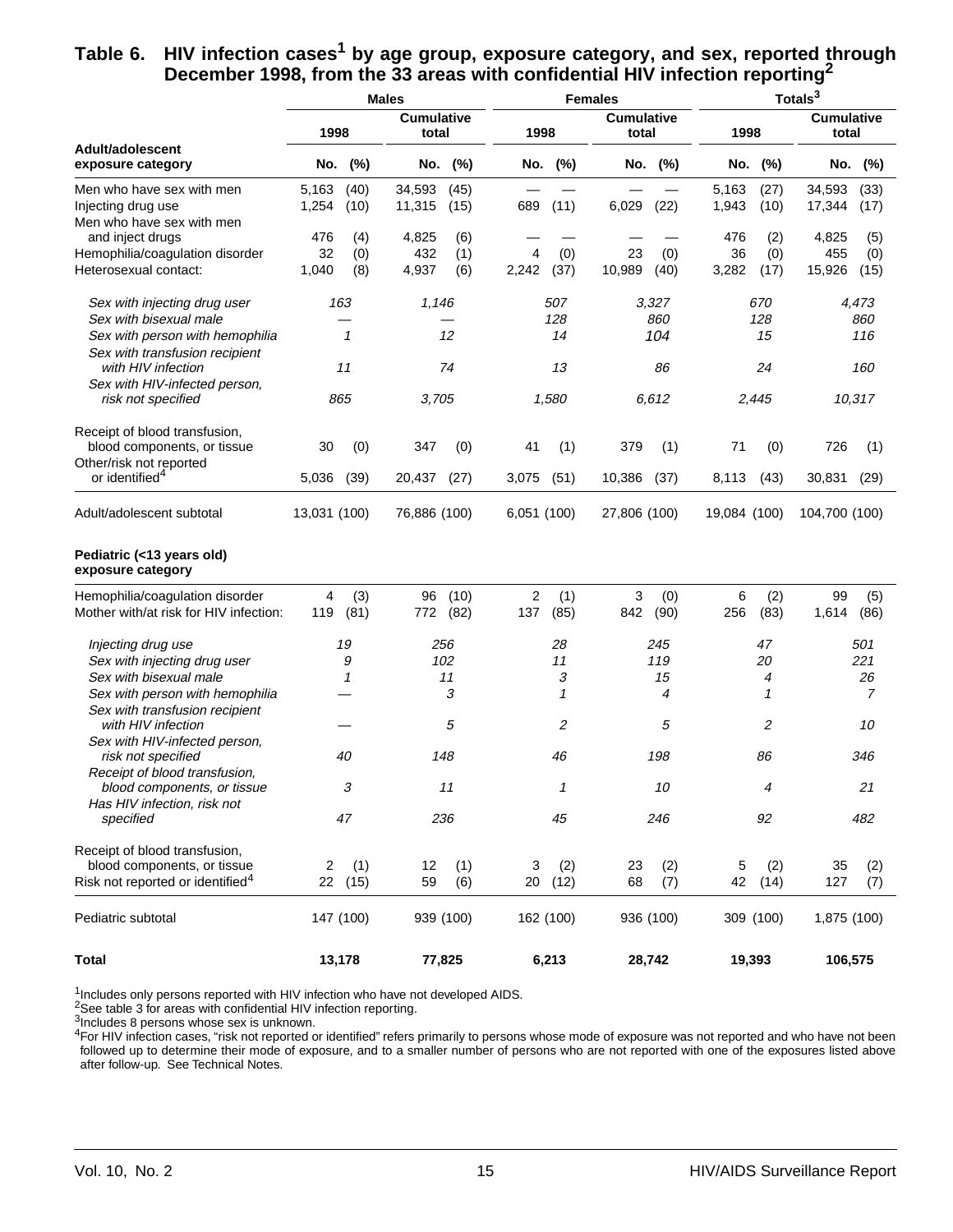| Male                               | White,<br>not Hispanic |      | Black,<br>not Hispanic |      |               | <b>Hispanic</b> |                         | <b>Asian/Pacific</b><br><b>Islander</b> |       | American Indian/<br>Alaska Native |               | Total <sup>1</sup> |  |
|------------------------------------|------------------------|------|------------------------|------|---------------|-----------------|-------------------------|-----------------------------------------|-------|-----------------------------------|---------------|--------------------|--|
| Age at diagnosis (years)           | No.                    | (%)  | No.                    | (%)  | No.           | (%)             | No.                     | (%)                                     | No.   | (%)                               | No.           | (%)                |  |
| Under 5                            | 508                    | (0)  | 2,040                  | (1)  | 741           | (1)             | 16                      | (0)                                     | 11    | (1)                               | 3,319         | (1)                |  |
| $5 - 12$                           | 329                    | (0)  | 424                    | (0)  | 271           | (0)             | 9                       | (0)                                     | 4     | (0)                               | 1,039         | (0)                |  |
| 13-19                              | 824                    | (0)  | 761                    | (0)  | 446           | (0)             | 23                      | (1)                                     | 19    | (1)                               | 2,075         | (0)                |  |
| 20-24                              | 7,323                  | (3)  | 6,385                  | (3)  | 3,839         | (4)             | 153                     | (3)                                     | 70    | (4)                               | 17,797        | (3)                |  |
| 25-29                              | 36,485                 | (13) | 23,263                 | (12) | 15,090        | (15)            | 539                     | (12)                                    | 299   | (19)                              | 75,773        | (13)               |  |
| 30-34                              | 65,304                 | (23) | 39,387                 | (21) | 24,450        | (24)            | 957                     | (22)                                    | 429   | (27)                              | 130,672       | (23)               |  |
| 35-39                              | 63,280                 | (23) | 42,407                 | (23) | 22,705        | (22)            | 953                     | (22)                                    | 354   | (22)                              | 129,884       | (23)               |  |
| 40-44                              | 46,052                 | (17) | 33,062                 | (18) | 15,857        | (16)            | 764                     | (17)                                    | 245   | (15)                              | 96,120        | (17)               |  |
| 45-49                              | 27,663                 | (10) | 18,916                 | (10) | 8,827         | (9)             | 460                     | (10)                                    | 97    | (6)                               | 56,034        | (10)               |  |
| 50-54                              | 14,875                 | (5)  | 9,710                  | (5)  | 4,639         | (5)             | 243                     | (6)                                     | 39    | (2)                               | 29,550        | (5)                |  |
| 55-59                              | 8,097                  | (3)  | 5,362                  | (3)  | 2,574         | (3)             | 151                     | (3)                                     | 25    | (2)                               | 16,236        | (3)                |  |
| 60-64                              | 4,513                  | (2)  | 2,926                  | (2)  | 1,403         | (1)             | 64                      | (1)                                     | 15    | (1)                               | 8,935         | (2)                |  |
| 65 or older                        | 3,735                  | (1)  | 2,420                  | (1)  | 1,120         | (1)             | 57                      | (1)                                     | 9     | (1)                               | 7,349         | (1)                |  |
| <b>Male subtotal</b>               | 278,988 (100)          |      | 187,063 (100)          |      | 101,962 (100) |                 | 4,389 (100)             |                                         | 1,616 | (100)                             | 574,783 (100) |                    |  |
| Female<br>Age at diagnosis (years) |                        |      |                        |      |               |                 |                         |                                         |       |                                   |               |                    |  |
| Under 5                            | 474                    | (2)  | 2,013                  | (3)  | 736           | (3)             | 14                      | (2)                                     | 13    | (4)                               | 3,255         | (3)                |  |
| $5 - 12$                           | 174                    | (1)  | 458                    | (1)  | 206           | (1)             | 7                       | (1)                                     |       |                                   | 848           | (1)                |  |
| $13 - 19$                          | 223                    | (1)  | 893                    | (1)  | 222           | (1)             | $\overline{\mathbf{7}}$ | (1)                                     | 2     | (1)                               | 1,348         | (1)                |  |
| 20-24                              | 1,481                  | (6)  | 3,722                  | (6)  | 1,364         | (6)             | 35                      | (6)                                     | 27    | (8)                               | 6,640         | (6)                |  |
| 25-29                              | 4,202                  | (17) | 9,448                  | (15) | 3,717         | (16)            | 76                      | (13)                                    | 48    | (15)                              | 17,507        | (15)               |  |
| 30-34                              | 5,719                  | (23) | 14,299                 | (22) | 5,364         | (23)            | 111                     | (19)                                    | 76    | (24)                              | 25,617        | (23)               |  |
| 35-39                              | 4,990                  | (20) | 14,154                 | (22) | 4,675         | (20)            | 104                     | (18)                                    | 64    | (20)                              | 24,023        | (21)               |  |
| 40-44                              | 3,230                  | (13) | 9,642                  | (15) | 3,014         | (13)            | 82                      | (14)                                    | 39    | (12)                              | 16,025        | (14)               |  |
| 45-49                              | 1,703                  | (7)  | 4,636                  | (7)  | 1,606         | (7)             | 61                      | (10)                                    | 28    | (9)                               | 8,060         | (7)                |  |
| 50-54                              | 944                    | (4)  | 2,284                  | (4)  | 885           | (4)             | 26                      | (4)                                     | 14    | (4)                               | 4,158         | (4)                |  |
| 55-59                              | 638                    | (3)  | 1,277                  | (2)  | 549           | (2)             | 18                      | (3)                                     | 6     | (2)                               | 2,493         | (2)                |  |
| 60-64                              | 432                    | (2)  | 759                    | (1)  | 287           | (1)             | 22                      | (4)                                     | 3     | (1)                               | 1,505         | (1)                |  |
| 65 or older                        | 894                    | (4)  | 760                    | (1)  | 254           | (1)             | 22                      | (4)                                     | 3     | (1)                               | 1,935         | (2)                |  |
| <b>Female subtotal</b>             | 25,104 (100)           |      | 64,345 (100)           |      | 22,879        | (100)           |                         | 585 (100)                               | 323   | (100)                             | 113,414 (100) |                    |  |
| Total <sup>2</sup>                 | 304,094                |      | 251,408                |      | 124,841       |                 | 4,974                   |                                         | 1,940 |                                   |               | 688,200            |  |

#### **Table 7. AIDS cases by sex, age at diagnosis, and race/ethnicity, reported through December 1998, United States**

 $1$ Includes 765 males and 178 females whose race/ethnicity is unknown.

<sup>2</sup>Includes 3 persons whose sex is unknown.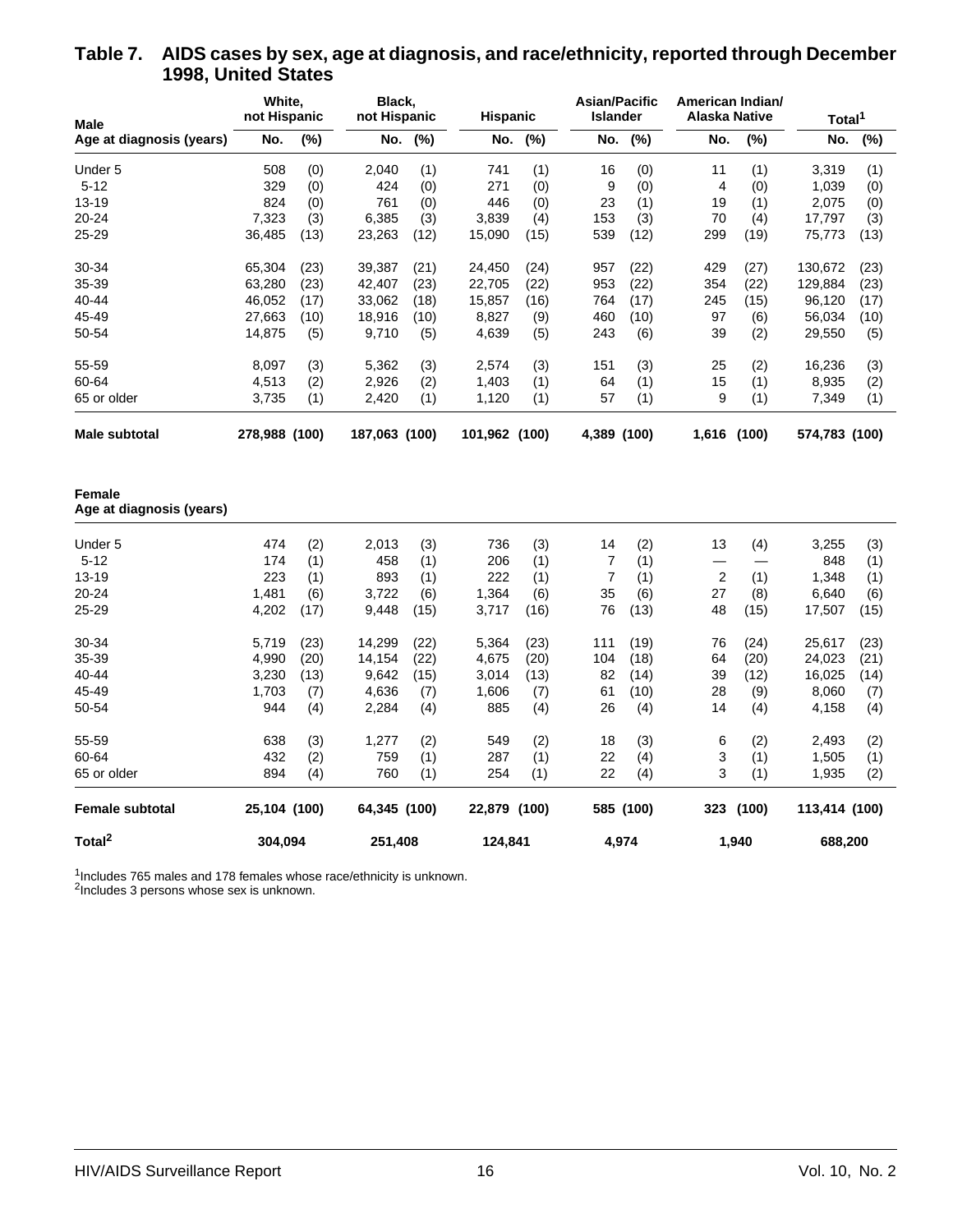| Table 8. HIV infection cases <sup>1</sup> by sex, age at diagnosis, and race/ethnicity, reported through |
|----------------------------------------------------------------------------------------------------------|
| December 1998, from the 33 areas with confidential HIV infection reporting <sup>2</sup>                  |

| Male                                      |                | White,<br>not Hispanic | Black,<br>not Hispanic |              | <b>Hispanic</b> |              | <b>Asian/Pacific</b><br><b>Islander</b> |              | American Indian/<br>Alaska Native |              | Total <sup>3</sup> |              |
|-------------------------------------------|----------------|------------------------|------------------------|--------------|-----------------|--------------|-----------------------------------------|--------------|-----------------------------------|--------------|--------------------|--------------|
| Age at diagnosis (years)                  | No.            | (%)                    | No.                    | (%)          | No.             | (%)          | No.                                     | (%)          | No.                               | (%)          | No.                | (%)          |
| Under 5                                   | 154            | (0)                    | 477                    | (1)          | 79              | (1)          | 3                                       | (1)          | 2                                 | (0)          | 719                | (1)          |
| $5 - 12$                                  | 87             | (0)                    | 96                     | (0)          | 28              | (1)          | $\overline{\mathbf{c}}$                 | (1)          | $\mathbf{1}$                      | (0)          | 220                | (0)          |
| $13 - 19$                                 | 667            | (2)                    | 1,098                  | (3)          | 91              | (2)          | 7                                       | (3)          | 10                                | (2)          | 1,894              | (2)          |
| $20 - 24$                                 | 4,492          | (13)                   | 4,518                  | (12)         | 633             | (12)         | 34                                      | (14)         | 85                                | (18)         | 9,873              | (13)         |
| $25 - 29$                                 | 7,945          | (23)                   | 6,791                  | (19)         | 1,233           | (22)         | 62                                      | (26)         | 119                               | (26)         | 16,382             | (21)         |
| $30 - 34$                                 | 8,159          | (24)                   | 7,833                  | (21)         | 1,313           | (24)         | 64                                      | (27)         | 109                               | (23)         | 17,734             | (23)         |
| $35 - 39$                                 | 5,756          | (17)                   | 6,721                  | (18)         | 1,005           | (18)         | 28                                      | (12)         | 71                                | (15)         | 13,782             | (18)         |
| $40 - 44$                                 | 3,338          | (10)                   | 4,544                  | (12)         | 567             | (10)         | 19                                      | (8)          | 38                                | (8)          | 8,642              | (11)         |
| $45 - 49$                                 | 1,677          | (5)                    | 2,325                  | (6)          | 281             | (5)          | 11                                      | (5)          | 15                                | (3)          | 4,381              | (6)          |
| $50 - 54$                                 | 905            | (3)                    | 1,095                  | (3)          | 122             | (2)          | 6                                       | (2)          | 8                                 | (2)          | 2,171              | (3)          |
| $55 - 59$                                 | 375            | (1)                    | 544                    | (1)          | 70              | (1)          | 1                                       | (0)          | 4                                 | (1)          | 1,007              | (1)          |
| $60 - 64$                                 | 201            | (1)                    | 261                    | (1)          | 42              | (1)          | 2                                       | (1)          | 2                                 | (0)          | 516                | (1)          |
| 65 or older                               | 196            | (1)                    | 262                    | (1)          | 34              | (1)          | $\overline{c}$                          | (1)          |                                   |              | 504                | (1)          |
| <b>Male subtotal</b>                      | 33,952 (100)   |                        | 36,565 (100)           |              | 5,498 (100)     |              |                                         | 241 (100)    | 464                               | (100)        | 77,825             | (100)        |
| <b>Female</b><br>Age at diagnosis (years) |                |                        |                        |              |                 |              |                                         |              |                                   |              |                    |              |
|                                           |                |                        | 502                    |              |                 |              |                                         |              |                                   |              |                    |              |
| Under 5                                   | 156            | (2)                    |                        | (3)          | 79<br>29        | (4)          | 4                                       | (4)          | 7                                 | (4)          | 756<br>180         | (3)          |
| $5 - 12$<br>$13 - 19$                     | 40<br>479      | (1)                    | 107                    | (1)          |                 | (2)          | 2<br>4                                  | (2)          | 1                                 | (1)          |                    | (1)          |
|                                           |                | (7)                    | 1,650                  | (9)          | 100             | (5)          |                                         | (4)          | 17                                | (10)         | 2,265              | (8)          |
| $20 - 24$<br>$25 - 29$                    | 1,206<br>1,510 | (17)<br>(22)           | 3,198<br>3,795         | (16)<br>(20) | 268<br>398      | (14)<br>(21) | 23<br>20                                | (25)<br>(22) | 28<br>26                          | (17)<br>(15) | 4,755<br>5,807     | (17)<br>(20) |
| $30 - 34$                                 | 1,395          | (20)                   | 3,786                  | (20)         | 420             | (22)         | 16                                      |              | 32                                | (19)         | 5,716              |              |
| $35 - 39$                                 | 1,013          | (15)                   | 2,851                  | (15)         | 272             | (14)         | 10                                      | (17)<br>(11) | 28                                | (17)         | 4,214              | (20)<br>(15) |
| $40 - 44$                                 | 497            |                        |                        |              | 149             |              | 5                                       |              | 18                                |              | 2,512              |              |
|                                           |                | (7)                    | 1,816                  | (9)          |                 | (8)          |                                         | (5)          |                                   | (11)         |                    | (9)          |
| $45 - 49$                                 | 313            | (5)                    | 832                    | (4)          | 96              | (5)          | 3                                       | (3)          | 6                                 | (4)          | 1,265              | (4)          |
| $50 - 54$                                 | 124            | (2)                    | 383                    | (2)          | 45              | (2)          | 1                                       | (1)          | $\overline{2}$                    | (1)          | 561                | (2)          |
| $55 - 59$                                 | 75             | (1)                    | 214                    | (1)          | 26              | (1)          | 3                                       | (3)          | 2                                 | (1)          | 324                | (1)          |
| $60 - 64$                                 | 38             | (1)                    | 120                    | (1)          | 11              | (1)          |                                         |              | $\mathbf 1$                       | (1)          | 170                | (1)          |
| 65 or older                               | 73             | (1)                    | 133                    | (1)          | 5               | (0)          | $\mathbf{1}$                            | (1)          |                                   |              | 217                | (1)          |
| Female subtotal                           | 6,919 (100)    |                        | 19,387 (100)           |              | 1,898 (100)     |              |                                         | 92 (100)     |                                   | 168 (100)    | 28,742 (100)       |              |
| Total <sup>4</sup>                        | 40,871         |                        | 55,953                 |              | 7,396           |              |                                         | 333          |                                   | 632          | 106,575            |              |

 $1$ Includes only persons reported with HIV infection who have not developed AIDS.

 $2$ See table 3 for areas with confidential HIV infection reporting.

<sup>3</sup>Includes 1,105 males, 278 females, and 7 persons of unknown sex whose race/ethnicity is unknown.

<sup>4</sup>Includes 8 persons whose sex is unknown.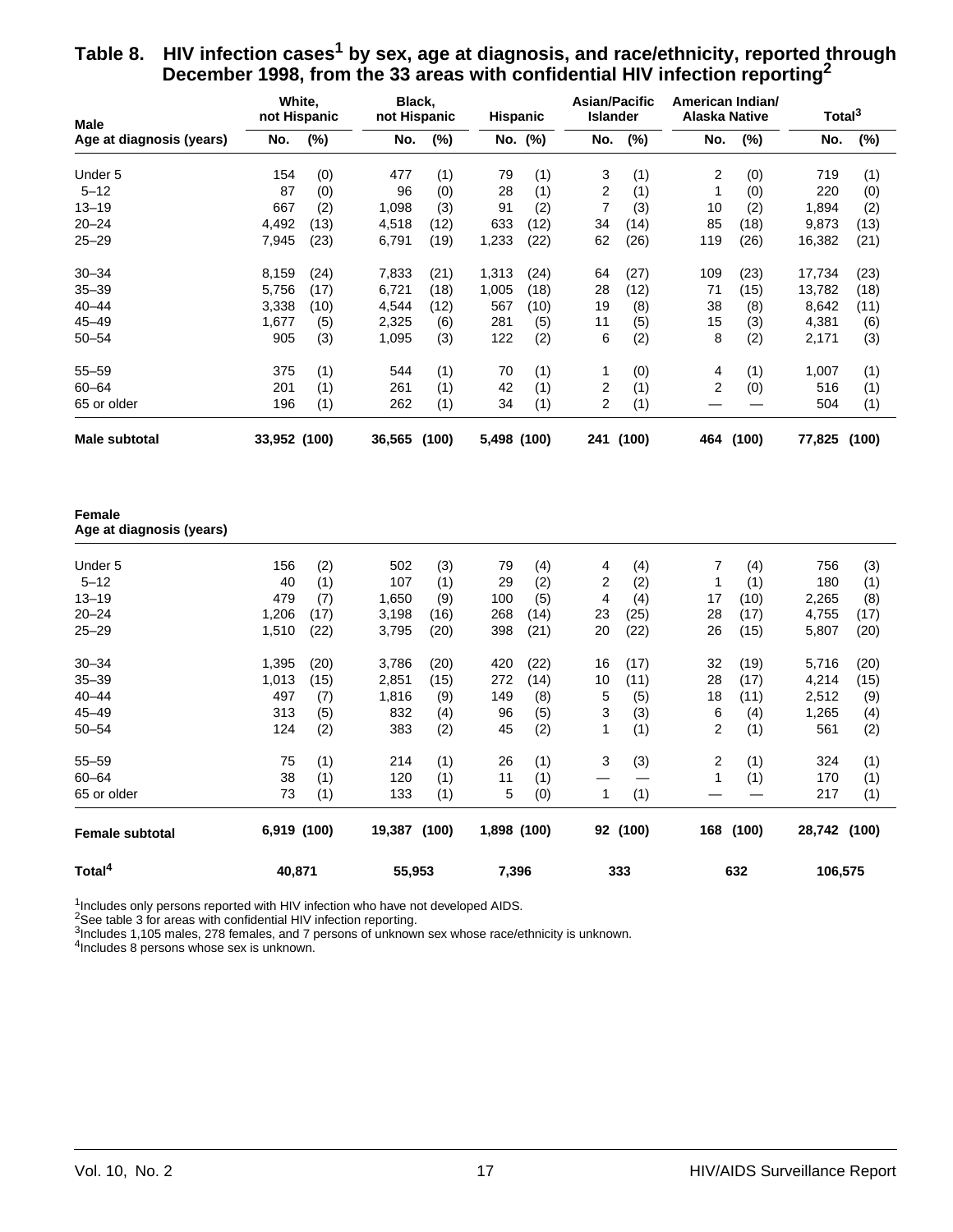#### **Table 9. Male adult/adolescent AIDS cases by exposure category and race/ethnicity, reported through December 1998, United States**

|                                                     |              |         | <b>White, not Hispanic</b> |         |              |         | <b>Black, not Hispanic</b> |         |             |         | Hispanic                   |         |
|-----------------------------------------------------|--------------|---------|----------------------------|---------|--------------|---------|----------------------------|---------|-------------|---------|----------------------------|---------|
|                                                     | 1998         |         | <b>Cumulative</b><br>total |         | 1998         |         | <b>Cumulative</b><br>total |         | 1998        |         | <b>Cumulative</b><br>total |         |
| <b>Exposure category</b>                            |              | No. (%) |                            | No. (%) |              | No. (%) |                            | No. (%) |             | No. (%) |                            | No. (%) |
| Men who have sex with men                           | 9,082        | (65)    | 208,655                    | (75)    | 4,553        | (31)    | 69,741                     | (38)    | 2,720       | (36)    | 43,180                     | (43)    |
| Injecting drug use                                  | 1,597        | (11)    | 25,394                     | (9)     | 4,041        | (27)    | 64,513                     | (35)    | 2,164       | (29)    | 36,353                     | (36)    |
| Men who have sex with men                           |              |         |                            |         |              |         |                            |         |             |         |                            |         |
| and inject drugs                                    | 927          | (7)     | 22,500                     | (8)     | 695          | (5)     | 13,910                     | (8)     | 334         | (4)     | 6,790                      | (7)     |
| Hemophilia/coagulation disorder                     | 101          | (1)     | 3,621                      | (1)     | 20           | (0)     | 528                        | (0)     | 19          | (0)     | 414                        | (0)     |
| Heterosexual contact:                               | 451          | (3)     | 4,665                      | (2)     | 1,491        | (10)    | 13,162                     | (7)     | 638         | (8)     | 5,329                      | (5)     |
| Sex with injecting drug user                        |              | 118     | 1,719                      |         |              | 367     | 4,672                      |         |             | 140     |                            | 1,571   |
| Sex with person with hemophilia                     |              | 2       |                            | 26      |              |         |                            | 11      |             | 2       |                            | 10      |
| Sex with transfusion recipient                      |              |         |                            |         |              |         |                            |         |             |         |                            |         |
| with HIV infection                                  |              | 5       |                            | 147     |              | 8       |                            | 133     |             | 10      |                            | 85      |
| Sex with HIV-infected person,<br>risk not specified |              | 326     | 2,773                      |         | 1,116        |         | 8.346                      |         |             | 486     |                            | 3,663   |
| Receipt of blood transfusion,                       |              |         |                            |         |              |         |                            |         |             |         |                            |         |
| blood components, or tissue                         | 65           | (0)     | 3,092                      | (1)     | 57           | (0)     | 1,006                      | (1)     | 25          | (0)     | 561                        | (1)     |
| Risk not reported or identified <sup>1</sup>        | 1,804        | (13)    | 10,224                     | (4)     | 3,883        | (26)    | 21,739                     | (12)    | 1,611       | (21)    | 8,323                      | (8)     |
| <b>Total</b>                                        | 14,027 (100) |         | 278,151 (100)              |         | 14,740 (100) |         | 184,599 (100)              |         | 7,511 (100) |         | 100,950 (100)              |         |

|                                 |      |         | <b>Asian/Pacific Islander</b> |                |      |           | American Indian/Alaska Native |      |              |         | Cumulative totals <sup>2</sup> |         |
|---------------------------------|------|---------|-------------------------------|----------------|------|-----------|-------------------------------|------|--------------|---------|--------------------------------|---------|
|                                 | 1998 |         | <b>Cumulative</b><br>total    |                | 1998 |           | <b>Cumulative</b><br>total    |      | 1998         |         | <b>Cumulative</b><br>total     |         |
| <b>Exposure category</b>        |      | No. (%) |                               | No. (%)        |      | No. (%)   | No.                           | (%)  |              | No. (%) |                                | No. (%) |
| Men who have sex with men       | 185  | (56)    | 3,212                         | (74)           | 53   | (45)      | 919                           | (57) | 16,642       | (45)    | 326,051                        | (57)    |
| Injecting drug use              | 17   | (5)     | 233                           | (5)            | 24   | (21)      | 252                           | (16) | 7,869        | (21)    | 126,889                        | (22)    |
| Men who have sex with men       |      |         |                               |                |      |           |                               |      |              |         |                                |         |
| and inject drugs                | 9    | (3)     | 154                           | (4)            | 16   | (14)      | 268                           | (17) | 1,984        | (5)     | 43,640                         | (8)     |
| Hemophilia/coagulation disorder | 2    | (1)     | 64                            | (1)            | 2    | (2)       | 28                            | (2)  | 145          | (0)     | 4,663                          | (1)     |
| Heterosexual contact:           | 22   | (7)     | 139                           | (3)            | 3    | (3)       | 39                            | (2)  | 2,610        | (7)     | 23,361                         | (4)     |
| Sex with injecting drug user    |      | 6       |                               | 36             |      |           |                               | 13   |              | 631     |                                | 8,015   |
| Sex with person with hemophilia |      |         |                               |                |      |           |                               |      |              | 4       |                                | 47      |
| Sex with transfusion recipient  |      |         |                               |                |      |           |                               |      |              |         |                                |         |
| with HIV infection              |      |         |                               | $\overline{7}$ |      |           |                               | 1    |              | 23      |                                | 373     |
| Sex with HIV-infected person,   |      |         |                               |                |      |           |                               |      |              |         |                                |         |
| risk not specified              |      | 16      |                               | 96             |      | 3         |                               | 25   | 1,952        |         | 14,926                         |         |
| Receipt of blood transfusion,   |      |         |                               |                |      |           |                               |      |              |         |                                |         |
| blood components, or tissue     | 9    | (3)     | 108                           | (2)            |      |           | 8                             | (0)  | 156          | (0)     | 4,784                          | (1)     |
| Risk not reported or identified | 85   | (26)    | 454                           | (10)           | 19   | (16)      | 87                            | (5)  | 7,480        | (20)    | 41,037                         | (7)     |
| Total                           | 329  | (100)   | 4,364 (100)                   |                |      | 117 (100) | 1,601 (100)                   |      | 36,886 (100) |         | 570,425 (100)                  |         |

<sup>1</sup>See figure 6.

<sup>2</sup>Includes 760 men whose race/ethnicity is unknown.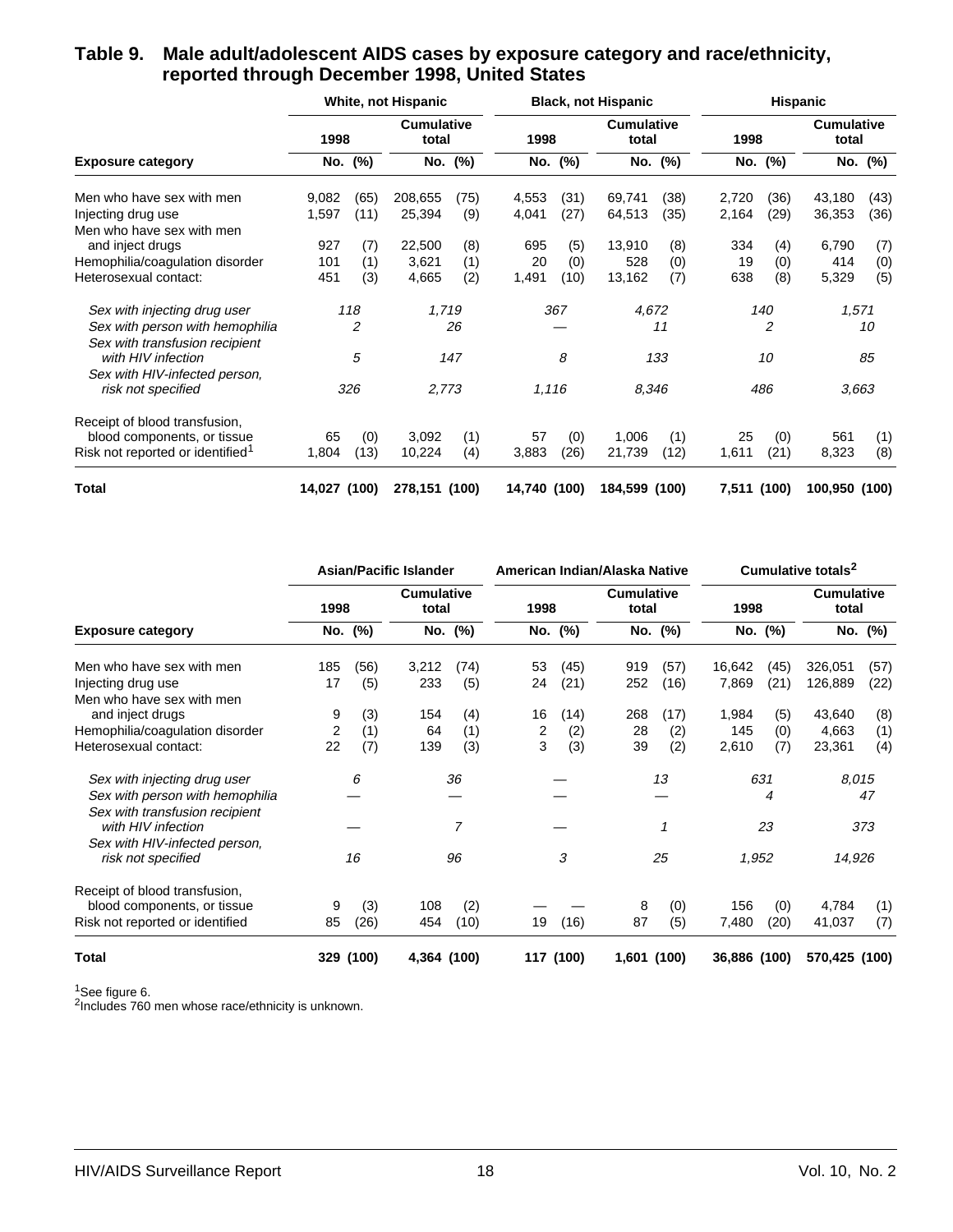#### Table 10. Male adult/adolescent HIV infection cases<sup>1</sup> by exposure category and race/ **ethnicity, reported through December 1998, from the 30 areas with confidential HIV infection reporting2**

|                                              |       |        | <b>White, not Hispanic</b> |       |       |        | <b>Black, not Hispanic</b> |       |       |        | Hispanic                   |        |
|----------------------------------------------|-------|--------|----------------------------|-------|-------|--------|----------------------------|-------|-------|--------|----------------------------|--------|
|                                              | 1998  |        | <b>Cumulative</b><br>total |       | 1998  |        | <b>Cumulative</b><br>total |       | 1998  |        | <b>Cumulative</b><br>total |        |
| <b>Exposure category</b>                     | No.   | $(\%)$ | No.                        | (%)   | No.   | $(\%)$ | No.                        | (%)   | No.   | $(\%)$ | No.                        | $(\%)$ |
| Men who have sex with men                    | 2,931 | (58)   | 20,698                     | (61)  | 1,564 | (25)   | 11,316                     | (31)  | 560   | (41)   | 1,998                      | (37)   |
| Injecting drug use                           | 394   | (8)    | 2,978                      | (9)   | 682   | (11)   | 6,964                      | (19)  | 161   | (12)   | 1,233                      | (23)   |
| Men who have sex with men                    |       |        |                            |       |       |        |                            |       |       |        |                            |        |
| and inject drugs                             | 280   | (6)    | 2,741                      | (8)   | 143   | (2)    | 1,712                      | (5)   | 43    | (3)    | 286                        | (5)    |
| Hemophilia/coagulation disorder              | 21    | (0)    | 329                        | (1)   | 10    | (0)    | 85                         | (0)   | 1     | (0)    | 10                         | (0)    |
| Heterosexual contact:                        | 177   | (4)    | 932                        | (3)   | 772   | (12)   | 3,613                      | (10)  | 81    | (6)    | 340                        | (6)    |
| Sex with injecting drug user                 |       | 39     |                            | 241   |       | 109    |                            | 791   |       | 14     |                            | 98     |
| Sex with person with hemophilia              |       |        |                            | 3     |       |        |                            | 8     |       | 1      |                            |        |
| Sex with transfusion recipient               |       |        |                            |       |       |        |                            |       |       |        |                            |        |
| with HIV infection                           |       | 2      |                            | 17    |       | 9      |                            | 54    |       |        |                            | 2      |
| Sex with HIV-infected person,                |       |        |                            |       |       |        |                            |       |       |        |                            |        |
| risk not specified                           |       | 136    |                            | 671   |       | 654    | 2,760                      |       |       | 66     |                            | 239    |
| Receipt of blood transfusion,                |       |        |                            |       |       |        |                            |       |       |        |                            |        |
| blood components, or tissue                  | 10    | (0)    | 165                        | (0)   | 17    | (0)    | 149                        | (0)   | 2     | (0)    | 24                         | (0)    |
| Risk not reported or identified <sup>3</sup> | 1,202 | (24)   | 5,868                      | (17)  | 3,158 | (50)   | 12,153                     | (34)  | 532   | (39)   | 1,500                      | (28)   |
| Total                                        | 5,015 | (100)  | 33,711                     | (100) | 6,346 | (100)  | 35,992                     | (100) | 1,380 | (100)  | 5,391                      | (100)  |

|                                 |      | <b>Asian/Pacific Islander</b> |                            |       |      |        | American Indian/Alaska Native |        |        |        | Cumulative totals <sup>4</sup> |        |
|---------------------------------|------|-------------------------------|----------------------------|-------|------|--------|-------------------------------|--------|--------|--------|--------------------------------|--------|
|                                 | 1998 |                               | <b>Cumulative</b><br>total |       | 1998 |        | <b>Cumulative</b><br>total    |        | 1998   |        | <b>Cumulative</b><br>total     |        |
| <b>Exposure category</b>        | No.  | $(\%)$                        | No.                        | (%)   | No.  | $(\%)$ | No.                           | $(\%)$ | No.    | $(\%)$ | No.                            | $(\%)$ |
| Men who have sex with men       | 27   | (59)                          | 121                        | (51)  | 50   | (57)   | 232                           | (50)   | 5,163  | (40)   | 34,593                         | (45)   |
| Injecting drug use              |      | (2)                           | 16                         | (7)   | 11   | (13)   | 67                            | (15)   | 1,254  | (10)   | 11,315                         | (15)   |
| Men who have sex with men       |      |                               |                            |       |      |        |                               |        |        |        |                                |        |
| and inject drugs                | 2    | (4)                           | 5                          | (2)   | 6    | (7)    | 61                            | (13)   | 476    | (4)    | 4,825                          | (6)    |
| Hemophilia/coagulation disorder |      |                               | 2                          | (1)   |      |        | 2                             | (0)    | 32     | (0)    | 432                            | (1)    |
| Heterosexual contact:           | 3    | (7)                           | 15                         | (6)   | 2    | (2)    | 22                            | (5)    | 1,040  | (8)    | 4,937                          | (6)    |
| Sex with injecting drug user    |      |                               |                            | 4     |      |        |                               | 10     |        | 163    | 1,146                          |        |
| Sex with person with hemophilia |      |                               |                            |       |      |        |                               |        |        |        |                                | 12     |
| Sex with transfusion recipient  |      |                               |                            |       |      |        |                               |        |        |        |                                |        |
| with HIV infection              |      |                               |                            | 1     |      |        |                               |        |        | 11     |                                | 74     |
| Sex with HIV-infected person,   |      |                               |                            |       |      |        |                               |        |        |        |                                |        |
| risk not specified              |      | 3                             |                            | 10    |      |        |                               | 12     |        | 865    | 3,705                          |        |
| Receipt of blood transfusion.   |      |                               |                            |       |      |        |                               |        |        |        |                                |        |
| blood components, or tissue     |      |                               |                            | (0)   |      |        | 2                             | (0)    | 30     | (0)    | 347                            | (0)    |
| Risk not reported or identified | 13   | (28)                          | 76                         | (32)  | 18   | (21)   | 75                            | (16)   | 5,036  | (39)   | 20,437                         | (27)   |
| Total                           | 46   | (100)                         | 236                        | (100) | 87   | (100)  | 461                           | (100)  | 13,031 | (100)  | 76,886                         | (100)  |

 $1$ Includes only persons reported with HIV infection who have not developed AIDS.

2See table 3 for areas with confidential HIV infection reporting for adults and adolescents.

 $3$ For HIV infection cases, "risk not reported or identified" refers primarily to persons whose mode of exposure was not reported and who have not been followed up to determine their mode of exposure, and to a smaller number of persons who are not reported with one of the exposures listed above after follow-up. See Technical Notes.

4Includes 1,095 men whose race/ethnicity is unknown.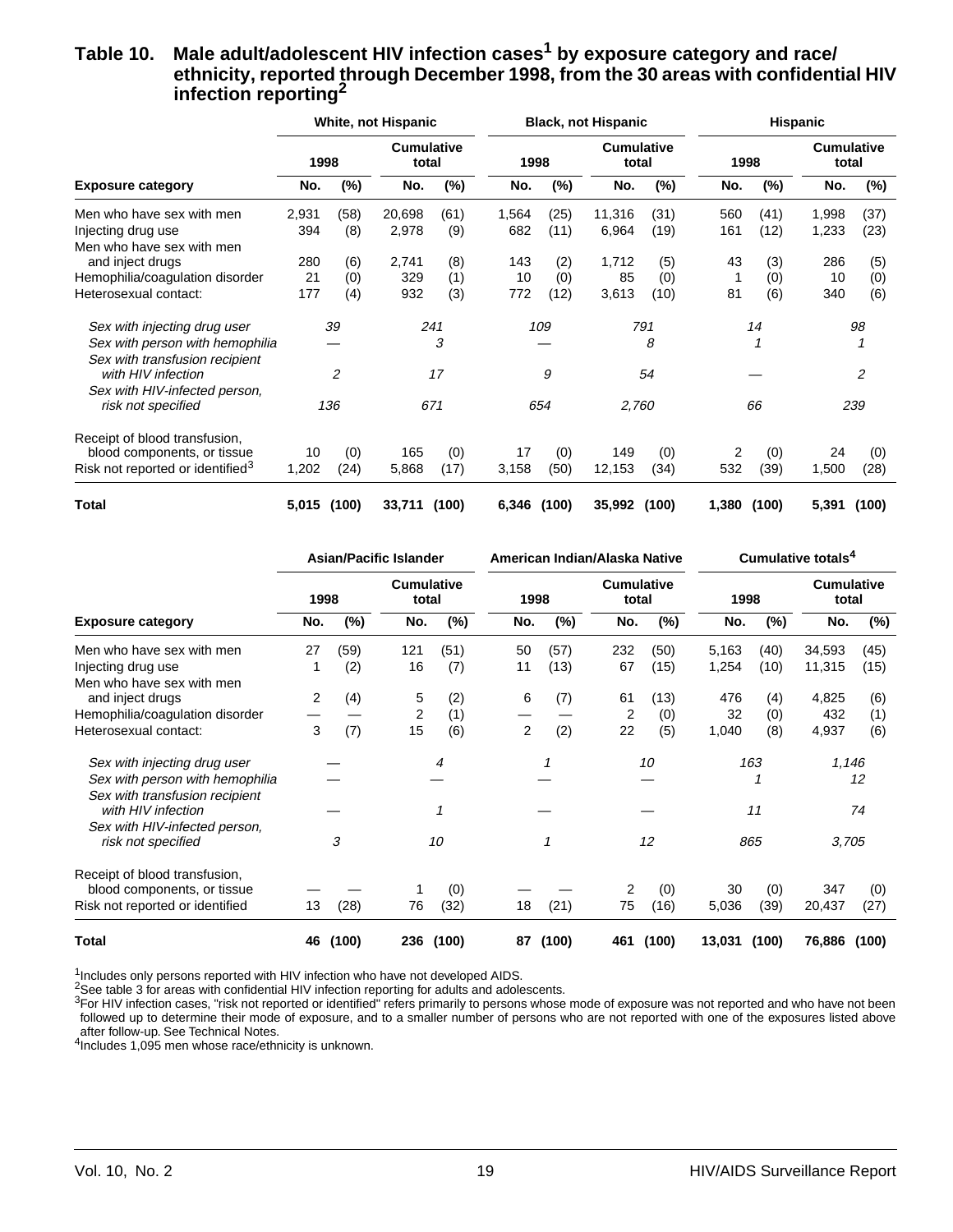|                                              |       |       | White, not Hispanic        |       |       |       | <b>Black, not Hispanic</b> |       |       |       | <b>Hispanic</b>            |       |
|----------------------------------------------|-------|-------|----------------------------|-------|-------|-------|----------------------------|-------|-------|-------|----------------------------|-------|
|                                              |       | 1998  | <b>Cumulative</b><br>total |       | 1998  |       | <b>Cumulative</b><br>total |       | 1998  |       | <b>Cumulative</b><br>total |       |
| <b>Exposure category</b>                     | No.   | (%)   | No.                        | (%)   | No.   | (%)   | No.                        | (%)   | No.   | (%)   | No.                        | (%)   |
| Injecting drug use                           | 718   | (35)  | 10,379                     | (42)  | 1,876 | (28)  | 27,114                     | (44)  | 577   | (28)  | 9,016                      | (41)  |
| Hemophilia/coagulation disorder              | 4     | (0)   | 97                         | (0)   | 11    | (0)   | 98                         | (0)   |       |       | 45                         | (0)   |
| Heterosexual contact:                        | 765   | (38)  | 9,690                      | (40)  | 2,419 | (36)  | 22,800                     | (37)  | 906   | (44)  | 10,220                     | (47)  |
| Sex with injecting drug user                 |       | 253   | 4,023                      |       |       | 675   | 9,200                      |       |       | 275   | 4,866                      |       |
| Sex with bisexual male                       |       | 62    | 1,353                      |       |       | 92    | 1,215                      |       |       | 33    |                            | 480   |
| Sex with person with hemophilia              |       | 19    |                            | 272   |       | 4     |                            | 69    |       | 4     |                            | 34    |
| Sex with transfusion recipient               |       |       |                            |       |       |       |                            |       |       |       |                            |       |
| with HIV infection                           |       | 10    |                            | 292   |       | 12    |                            | 157   |       | 1     |                            | 94    |
| Sex with HIV-infected person,                |       |       |                            |       |       |       |                            |       |       |       |                            |       |
| risk not specified                           |       | 421   | 3,750                      |       | 1,636 |       | 12,159                     |       |       | 593   | 4,746                      |       |
| Receipt of blood transfusion.                |       |       |                            |       |       |       |                            |       |       |       |                            |       |
| blood components, or tissue                  | 42    | (2)   | 1,773                      | (7)   | 71    | (1)   | 1,183                      | (2)   | 21    | (1)   | 535                        | (2)   |
| Risk not reported or identified <sup>1</sup> | 502   | (25)  | 2,517                      | (10)  | 2,398 | (35)  | 10,679                     | (17)  | 551   | (27)  | 2,121                      | (10)  |
| <b>Total</b>                                 | 2,031 | (100) | 24,456                     | (100) | 6,775 | (100) | 61,874                     | (100) | 2,055 | (100) | 21,937                     | (100) |

#### **Table 11. Female adult/adolescent AIDS cases by exposure category and race/ethnicity, reported through December 1998, United States**

|                                                      |    |          | <b>Asian/Pacific Islander</b> |           |      |          | American Indian/Alaska Native |           |              |      | Cumulative totals <sup>2</sup> |      |
|------------------------------------------------------|----|----------|-------------------------------|-----------|------|----------|-------------------------------|-----------|--------------|------|--------------------------------|------|
|                                                      |    | 1998     | <b>Cumulative</b><br>total    |           | 1998 |          | <b>Cumulative</b><br>total    |           | 1998         |      | <b>Cumulative</b><br>total     |      |
| <b>Exposure category</b>                             |    | No. (%)  | No.                           | (%)       | No.  | $(\%)$   | No.                           | (%)       | No.          | (%)  | No.                            | (%)  |
| Injecting drug use                                   |    | (12)     | 97                            | (17)      | 16   | (53)     | 146                           | (47)      | 3,201        | (29) | 46,804                         | (43) |
| Hemophilia/coagulation disorder                      |    |          | 5                             | (1)       |      |          |                               | (0)       | 17           | (0)  | 248                            | (0)  |
| Heterosexual contact:                                | 24 | (41)     | 267                           | (47)      | 4    | (13)     | 111                           | (36)      | 4,125        | (38) | 43,128                         | (39) |
| Sex with injecting drug user                         |    | 5        |                               | 75        |      | 3        |                               | 56        | 1,212        |      | 18,231                         |      |
| Sex with bisexual male                               |    | 3        |                               | 63        |      |          |                               | 15        |              | 190  | 3,132                          |      |
| Sex with person with hemophilia                      |    |          |                               | 5         |      |          |                               | 2         |              | 28   |                                | 382  |
| Sex with transfusion recipient<br>with HIV infection |    | 1        |                               | 18        |      |          |                               |           |              | 24   |                                | 562  |
| Sex with HIV-infected person,<br>risk not specified  |    | 14       |                               | 106       |      |          |                               | 38        | 2,671        |      | 20,821                         |      |
| Receipt of blood transfusion,                        |    |          |                               |           |      |          |                               |           |              |      |                                |      |
| blood components, or tissue                          | 3  | (5)      | 91                            | (16)      |      |          | 13                            | (4)       | 137          | (1)  | 3,598                          | (3)  |
| Risk not reported or identified                      | 25 | (42)     | 104                           | (18)      | 10   | (33)     | 39                            | (13)      | 3,518        | (32) | 15,533                         | (14) |
| Total                                                |    | 59 (100) |                               | 564 (100) |      | 30 (100) |                               | 310 (100) | 10,998 (100) |      | 109,311 (100)                  |      |

 $1$ See figure 6.

<sup>2</sup>Includes 170 women whose race/ethnicity is unknown.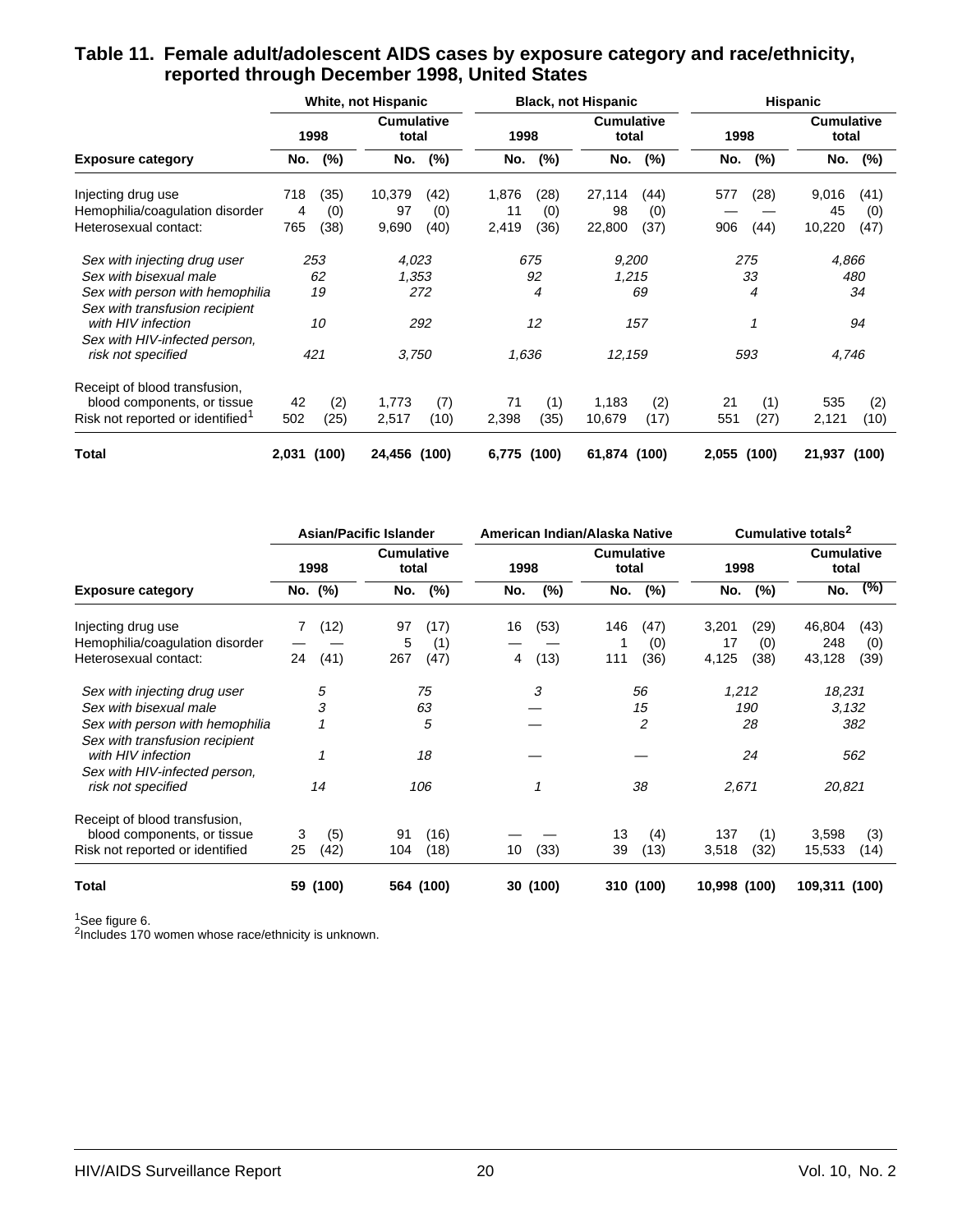#### Table 12. Female adult/adolescent HIV infection cases<sup>1</sup> by exposure category and race/ **ethnicity, reported through December 1998, from the 30 areas with confidential HIV infection reporting2**

|                                              |       |        | White, not Hispanic        |       |       |       | <b>Black, not Hispanic</b> |        |      |        | <b>Hispanic</b>            |       |
|----------------------------------------------|-------|--------|----------------------------|-------|-------|-------|----------------------------|--------|------|--------|----------------------------|-------|
|                                              | 1998  |        | <b>Cumulative</b><br>total |       | 1998  |       | <b>Cumulative</b><br>total |        | 1998 |        | <b>Cumulative</b><br>total |       |
| <b>Exposure category</b>                     | No.   | $(\%)$ | No.                        | (%)   | No.   | (%)   | No.                        | $(\%)$ | No.  | $(\%)$ | No.                        | (%)   |
| Injecting drug use                           | 239   | (19)   | 1,839                      | (27)  | 387   | (9)   | 3,689                      | (20)   | 55   | (12)   | 418                        | (23)  |
| Hemophilia/coagulation disorder              |       | (0)    | 11                         | (0)   | 3     | (0)   | 12                         | (0)    |      |        |                            |       |
| Heterosexual contact:                        | 519   | (41)   | 2,820                      | (42)  | 1,514 | (36)  | 7,290                      | (39)   | 184  | (40)   | 741                        | (41)  |
| Sex with injecting drug user                 |       | 148    |                            | 978   |       | 302   | 2,004                      |        |      | 50     |                            | 295   |
| Sex with bisexual male                       |       | 45     |                            | 315   |       | 75    |                            | 505    |      |        |                            | 27    |
| Sex with person with hemophilia              |       | 10     |                            | 68    |       | 4     |                            | 30     |      |        |                            | 6     |
| Sex with transfusion recipient               |       |        |                            |       |       |       |                            |        |      |        |                            |       |
| with HIV infection                           |       | 3      |                            | 30    |       | 7     |                            | 47     |      | 3      |                            | 9     |
| Sex with HIV-infected person,                |       |        |                            |       |       |       |                            |        |      |        |                            |       |
| risk not specified                           |       | 313    | 1,429                      |       | 1,126 |       | 4,704                      |        |      | 124    |                            | 404   |
| Receipt of blood transfusion,                |       |        |                            |       |       |       |                            |        |      |        |                            |       |
| blood components, or tissue                  | 9     | (1)    | 126                        | (2)   | 30    | (1)   | 227                        | (1)    |      | (0)    | 21                         | (1)   |
| Risk not reported or identified <sup>3</sup> | 500   | (39)   | 1,927                      | (29)  | 2,296 | (54)  | 7,560                      | (40)   | 221  | (48)   | 610                        | (34)  |
| <b>Total</b>                                 | 1,268 | (100)  | 6,723                      | (100) | 4,230 | (100) | 18,778                     | (100)  | 461  | (100)  | 1,790                      | (100) |

|                                                      |     | <b>Asian/Pacific Islander</b> |                            |        |      |        | American Indian/Alaska Native |        |       |        | Cumulative totals <sup>4</sup> |       |
|------------------------------------------------------|-----|-------------------------------|----------------------------|--------|------|--------|-------------------------------|--------|-------|--------|--------------------------------|-------|
|                                                      |     | 1998                          | <b>Cumulative</b><br>total |        | 1998 |        | <b>Cumulative</b><br>total    |        | 1998  |        | <b>Cumulative</b><br>total     |       |
| <b>Exposure category</b>                             | No. | $(\%)$                        | No.                        | $(\%)$ | No.  | $(\%)$ | No.                           | $(\%)$ | No.   | $(\%)$ | No.                            | (%)   |
| Injecting drug use                                   |     | (5)                           | 6                          | (7)    | 6    | (26)   | 57                            | (36)   | 689   | (11)   | 6,029                          | (22)  |
| Hemophilia/coagulation disorder                      |     |                               |                            |        |      |        |                               |        | 4     | (0)    | 23                             | (0)   |
| Heterosexual contact:                                | 11  | (55)                          | 39                         | (45)   | 6    | (26)   | 62                            | (39)   | 2,242 | (37)   | 10,989                         | (40)  |
| Sex with injecting drug user                         |     | 2                             |                            | 8      |      | 3      |                               | 35     |       | 507    | 3,327                          |       |
| Sex with bisexual male                               |     |                               |                            |        |      |        |                               | 8      |       | 128    |                                | 860   |
| Sex with person with hemophilia                      |     |                               |                            |        |      |        |                               |        |       | 14     |                                | 104   |
| Sex with transfusion recipient<br>with HIV infection |     |                               |                            |        |      |        |                               |        |       | 13     |                                | 86    |
| Sex with HIV-infected person,                        |     |                               |                            |        |      |        |                               |        |       |        |                                |       |
| risk not specified                                   |     | 9                             |                            | 30     |      | 2      |                               | 19     | 1,580 |        | 6,612                          |       |
| Receipt of blood transfusion,                        |     |                               |                            |        |      |        |                               |        |       |        |                                |       |
| blood components, or tissue                          |     | (5)                           | 2                          | (2)    |      |        | 1                             | (1)    | 41    | (1)    | 379                            | (1)   |
| Risk not reported or identified                      |     | (35)                          | 39                         | (45)   | 11   | (48)   | 40                            | (25)   | 3,075 | (51)   | 10,386                         | (37)  |
| Total                                                | 20  | (100)                         | 86                         | (100)  | 23   | (100)  | 160                           | (100)  | 6,051 | (100)  | 27,806                         | (100) |

 $1$ Includes only persons reported with HIV infection who have not developed AIDS.

2See table 3 for areas with confidential HIV infection reporting for adults and adolescents.

3For HIV infection cases, "risk not reported or identified" refers primarily to persons whose mode of exposure was not reported and who have not been followed up to determine their mode of exposure, and to a smaller number of persons who are not reported with one of the exposures listed above after follow-up. See Technical Notes.

4Includes 269 women whose race/ethnicity is unknown.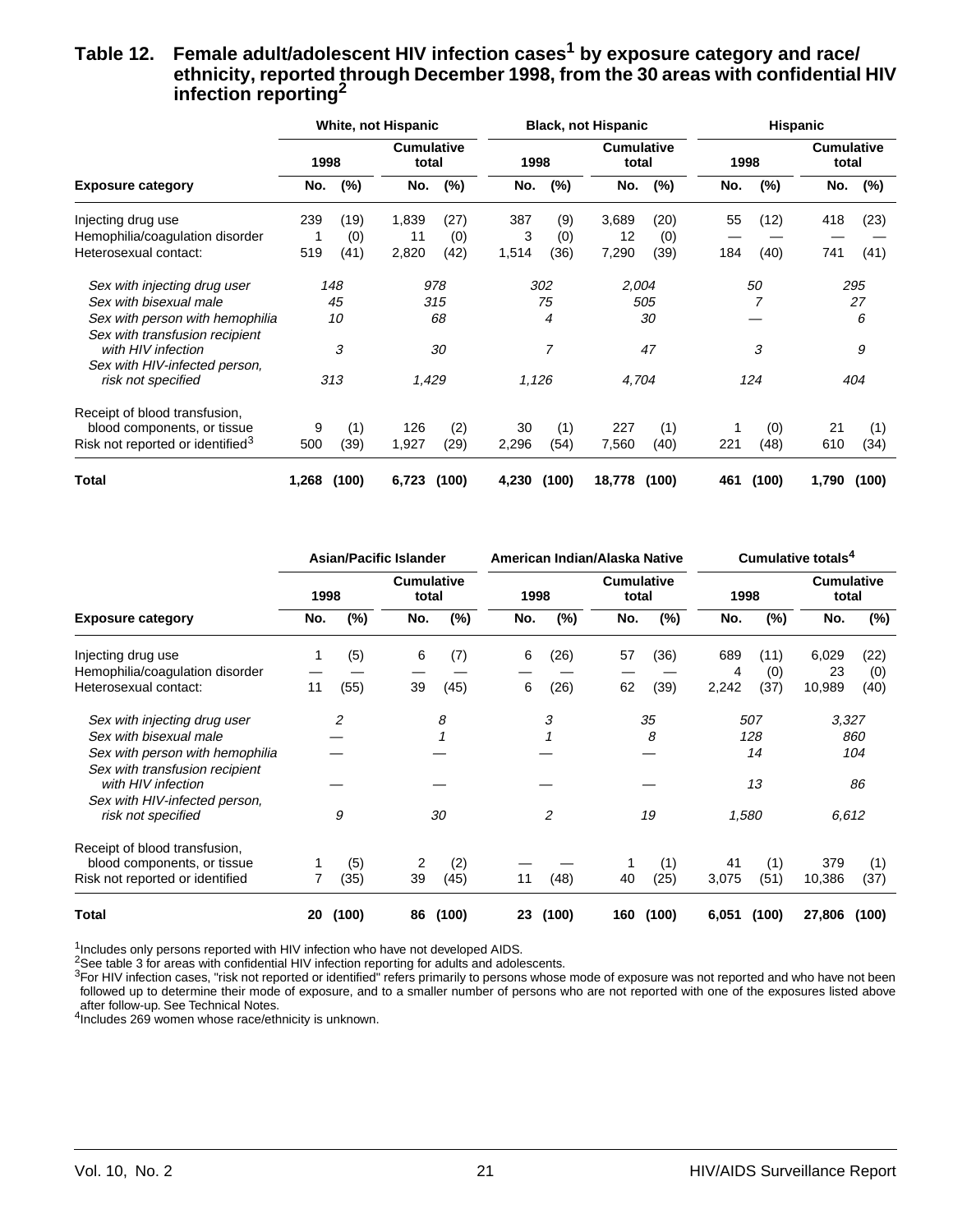#### **Table 13. AIDS cases in adolescents and adults under age 25, by sex and exposure category, reported through December 1998, United States**

|                                                      |                |                            | 13-19 years old |                            |                |              | 20-24 years old |                            |
|------------------------------------------------------|----------------|----------------------------|-----------------|----------------------------|----------------|--------------|-----------------|----------------------------|
|                                                      |                | 1998                       |                 | <b>Cumulative</b><br>total | 1998           |              |                 | <b>Cumulative</b><br>total |
| Male exposure category                               | No.            | (%)                        | No.             | (%)                        | No.            | (%)          | No.             | (%)                        |
| Men who have sex with men                            | 47             | (32)                       | 704             | (34)                       | 488            | (54)         | 11,079          | (62)                       |
| Injecting drug use                                   | 11             | (7)                        | 130             | (6)                        | 90             | (10)         | 2,199           | (12)                       |
| Men who have sex with men                            |                |                            |                 |                            |                |              |                 |                            |
| and inject drugs                                     | 5              | (3)                        | 103             | (5)                        | 41             | (5)          | 1,853           | (10)                       |
| Hemophilia/coagulation disorder                      | 16             | (11)                       | 740             | (36)                       | 23             | (3)          | 623             | (4)                        |
| Heterosexual contact:                                | $\overline{7}$ | (5)                        | 77              | (4)                        | 83             | (9)          | 792             | (4)                        |
| Sex with injecting drug user                         |                |                            |                 | 21                         |                | 14           |                 | 256                        |
| Sex with person with hemophilia                      |                |                            |                 | $\mathbf{1}$               |                |              |                 | 4                          |
| Sex with transfusion recipient<br>with HIV infection |                |                            |                 |                            |                |              |                 | 10                         |
| Sex with HIV-infected person,                        |                |                            |                 |                            |                |              |                 |                            |
| risk not specified                                   |                | $\overline{7}$             |                 | 55                         |                | 69           |                 | 522                        |
| Receipt of blood transfusion,                        |                |                            |                 |                            |                |              |                 |                            |
| blood components, or tissue                          | 8              | (5)                        | 90              | (4)                        | $\overline{2}$ | (0)          | 105             | (1)                        |
| Risk not reported or identified <sup>1</sup>         | 53             | (36)                       | 231             | (11)                       | 180            | (20)         | 1,146           | (6)                        |
| Male subtotal                                        | 147            | (100)                      | 2,075           | (100)                      | 907            | (100)        | 17,797          | (100)                      |
| Female exposure category                             |                |                            |                 |                            |                |              |                 |                            |
| Injecting drug use                                   | 14             | (9)                        | 190             | (14)                       | 87             | (15)         | 1,827           | (28)                       |
| Hemophilia/coagulation disorder                      | 1              | (1)                        | 12              | (1)                        |                |              | 13              | (0)                        |
| Heterosexual contact:                                | 61             | (41)                       | 708             | (53)                       | 289            | (49)         | 3,614           | (54)                       |
| Sex with injecting drug user                         |                | 13                         |                 | 255                        |                | 62           | 1,463           |                            |
| Sex with bisexual male                               |                | $\boldsymbol{\mathcal{S}}$ |                 | 37                         |                | 11           |                 | 255                        |
| Sex with person with hemophilia                      |                |                            |                 | 13                         |                | 3            |                 | 51                         |
| Sex with transfusion recipient                       |                |                            |                 |                            |                |              |                 |                            |
| with HIV infection                                   |                |                            |                 | $\overline{2}$             |                | $\mathbf{1}$ |                 | 22                         |
| Sex with HIV-infected person,<br>risk not specified  |                | 45                         |                 | 401                        |                | 212          | 1,823           |                            |
| Receipt of blood transfusion,                        |                |                            |                 |                            |                |              |                 |                            |
| blood components, or tissue                          | 3              | (2)                        | 88              | (7)                        | 2              | (0)          | 114             | (2)                        |
| Risk not reported or identified                      | 71             | (47)                       | 350             | (26)                       | 216            | (36)         | 1,072           | (16)                       |
| Female subtotal                                      | 150            | (100)                      | 1,348           | (100)                      | 594            | (100)        | 6,640           | (100)                      |
| Total                                                | 297            |                            | 3,423           |                            | 1,501          |              | 24,437          |                            |

<sup>1</sup>See figure 6.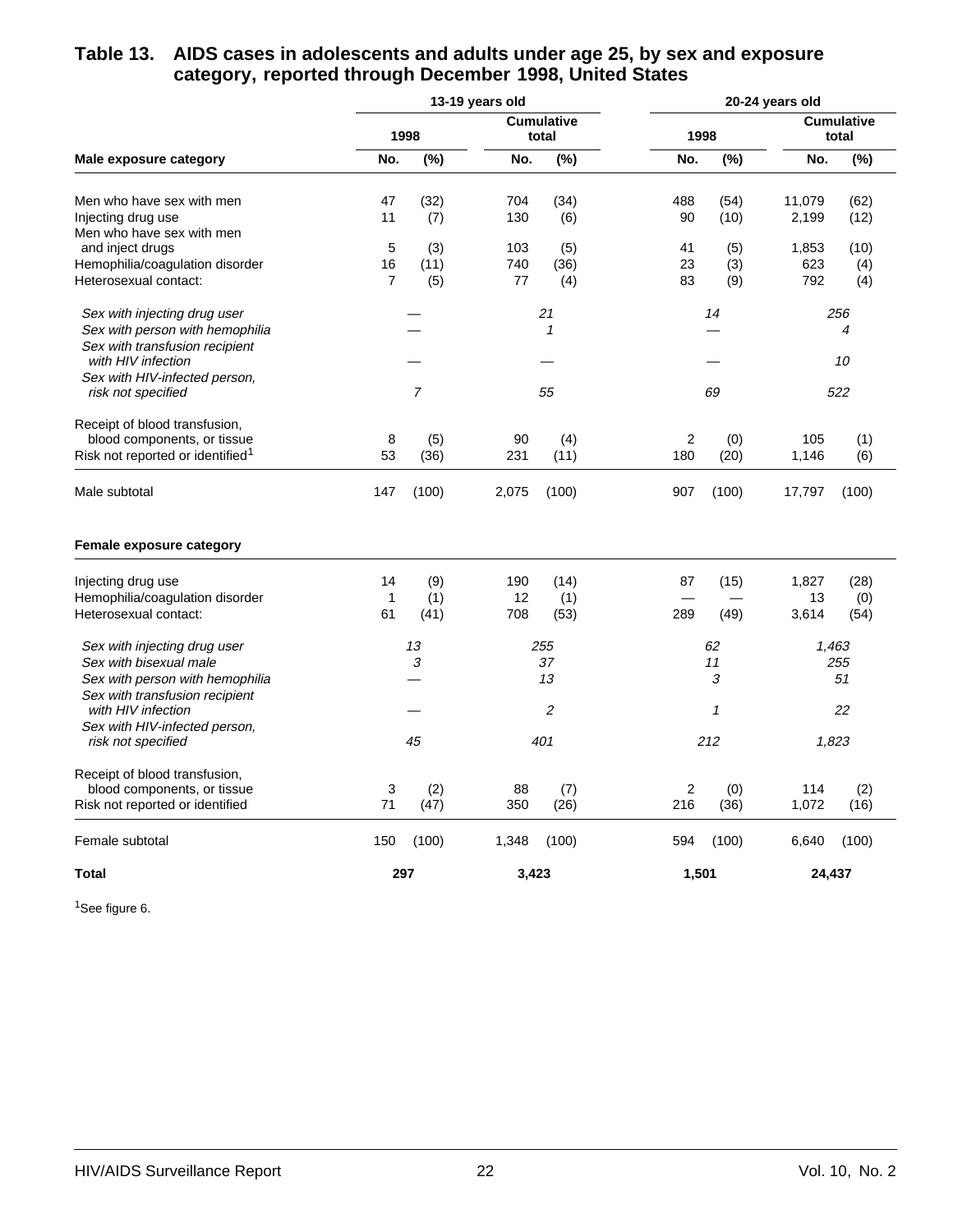#### Table 14. HIV infection cases<sup>1</sup> in adolescents and adults under age 25, by sex and exposure **category, reported through December 1998, from the 30 areas with confidential HIV infection reporting2**

|                                                                   |                |                  | 13-19 years old |                            |           |                   | 20-24 years old            |             |
|-------------------------------------------------------------------|----------------|------------------|-----------------|----------------------------|-----------|-------------------|----------------------------|-------------|
|                                                                   |                | 1998             |                 | <b>Cumulative</b><br>total |           | 1998              | <b>Cumulative</b><br>total |             |
| Male exposure category                                            | No.            | $\sqrt{(26)}$    | No.             | (%)                        | No.       | $\overline{(\%)}$ | No.                        | (%)         |
| Men who have sex with men<br>Injecting drug use                   | 145<br>7       | (52)<br>(3)      | 911<br>99       | (48)<br>(5)                | 575<br>50 | (50)<br>(4)       | 5,475<br>562               | (55)<br>(6) |
| Men who have sex with men<br>and inject drugs                     | $\overline{4}$ | (1)              | 95              | (5)                        | 53        | (5)               | 655                        | (7)         |
| Hemophilia/coagulation disorder                                   | 5              | (2)              | 104             | (5)                        | 4         | (0)               | 83                         | (1)         |
| Heterosexual contact:                                             | 19             | (7)              | 134             | (7)                        | 88        | (8)               | 614                        | (6)         |
| Sex with injecting drug user                                      |                | $\boldsymbol{2}$ |                 | 25                         |           | 9                 |                            | 94          |
| Sex with person with hemophilia<br>Sex with transfusion recipient |                |                  |                 | 2                          |           |                   |                            | 1           |
| with HIV infection                                                |                |                  |                 | 1                          |           | $\mathcal I$      |                            | 7           |
| Sex with HIV-infected person,<br>risk not specified               |                | 17               |                 | 106                        |           | 78                |                            | 512         |
| Receipt of blood transfusion,<br>blood components, or tissue      |                |                  | 9               | (0)                        | 1         | (0)               | 30                         | (0)         |
| Risk not reported or identified <sup>3</sup>                      | 99             | (35)             | 542             | (29)                       | 368       | (32)              | 2,454                      | (25)        |
| Male subtotal                                                     | 279            | (100)            | 1,894           | (100)                      | 1,139     | (100)             | 9,873                      | (100)       |
| Female exposure category                                          |                |                  |                 |                            |           |                   |                            |             |
| Injecting drug use                                                | 16             | (4)              | 158             | (7)                        | 42        | (5)               | 611                        | (13)        |
| Hemophilia/coagulation disorder<br>Heterosexual contact:          | 183            | (41)             | 1,106           | (49)                       | 1<br>313  | (0)<br>(36)       | 3<br>2,117                 | (0)<br>(45) |
| Sex with injecting drug user                                      |                | 21               |                 | 221                        |           | 43                |                            | 545         |
| Sex with bisexual male                                            |                | $\overline{7}$   |                 | 73                         |           | 16                |                            | 192         |
| Sex with person with hemophilia                                   |                | 3                |                 | 19                         |           |                   |                            | 30          |
| Sex with transfusion recipient<br>with HIV infection              |                |                  |                 | 4                          |           | 2                 |                            | 17          |
| Sex with HIV-infected person,                                     |                |                  |                 |                            |           |                   |                            |             |
| risk not specified                                                |                | 152              |                 | 789                        |           | 252               | 1,333                      |             |
| Receipt of blood transfusion,                                     |                |                  |                 |                            |           |                   |                            |             |
| blood components, or tissue<br>Risk not reported or identified    | 249            | (56)             | 15<br>986       | (1)<br>(44)                | 2<br>502  | (0)<br>(58)       | 26<br>1,998                | (1)<br>(42) |
| Female subtotal                                                   | 448            | (100)            | 2,265           | (100)                      | 860       | (100)             | 4,755                      | (100)       |
| Total <sup>4</sup>                                                |                | 728              |                 | 4,161                      |           | 1,999             |                            | 14,628      |

 $1$ Includes only persons reported with HIV infection who have not developed AIDS.

 $2$ See table 3 for areas with confidential HIV infection reporting for adults and adolescents.

 $3$ For HIV infection cases, "risk not reported or identified" refers primarily to persons whose mode of exposure was not reported and who have not been followed up to determine their mode of exposure, and to a smaller number of persons who are not reported with one of the exposures listed above after follow-up. See Technical Notes.

4Includes 2 persons whose sex is unknown.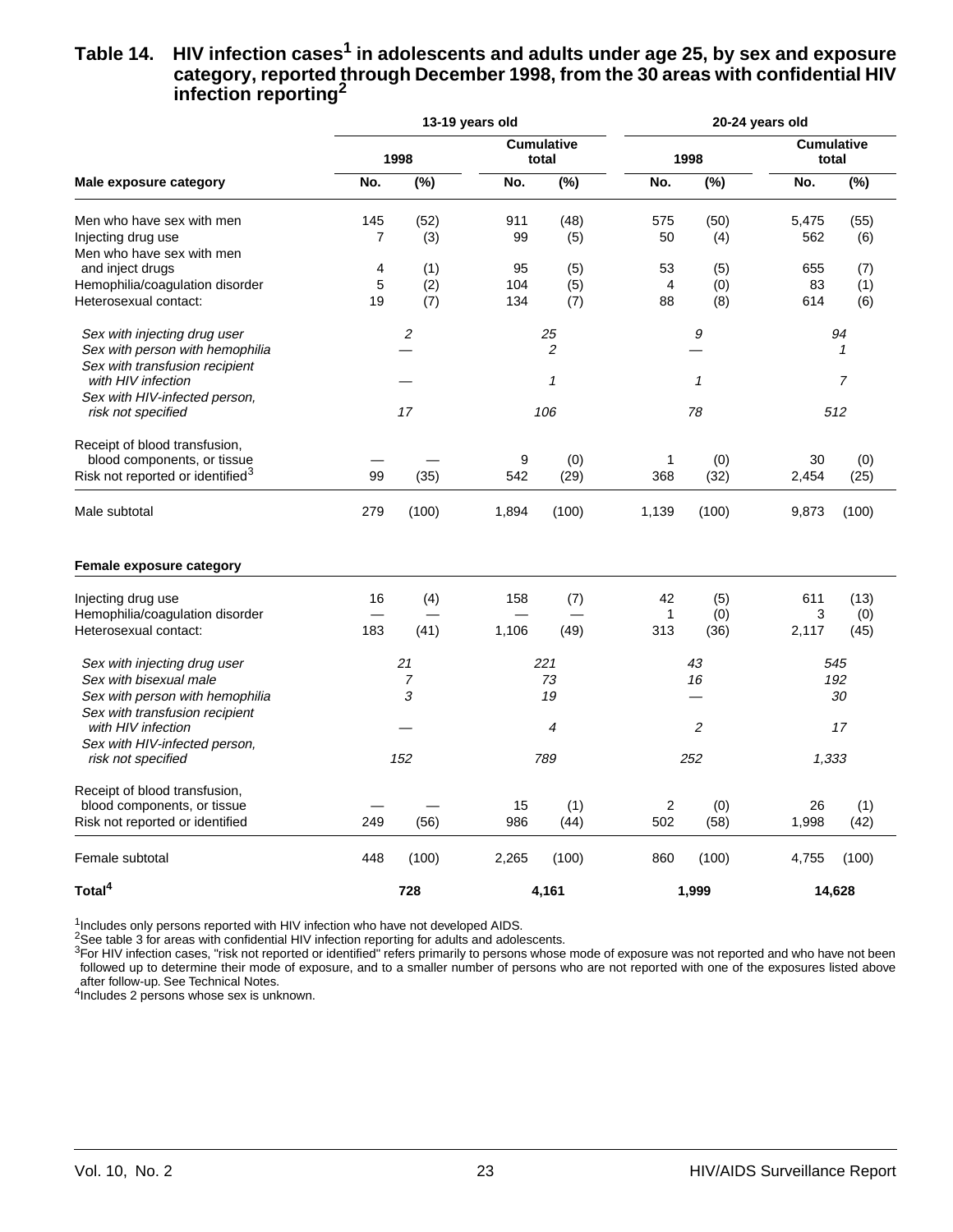#### **Table 15. Pediatric AIDS cases by exposure category and race/ethnicity, reported through December 1998, United States**

|                                                              |      |        | White, not Hispanic        |        |      |        | <b>Black, not Hispanic</b> |        | <b>Hispanic</b> |        |                            |             |  |
|--------------------------------------------------------------|------|--------|----------------------------|--------|------|--------|----------------------------|--------|-----------------|--------|----------------------------|-------------|--|
|                                                              | 1998 |        | <b>Cumulative</b><br>total |        | 1998 |        | <b>Cumulative</b><br>total |        | 1998            |        | <b>Cumulative</b><br>total |             |  |
| <b>Exposure category</b>                                     | No.  | $(\%)$ | No.                        | $(\%)$ | No.  | $(\%)$ | No.                        | $(\%)$ | No.             | $(\%)$ | No.                        | $(\%)$      |  |
| Hemophilia/coagulation disorder                              |      |        | 158                        | (11)   |      |        | 35                         | (1)    |                 |        | 37                         | (2)         |  |
| Mother with/at risk for HIV infection:                       | 55   | (95)   | 1,116                      | (75)   | 209  | (88)   | 4,702                      | (95)   | 75              | (89)   | 1,798                      | (92)        |  |
| Injecting drug use                                           | 19   |        | 468                        |        | 47   |        | 1,825                      |        |                 | 17     | 718                        |             |  |
| Sex with injecting drug user                                 |      | 8      | 215                        |        | 23   |        | 690                        |        |                 | 12     | 482                        |             |  |
| Sex with bisexual male                                       |      |        | 65                         |        |      | 3      | 60                         |        |                 |        | 38                         |             |  |
| Sex with person with hemophilia                              |      |        | 17                         |        |      |        |                            | 5      |                 |        |                            |             |  |
| Sex with transfusion recipient<br>with HIV infection         |      |        | 8                          |        |      |        |                            | 8      |                 | 1      |                            | 9           |  |
| Sex with HIV-infected person,<br>risk not specified          | 10   |        | 135                        |        | 58   |        | 743                        |        | 18              |        | 245                        |             |  |
| Receipt of blood transfusion,<br>blood components, or tissue |      |        | 43                         |        | 2    |        | 77                         |        |                 |        | 33                         |             |  |
| Has HIV infection, risk not specified                        | 18   |        | 165                        |        |      | 76     | 1,294                      |        |                 | 24     | 266                        |             |  |
| Receipt of blood transfusion, blood<br>components, or tissue |      |        | 187                        | (13)   |      |        | 89                         | (2)    |                 | (1)    | 92                         | (5)         |  |
| Risk not reported or identified <sup>1</sup>                 | 3    | (5)    | 24                         | (2)    | 28   | (12)   | 109                        | (2)    | 8               | (10)   | 27                         | (1)         |  |
| <b>Total</b>                                                 | 58   | (100)  | 1,485                      | (100)  | 237  | (100)  | 4,935                      | (100)  | 84              | (100)  |                            | 1,954 (100) |  |

|                                                              |               | <b>Asian/Pacific Islander</b> | American Indian/<br><b>Alaska Native</b> |                            | Cumulative totals <sup>2</sup> |                            |  |  |
|--------------------------------------------------------------|---------------|-------------------------------|------------------------------------------|----------------------------|--------------------------------|----------------------------|--|--|
|                                                              | 1998          | <b>Cumulative</b><br>total    | 1998                                     | <b>Cumulative</b><br>total | 1998                           | <b>Cumulative</b><br>total |  |  |
| <b>Exposure category</b>                                     | $(\%)$<br>No. | $(\%)$<br>No.                 | No.<br>$(\%)$                            | $(\%)$<br>No.              | $(\%)$<br>No.                  | $(\%)$<br>No.              |  |  |
| Hemophilia/coagulation disorder                              |               | 3<br>(7)                      |                                          | (4)                        |                                | 234<br>(3)                 |  |  |
| Mother with/at risk for HIV infection:                       | (50)          | 31<br>(67)                    |                                          | (96)<br>27                 | 341<br>(89)                    | 7,687<br>(91)              |  |  |
| Injecting drug use                                           |               | 4                             |                                          | 12                         | 83                             | 3,032                      |  |  |
| Sex with injecting drug user                                 |               | 5                             |                                          | 7                          | 44                             | 1,400                      |  |  |
| Sex with bisexual male                                       |               | $\overline{2}$                |                                          |                            | 4                              | 165                        |  |  |
| Sex with person with hemophilia                              |               |                               |                                          |                            |                                | 29                         |  |  |
| Sex with transfusion recipient<br>with HIV infection         |               |                               |                                          |                            | 1                              | 25                         |  |  |
| Sex with HIV-infected person,<br>risk not specified          |               | 9                             |                                          | 3                          | 86                             | 1,137                      |  |  |
| Receipt of blood transfusion,                                |               |                               |                                          |                            |                                |                            |  |  |
| blood components, or tissue                                  |               |                               |                                          |                            | 3                              | 154                        |  |  |
| Has HIV infection, risk not specified                        |               | 10                            |                                          | 5                          | 119                            | 1,745                      |  |  |
| Receipt of blood transfusion, blood<br>components, or tissue |               | (22)<br>10                    |                                          |                            | (0)                            | 378<br>(4)                 |  |  |
| Risk not reported or identified                              | (50)          | 2<br>(4)                      |                                          |                            | (10)<br>40                     | 162<br>(2)                 |  |  |
| <b>Total</b>                                                 | 2 (100)       | 46 (100)                      |                                          | (100)<br>28                | 382 (100)                      | 8,461 (100)                |  |  |

<sup>1</sup>See figure 6, footnote 1.

<sup>2</sup>Includes 13 children whose race/ethnicity is unknown.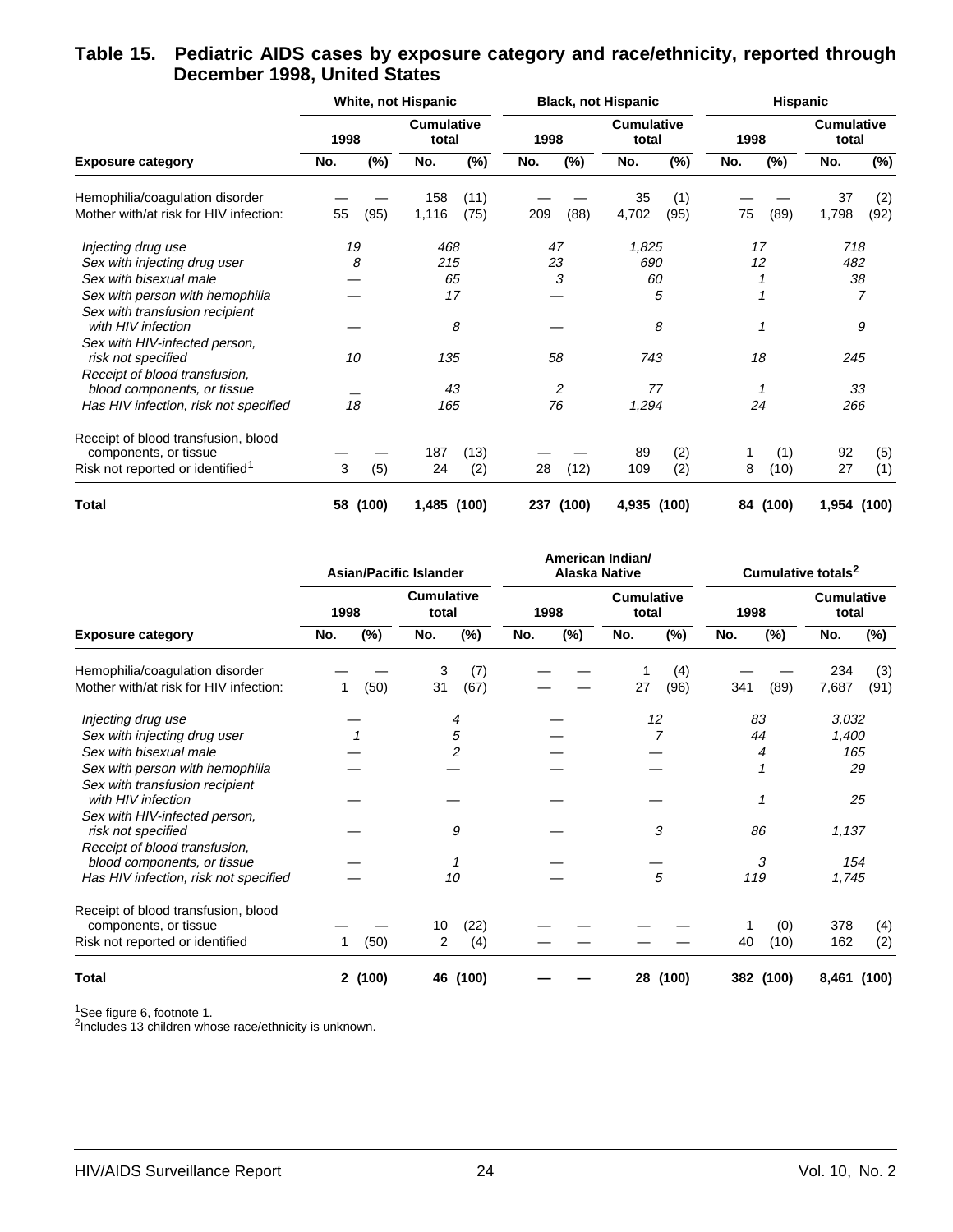#### Table 16. Pediatric HIV infection cases<sup>1</sup> by exposure category and race/ethnicity, reported **through December 1998, from the 33 areas with confidential HIV infection reporting2**

|                                              |      |       | White, not Hispanic |                            |     |       | <b>Black, not Hispanic</b> |                | <b>Hispanic</b> |                |                            |        |  |
|----------------------------------------------|------|-------|---------------------|----------------------------|-----|-------|----------------------------|----------------|-----------------|----------------|----------------------------|--------|--|
|                                              | 1998 |       |                     | <b>Cumulative</b><br>total |     | 1998  | <b>Cumulative</b><br>total |                | 1998            |                | <b>Cumulative</b><br>total |        |  |
| <b>Exposure category</b>                     | No.  | (%)   | No.                 | $(\%)$                     | No. | (%)   | No.                        | (%)            | No.             | (%)            | No.                        | $(\%)$ |  |
| Hemophilia/coagulation disorder              | 2    | (4)   | 70                  | (16)                       | 3   | (1)   | 21                         | (2)            |                 | (2)            | 5                          | (2)    |  |
| Mother with/at risk for HIV infection:       | 41   | (89)  | 331                 | (76)                       | 177 | (84)  | 1,069                      | (90)           | 34              | (79)           | 191                        | (89)   |  |
| Injecting drug use                           |      | 12    |                     | 106                        |     | 28    |                            | 337            |                 | 7              |                            | 50     |  |
| Sex with injecting drug user                 |      | 8     |                     | 67                         |     | 10    |                            | 119            |                 | $\overline{2}$ |                            | 32     |  |
| Sex with bisexual male                       |      |       |                     | 4                          |     | 3     |                            | 15             |                 |                |                            | 3      |  |
| Sex with person with hemophilia              |      |       | 4                   |                            |     |       |                            | $\overline{2}$ |                 |                |                            |        |  |
| Sex with transfusion recipient               |      |       |                     |                            |     |       |                            |                |                 |                |                            |        |  |
| with HIV infection                           |      |       | 4                   |                            |     |       |                            | 4              |                 | 2              |                            | 2      |  |
| Sex with HIV-infected person,                |      |       |                     |                            |     |       |                            |                |                 |                |                            |        |  |
| risk not specified                           |      | 7     |                     | 61                         | 65  |       | 239                        |                | 11              |                | 43                         |        |  |
| Receipt of blood transfusion,                |      |       |                     |                            |     |       |                            |                |                 |                |                            |        |  |
| blood components, or tissue                  |      |       |                     | 6                          |     | 4     |                            | 13             |                 |                |                            | 2      |  |
| Has HIV infection, risk not specified        |      | 12    |                     | 79                         |     | 67    |                            | 340            |                 | 12             |                            | 59     |  |
| Receipt of blood transfusion, blood          |      |       |                     |                            |     |       |                            |                |                 |                |                            |        |  |
| components, or tissue                        |      | (2)   | 18                  | (4)                        | 1   | (0)   | 9                          | (1)            | 3               | (7)            | 7                          | (3)    |  |
| Risk not reported or identified <sup>3</sup> | 2    | (4)   | 18                  | (4)                        | 30  | (14)  | 83                         | (7)            | 5               | (12)           | 12                         | (6)    |  |
| Total                                        | 46   | (100) | 437                 | (100)                      | 211 | (100) | 1,182 (100)                |                | 43              | (100)          | 215                        | (100)  |  |

|                                        |                | <b>Asian/Pacific Islander</b> | American Indian/<br><b>Alaska Native</b> |                            | Cumulative totals <sup>4</sup> |                            |  |  |
|----------------------------------------|----------------|-------------------------------|------------------------------------------|----------------------------|--------------------------------|----------------------------|--|--|
|                                        | 1998           | <b>Cumulative</b><br>total    | 1998                                     | <b>Cumulative</b><br>total | 1998                           | <b>Cumulative</b><br>total |  |  |
| <b>Exposure category</b>               | (%)<br>No.     | $(\%)$<br>No.                 | (%)<br>No.                               | $(\%)$<br>No.              | $(\%)$<br>No.                  | No.<br>$(\%)$              |  |  |
| Hemophilia/coagulation disorder        |                | (9)                           |                                          | (9)                        | (2)<br>6                       | 99<br>(5)                  |  |  |
| Mother with/at risk for HIV infection: | 3<br>(100)     | (64)<br>7                     |                                          | 8<br>(73)                  | (83)<br>256                    | 1,614<br>(86)              |  |  |
| Injecting drug use                     |                | 2                             |                                          | 3                          | 47                             | 501                        |  |  |
| Sex with injecting drug user           |                |                               |                                          | 2                          | 20                             | 221                        |  |  |
| Sex with bisexual male                 |                | $\overline{c}$                |                                          |                            | 4                              | 26                         |  |  |
| Sex with person with hemophilia        |                |                               |                                          |                            |                                |                            |  |  |
| Sex with transfusion recipient         |                |                               |                                          |                            |                                | 10                         |  |  |
| with HIV infection                     |                |                               |                                          |                            | 2                              |                            |  |  |
| Sex with HIV-infected person,          |                |                               |                                          |                            |                                | 346                        |  |  |
| risk not specified                     | 2              | $\overline{c}$                |                                          |                            | 86                             |                            |  |  |
| Receipt of blood transfusion,          |                |                               |                                          |                            |                                | 21                         |  |  |
| blood components, or tissue            |                |                               |                                          |                            | 4                              |                            |  |  |
| Has HIV infection, risk not specified  | $\overline{1}$ | $\mathbf{1}$                  |                                          | $\mathbf{1}$               | 92                             | 482                        |  |  |
| Receipt of blood transfusion, blood    |                |                               |                                          |                            |                                |                            |  |  |
| components, or tissue                  |                | (9)                           |                                          |                            | (2)<br>5                       | 35<br>(2)                  |  |  |
| Risk not reported or identified        |                | (18)<br>2                     |                                          | (18)<br>2                  | 42<br>(14)                     | 127<br>(7)                 |  |  |
| Total                                  | (100)<br>3     | (100)<br>11                   |                                          | (100)<br>11                | (100)<br>309                   | 1,875<br>(100)             |  |  |

**<sup>1</sup>**Includes only persons reported with HIV infection who have not developed AIDS.

<sup>2</sup>See table 3 for areas with confidential HIV infection reporting.

3For HIV infection cases, "risk not reported or identified" refers primarily to persons whose mode of exposure was not reported and who have not been followed up to determine their mode of exposure, and to a smaller number of persons who are not reported with one of the exposures listed above after follow-up. See Technical Notes.

<sup>4</sup>Includes 19 children whose race/ethnicity is unknown.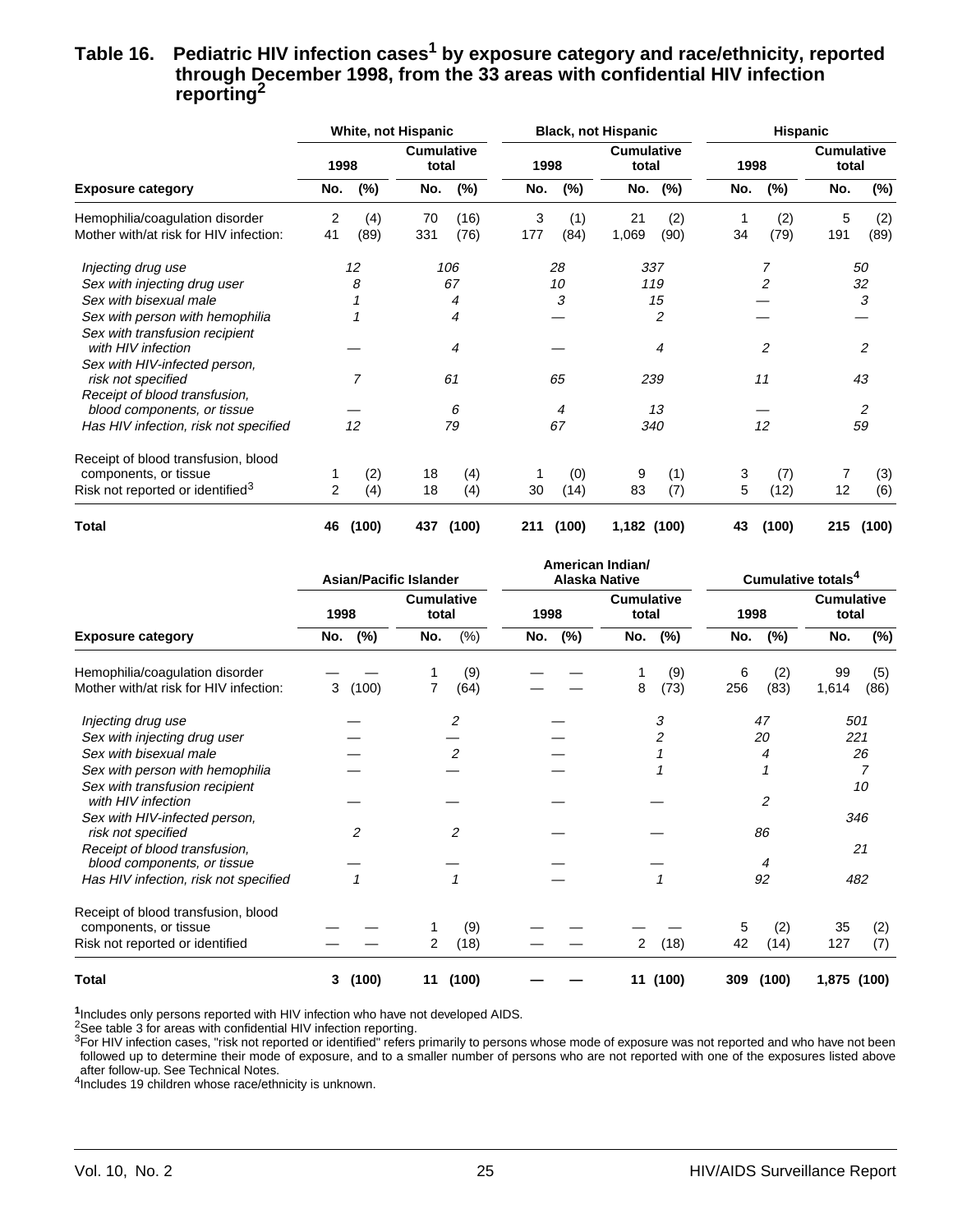**Figure 5. Pediatric AIDS cases reported in 1998, United States**



**Table 17. Health care workers with documented and possible occupationally acquired AIDS/HIV infection, by occupation, reported through December 1998, United States1**

|                                                     | <b>Documented</b><br>occupational transmission <sup>2</sup> | <b>Possible</b><br>occupational transmission <sup>3</sup> |
|-----------------------------------------------------|-------------------------------------------------------------|-----------------------------------------------------------|
| <b>Occupation</b>                                   | No.                                                         | No.                                                       |
| Dental worker, including dentist                    |                                                             | 6                                                         |
| Embalmer/morgue technician                          |                                                             | 2                                                         |
| Emergency medical technician/paramedic              |                                                             | 12                                                        |
| Health aide/attendant                               |                                                             | 14                                                        |
| Housekeeper/maintenance worker                      |                                                             | 12                                                        |
| Laboratory technician, clinical                     | 16                                                          | 16                                                        |
| Laboratory technician, nonclinical                  | 3                                                           |                                                           |
| <b>Nurse</b>                                        | 22                                                          | 33                                                        |
| Physician, nonsurgical                              | 6                                                           | 12                                                        |
| Physician, surgical                                 |                                                             | 6                                                         |
| Respiratory therapist                               |                                                             | 2                                                         |
| Technician, dialysis                                |                                                             | 3                                                         |
| Technician, surgical                                |                                                             |                                                           |
| Technician/therapist, other than those listed above |                                                             | 10                                                        |
| Other healthcare occupations                        |                                                             | 4                                                         |
| Total                                               | 54                                                          | 134                                                       |

 $1$ Health care workers are defined as those persons, including students and trainees, who have worked in a health care, clinical, or HIV laboratory setting at any time since 1978. See MMWR 1992;41:823-25.

2Health care workers who had documented HIV seroconversion after occupational exposure or had other laboratory evidence of occupational infection: 46 had percutaneous exposure, 5 had mucocutaneous exposure, 2 had both percutaneous and mucocutaneous exposures, and 1 had an unknown route of exposure. Forty-nine exposures were to blood from an HIV-infected person, 1 to visibly bloody fluid, 1 to an unspecified fluid, and 3 to concentrated virus in a laboratory. Twenty-five of these health care workers developed AIDS.

3These health care workers have been investigated and are without identifiable behavioral or transfusion risks; each reported percutaneous or mucocutaneous occupational exposures to blood or body fluids, or laboratory solutions containing HIV, but HIV seroconversion specifically resulting from an occupational exposure was not documented.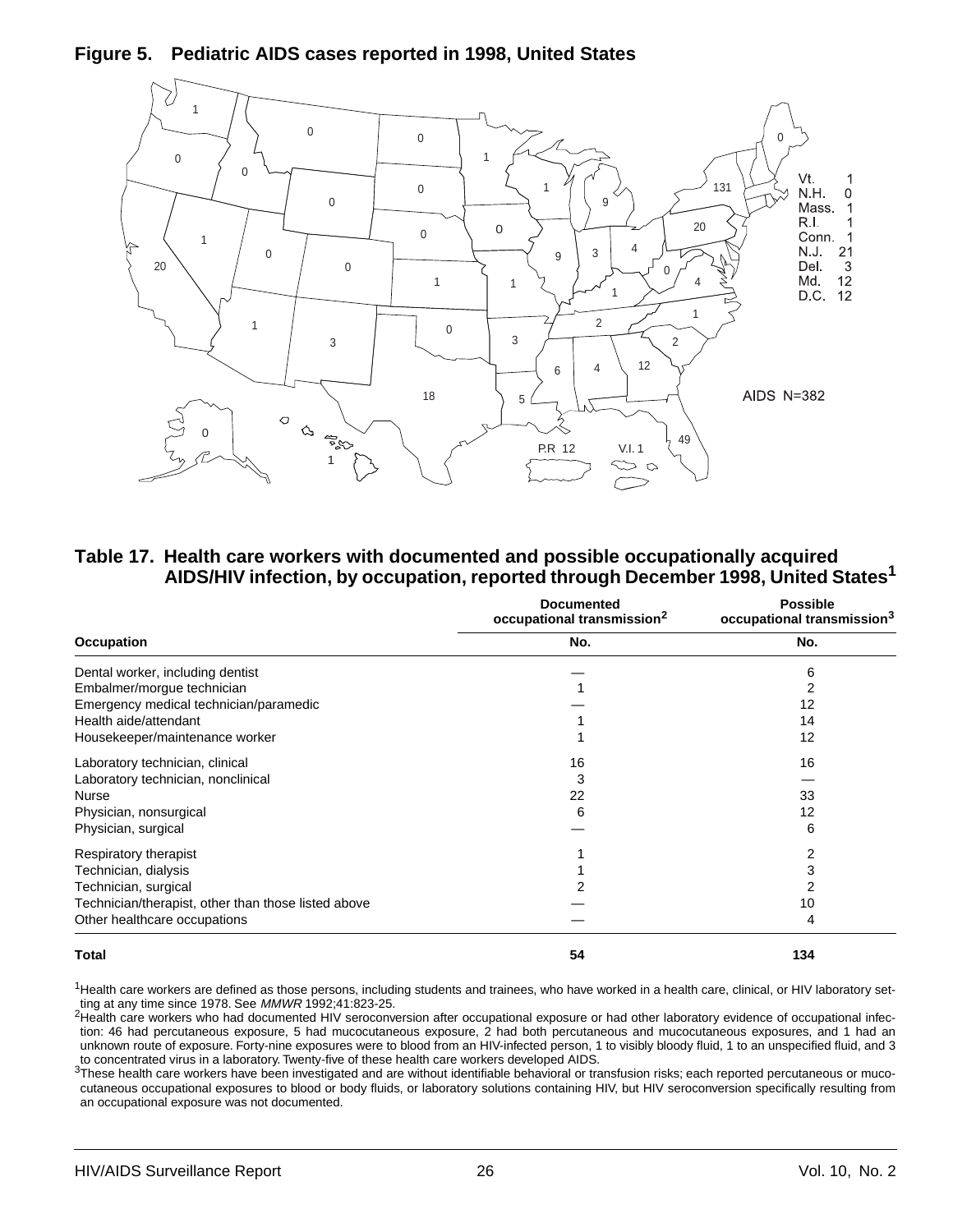#### **Figure 6. Results of investigations of adult/adolescent AIDS cases ever classified as risk not reported or identified, through December 1998, United States1**



 $1$ Excludes 162 children under 13 years of age classified as "other/risk not reported or identified" in table 3; 150 whose risk is not identified, 2 who were exposed to HIV-infected blood in a household setting, as supported by seroconversion, epidemiologic, and/or laboratory evidence (see MMWR 1992;41:228-31 and N Engl J Med 1993;329:1835-41) and 10 children who had sexual contact with an adult with or at high risk for HIV infection (Pediatrics 1998;102:e46). An additional 472 children who were initially reporte

<sup>2</sup>Cases associated with persons born in Pattern-II countries are no longer classified as heterosexual transmission. See Technical Notes. <sup>3</sup>Investigations of these persons included patient interviews. Based on available information, these persons could not be reclassified into an exposure category. This group includes persons possibly infected through heterosexual contact with a partner who is not known to be HIV infected or at risk for HIV infection; persons who may choose not to disclose high-risk information; and persons with possible occupational exposure. These 999 persons report heterosexual contact, sexually transmitted disease infections, non-injecting drug use, hepatitis infections, and occupational exposures to blood or body fluids.

4One hundred forty-nine adults/adolescents are included in the "other" exposure category listed here and in table 5, and were exposed to HIV-infected blood, body fluids, or concentrated virus in health care, laboratory, or household settings, as supported by seroconversion, epidemiologic, and/or laboratory evidence. See table 17, MMWR 1993;42:329-31, MMWR 1993;42:948-51, and XI International Conference on AIDS; Vancouver, Canada; Jul. 7-12, 1996;1:179 [abstract Mo.D.1728]. Three persons were infected following intentional inoculation with HIV-infected blood. One hundred thirteen persons acquired HIV infection perinatally and were diagnosed with AIDS after age 13.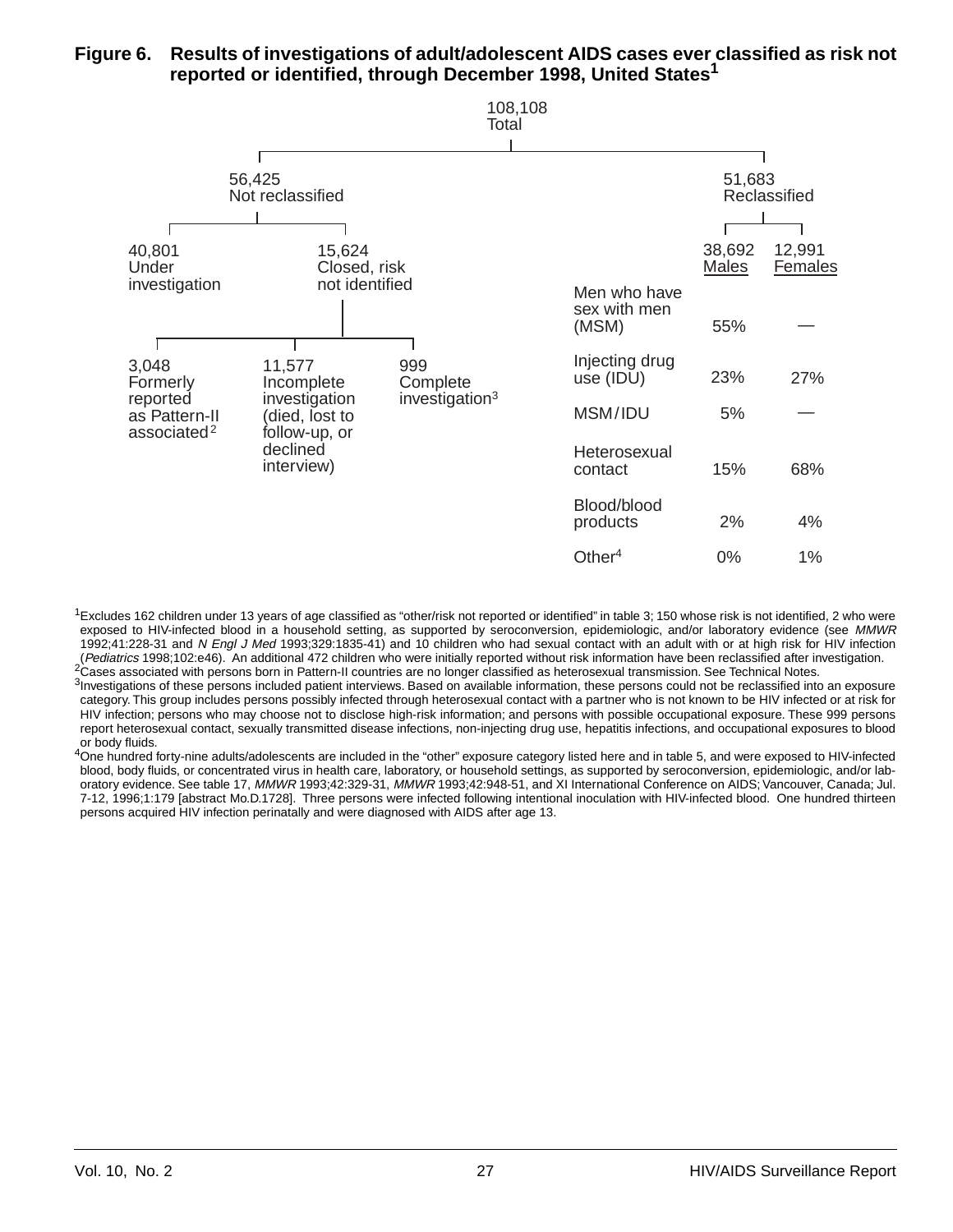#### **Table 18. Adult/adolescent AIDS cases by single and multiple exposure categories, reported through December 1998, United States**

|                                                                                                                                            | <b>AIDS cases</b> |       |  |
|--------------------------------------------------------------------------------------------------------------------------------------------|-------------------|-------|--|
| <b>Exposure category</b>                                                                                                                   | No.               | (%)   |  |
| Single mode of exposure                                                                                                                    |                   |       |  |
| Men who have sex with men                                                                                                                  | 312,148           | (46)  |  |
| Injecting drug use                                                                                                                         | 138,503           | (20)  |  |
| Hemophilia/coagulation disorder                                                                                                            | 3,969             | (1)   |  |
| Heterosexual contact                                                                                                                       | 64,844            | (10)  |  |
| Receipt of transfusion <sup>1</sup>                                                                                                        | 8,369             | (1)   |  |
| Receipt of transplant of tissues, organs, or artificial insemination <sup>2</sup>                                                          | 13                | (0)   |  |
| Other $3$                                                                                                                                  | 147               | (0)   |  |
| Single mode of exposure subtotal                                                                                                           | 527,993           | (78)  |  |
| <b>Multiple modes of exposure</b>                                                                                                          |                   |       |  |
| Men who have sex with men; injecting drug use                                                                                              | 37,315            | (5)   |  |
| Men who have sex with men; hemophilia/coagulation disorder                                                                                 | 168               | (0)   |  |
| Men who have sex with men; heterosexual contact                                                                                            | 9,988             | (1)   |  |
| Men who have sex with men; receipt of transfusion/transplant                                                                               | 3,405             | (1)   |  |
| Injecting drug use; hemophilia/coagulation disorder                                                                                        | 191               | (0)   |  |
| Injecting drug use; heterosexual contact                                                                                                   | 32,203            | (5)   |  |
| Injecting drug use; receipt of transfusion/transplant                                                                                      | 1,642             | (0)   |  |
| Hemophilia/coagulation disorder; heterosexual contact                                                                                      | 103               | (0)   |  |
| Hemophilia/coagulation disorder; receipt of transfusion/transplant                                                                         | 803               | (0)   |  |
| Heterosexual contact; receipt of transfusion/transplant                                                                                    | 1,646             | (0)   |  |
| Men who have sex with men; injecting drug use; hemophilia/coagulation disorder                                                             | 47                | (0)   |  |
| Men who have sex with men; injecting drug use; heterosexual contact                                                                        | 5,468             | (1)   |  |
| Men who have sex with men; injecting drug use; receipt of transfusion/transplant                                                           | 606               | (0)   |  |
| Men who have sex with men; hemophilia/coagulation disorder; heterosexual contact                                                           | 21                | (0)   |  |
| Men who have sex with men; hemophilia/coagulation disorder; receipt of transfusion/transplant                                              | 38                | (0)   |  |
| Men who have sex with men; heterosexual contact; receipt of transfusion/transplant                                                         | 278               | (0)   |  |
| Injecting drug use; hemophilia/coagulation disorder; heterosexual contact                                                                  | 81                | (0)   |  |
| Injecting drug use; hemophilia/coagulation disorder; receipt of transfusion/transplant                                                     | 36                | (0)   |  |
| Injecting drug use; heterosexual contact; receipt of transfusion/transplant                                                                | 1,014             | (0)   |  |
| Hemophilia/coagulation disorder; heterosexual contact; receipt of transfusion/transplant                                                   | 36                | (0)   |  |
| Men who have sex with men; injecting drug use; hemophilia/coagulation disorder; heterosexual contact                                       | 13                | (0)   |  |
| Men who have sex with men; injecting drug use; hemophilia/coagulation disorder; receipt of transfusion/transplant                          | 14                | (0)   |  |
| Men who have sex with men; injecting drug use; heterosexual contact; receipt of transfusion/transplant                                     | 171               | (0)   |  |
| Men who have sex with men; hemophilia/coagulation disorder; heterosexual contact; receipt of transfusion/transplant                        | 5                 | (0)   |  |
| Injecting drug use; hemophilia/coagulation disorder; heterosexual contact; receipt of transfusion/transplant                               | 23                | (0)   |  |
| Men who have sex with men; injecting drug use; hemophilia/coagulation disorder; heterosexual contact;<br>receipt of transfusion/transplant | 6                 | (0)   |  |
| Multiple modes of exposure subtotal                                                                                                        | 95,321            | (14)  |  |
| Risk not reported or identified <sup>4</sup>                                                                                               | 56,425            | (8)   |  |
| <b>Total</b>                                                                                                                               | 679,739           | (100) |  |

<sup>1</sup>Includes 37 adult/adolescents who developed AIDS after receiving blood screened negative for HIV antibody.

 $^{2}$ Thirteen adults developed AIDS after receiving tissue, organs, or artificial insemination from HIV-infected donors. Four of the 12 received tissue or

organs from a single donor who was negative for HIV antibody at the time of donation. See *N Engl J Med* 1992;326:726-32.<br><sup>3</sup>See table 17 and figure 6 for a discussion of the "other" exposure category. "Other" also include but were diagnosed with AIDS after age 13.

4See figure 6.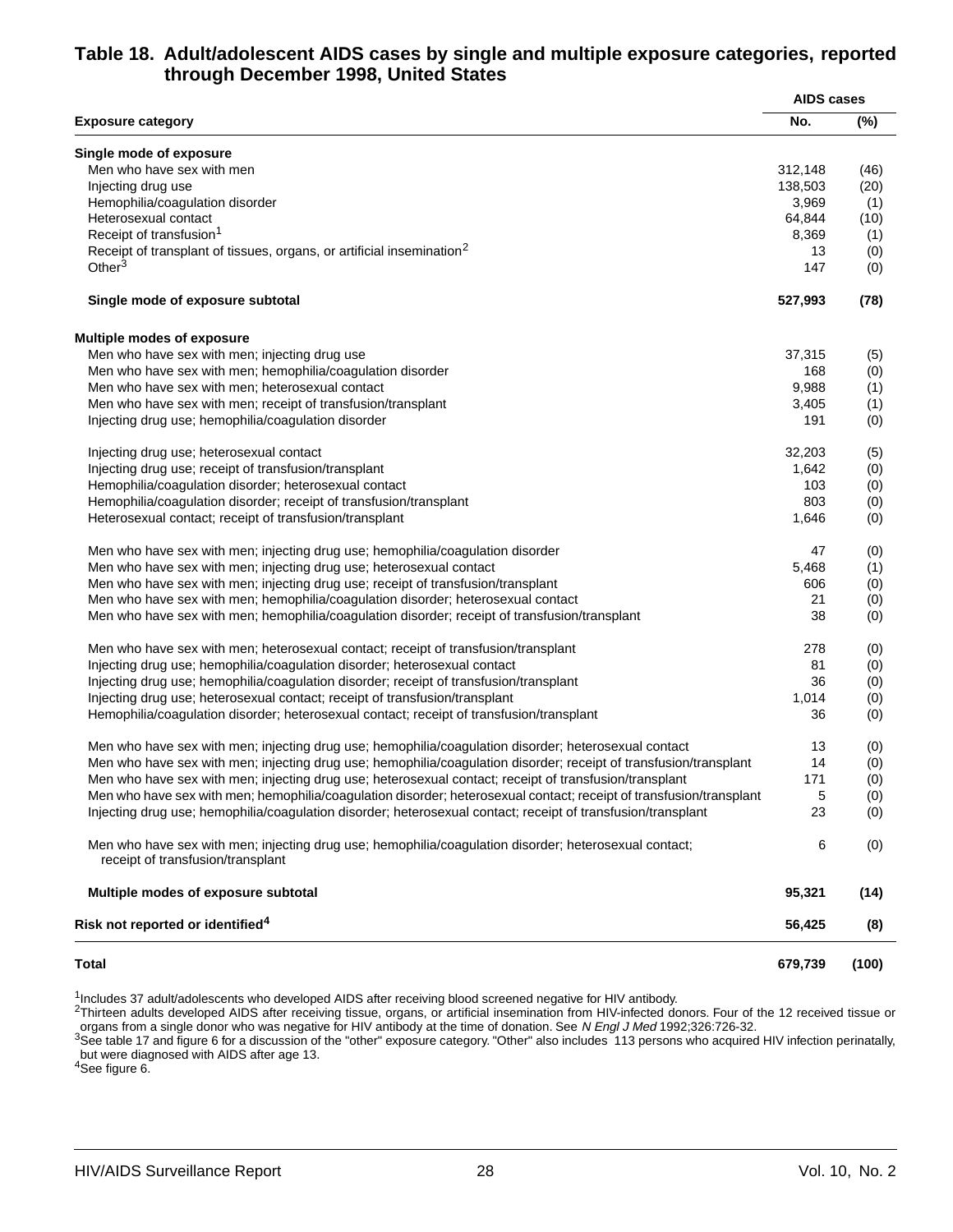#### **Table 19. AIDS cases and annual rates per 100,000 population, by race/ethnicity, age group, and sex, reported in 1998, United States**

|                               |        |              | Adults/adolescents |                |        |              |                              |      |              |      |
|-------------------------------|--------|--------------|--------------------|----------------|--------|--------------|------------------------------|------|--------------|------|
|                               |        | <b>Males</b> |                    | <b>Females</b> |        | <b>Total</b> | <b>Children</b><br><13 years |      | <b>Total</b> |      |
| Race/ethnicity                | No.    | Rate         | No.                | Rate           | No.    | Rate         | No.                          | Rate | No.          | Rate |
| White, not Hispanic           | 14.027 | 17.8         | 2,031              | 2.4            | 16,060 | 9.9          | 58                           | 0.2  | 16,118       | 8.2  |
| Black, not Hispanic           | 14.740 | 125.2        | 6,775              | 49.8           | 21,515 | 84.7         | 237                          | 3.2  | 21,752       | 66.4 |
| Hispanic                      | 7,511  | 58.2         | 2,055              | 16.6           | 9,566  | 37.8         | 84                           | 0.9  | 9,650        | 28.1 |
| Asian/Pacific Islander        | 329    | 8.5          | 59                 | 1.4            | 388    | 4.8          | $\overline{2}$               | 0.1  | 390          | 3.8  |
| American Indian/Alaska Native | 117    | 15.7         | 30                 | 3.8            | 148    | 9.7          | $\mathbf 0$                  | 0.0  | 148          | 7.4  |
| Total <sup>1</sup>            | 36,886 | 34.1         | 10,998             | 9.6            | 47,887 | 21.5         | 382                          | 0.7  | 48.269       | 17.6 |

<sup>1</sup>Totals include 211 persons whose race/ethnicity is unknown, and 3 persons whose sex is unknown.

#### **Table 20. Adult/adolescent AIDS cases among Hispanics, by exposure category and place of birth, reported in 1998, United States**

|                                                                                                    | <b>Place of birth</b> |                                      |     |                                 |              |                  |               |           |                    |         |                    |         |  |
|----------------------------------------------------------------------------------------------------|-----------------------|--------------------------------------|-----|---------------------------------|--------------|------------------|---------------|-----------|--------------------|---------|--------------------|---------|--|
|                                                                                                    |                       | <b>United</b><br>States <sup>1</sup> |     | <b>Central/South</b><br>America |              | Cuba             | <b>Mexico</b> |           | <b>Puerto Rico</b> |         | Total <sup>2</sup> |         |  |
| Adult/adolescent<br>exposure category                                                              |                       | No. (%)                              | No. | $(\%)$                          |              | No. (%)          |               | No. (%)   |                    | No. (%) |                    | No. (%) |  |
| Men who have sex with men                                                                          | 1,023                 | (37)                                 | 241 | (36)                            | 68           | (34)             | 476           | (48)      | 354                | (14)    | 2,720              | (28)    |  |
| Injecting drug use                                                                                 | 777                   | (28)                                 | 29  | (4)                             | 15           | (8)              | 75            | (8)       | 1,194              | (46)    | 2,741              | (29)    |  |
| Men who have sex with men<br>and inject drugs                                                      | 123                   | (4)                                  | 14  | (2)                             | 7            | $\left(4\right)$ | 27            | (3)       | 98                 | (4)     | 334                | (3)     |  |
| Heterosexual contact                                                                               | 321                   | (12)                                 | 113 | (17)                            | 15           | (8)              | 114           | (11)      | 655                | (25)    | 1,544              | (16)    |  |
| Hemophilia/coagulation disorder or<br>receipt of blood transfusion,<br>blood components, or tissue | 24                    | (1)                                  | 5   | (1)                             | $\mathbf{1}$ | (1)              | 14            | (1)       | 11                 | (0)     | 65                 | (1)     |  |
| Risk not reported or identified <sup>3</sup>                                                       | 514                   | (18)                                 | 272 | (40)                            | 94           | (47)             | 287           | (29)      | 282                | (11)    | 2,162              | (23)    |  |
| Total                                                                                              | 2,782 (100)           |                                      |     | 674 (100)                       |              | 200 (100)        |               | 993 (100) | 2,594 (100)        |         | 9,566 (100)        |         |  |

<sup>1</sup>Excludes persons born in U.S. dependencies, possessions, and independent nations in free association with the United States. Ancestry data for U.S.-born Hispanics are not collected.

<sup>2</sup>Includes 238 Hispanics born in locations other than those listed, and 2,085 Hispanics whose place of birth is unknown.

3See figure 6.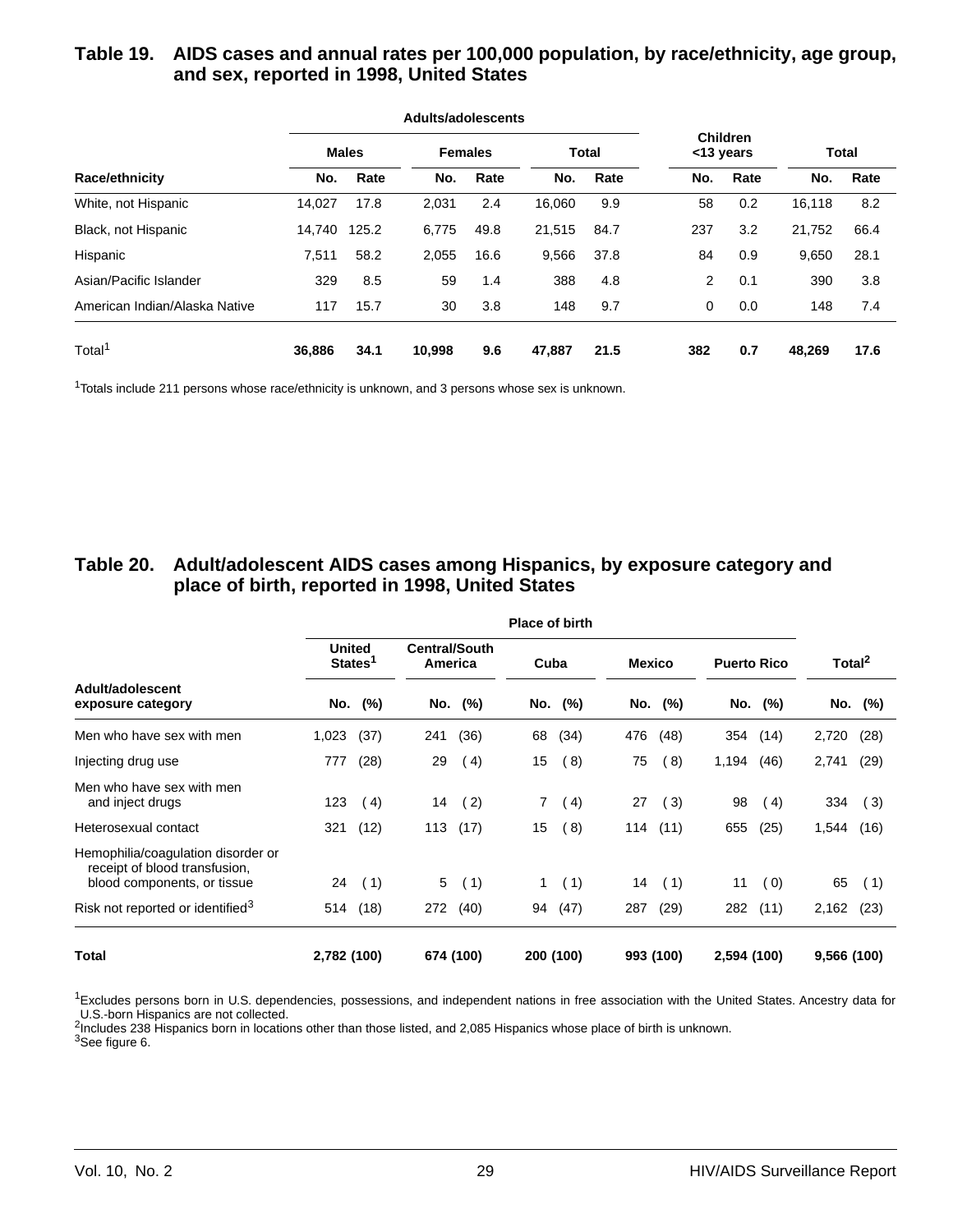#### **Table 21. Deaths in persons with AIDS, by race/ethnicity, age at death, and sex, occurring in 1996 and 1997, and cumulative totals reported through December 1998, United States1**

|                               |        | <b>Males</b>   |                   |       | Female         |                   |        | <b>Both sexes</b> |                   |
|-------------------------------|--------|----------------|-------------------|-------|----------------|-------------------|--------|-------------------|-------------------|
| <b>Race/ethnicity</b>         |        |                | <b>Cumulative</b> |       |                | <b>Cumulative</b> |        |                   | <b>Cumulative</b> |
| and age at death <sup>2</sup> | 1996   | 1997           | total             | 1996  | 1997           | total             | 1996   | 1997              | total             |
| White, not Hispanic           |        |                |                   |       |                |                   |        |                   |                   |
| Under 15                      | 34     | 21             | 591               | 30    | 10             | 410               | 64     | 31                | 1,001             |
| 15-24                         | 81     | 34             | 2,475             | 34    | 20             | 453               | 115    | 54                | 2,928             |
| 25-34                         | 2,994  | 1,248          | 52,833            | 422   | 239            | 4,367             | 3,416  | 1,487             | 57,200            |
| 35-44                         | 5,635  | 2,552          | 76,298            | 580   | 330            | 4,563             | 6,215  | 2,882             | 80,861            |
| 45-54                         | 2,717  | 1,328          | 34,256            | 218   | 139            | 1,728             | 2,935  | 1,467             | 35,984            |
| 55 or older                   | 968    | 552            | 14,432            | 107   | 53             | 1,612             | 1,075  | 605               | 16,044            |
| All ages                      | 12,429 | 5,735          | 181,017           | 1,391 | 791            | 13,154            | 13,820 | 6,526             | 194,171           |
| <b>Black, not Hispanic</b>    |        |                |                   |       |                |                   |        |                   |                   |
| Under 15                      | 133    | 70             | 1,394             | 117   | 56             | 1,366             | 250    | 126               | 2,760             |
| 15-24                         | 127    | 79             | 2,336             | 114   | 96             | 1,303             | 241    | 175               | 3,639             |
| 25-34                         | 2,616  | 1,465          | 31,647            | 1,125 | 701            | 10,705            | 3,741  | 2,166             | 42,352            |
| 35-44                         | 4,896  | 2,797          | 45,742            | 1,751 | 1,136          | 13,042            | 6,647  | 3,933             | 58,784            |
| 45-54                         | 2,489  | 1,690          | 19,435            | 675   | 516            | 4,362             | 3,164  | 2,206             | 23,797            |
| 55 or older                   | 1,042  | 738            | 8,225             | 247   | 182            | 1,923             | 1,289  | 920               | 10,148            |
| All ages                      | 11,303 | 6,839          | 108,874           | 4,029 | 2,687          | 32,733            | 15,332 | 9,526             | 141,607           |
| <b>Hispanic</b>               |        |                |                   |       |                |                   |        |                   |                   |
| Under 15                      | 44     | 24             | 614               | 43    | 15             | 552               | 87     | 39                | 1,166             |
| 15-24                         | 60     | 49             | 1,288             | 43    | 23             | 462               | 103    | 72                | 1,750             |
| 25-34                         | 1,403  | 740            | 19,274            | 414   | 208            | 4,209             | 1,817  | 948               | 23,483            |
| 35-44                         | 2,247  | 1,293          | 24,266            | 583   | 336            | 4,402             | 2,830  | 1,629             | 28,668            |
| 45-54                         | 1,071  | 583            | 9,625             | 215   | 127            | 1,517             | 1,286  | 710               | 11,142            |
| 55 or older                   | 411    | 256            | 3,916             | 101   | 76             | 748               | 512    | 332               | 4,664             |
| All ages                      | 5,236  | 2,945          | 59,033            | 1,399 | 785            | 11,901            | 6,635  | 3,730             | 70,934            |
| <b>Asian/Pacific Islander</b> |        |                |                   |       |                |                   |        |                   |                   |
| Under 15                      |        |                | 18                | 2     |                | 15                | 2      |                   | 33                |
| 15-24                         | 1      |                | 34                |       | —              | 5                 | 1      |                   | 39                |
| 25-34                         | 47     | 26             | 676               | 12    | 4              | 71                | 59     | 30                | 747               |
| 35-44                         | 113    | 53             | 1,046             | 10    | $\overline{7}$ | 94                | 123    | 60                | 1,140             |
| 45-54                         | 52     | 17             | 506               | 5     | 8              | 58                | 57     | 25                | 564               |
| 55 or older                   | 23     | 18             | 223               | 5     | 3              | 41                | 28     | 21                | 264               |
| All ages                      | 236    | 114            | 2,504             | 34    | 22             | 286               | 270    | 136               | 2,790             |
|                               |        |                |                   |       |                |                   |        |                   |                   |
| American Indian/Alaska Native |        |                |                   |       |                |                   |        |                   |                   |
| Under 15                      | 1      |                | 12                |       |                | 8                 | 1      |                   | 20                |
| 15-24                         | 3      |                | 24                |       |                | 3                 | 3      |                   | 27                |
| 25-34                         | 28     | 17             | 344               | 8     | 6              | 61                | 36     | 23                | 405               |
| 35-44                         | 44     | 28             | 352               | 11    | 6              | 56                | 55     | 34                | 408               |
| 45-54                         | 12     | $\overline{7}$ | 104               | 6     | 4              | 23                | 18     | 11                | 127               |
| 55 or older                   | 2      |                | 38                |       |                | 7                 | 2      | —                 | 45                |
| All ages                      | 90     | 52             | 877               | 25    | 16             | 158               | 115    | 68                | 1,035             |
| All racial/ethnic groups      |        |                |                   |       |                |                   |        |                   |                   |
| Under 15                      | 214    | 115            | 2,632             | 192   | 81             | 2,352             | 406    | 196               | 4,984             |
| 15-24                         | 272    | 162            | 6,162             | 191   | 139            | 2,228             | 463    | 301               | 8,390             |
| 25-34                         | 7,091  | 3,499          | 104,832           | 1,982 | 1,158          | 19,416            | 9,073  | 4,657             | 124,248           |
| 35-44                         | 12,939 | 6,727          | 147,815           | 2,936 | 1,816          | 22,166            | 15,875 | 8,543             | 169,981           |
| 45-54                         | 6,346  | 3,627          | 63,966            | 1,121 | 794            | 7,693             | 7,467  | 4,421             | 71,659            |
| 55 or older                   | 2,450  | 1,564          | 26,855            | 460   | 314            | 4,334             | 2,910  | 1,878             | 31,189            |
| All ages                      | 29,312 | 15,694         | 352,545           | 6,882 | 4,302          | 58,255            | 36,194 | 19,996            | 410,800           |
|                               |        |                |                   |       |                |                   |        |                   |                   |

<sup>1</sup>Data tabulations for 1996 and 1997 are based on date of death occurrence. Data for deaths occurring in 1998 are incomplete and not tabulated separately, but are included in the cumulative totals. Tabulations for 1996 and 1997 may increase as additional deaths are reported to CDC.  ${}^{2}$ Data tabulated under "all ages" include 349 persons whose age at death is unknown. Data tabulated under "all racial/ethnic groups" include 263 per-

sons whose race/ethnicity is unknown.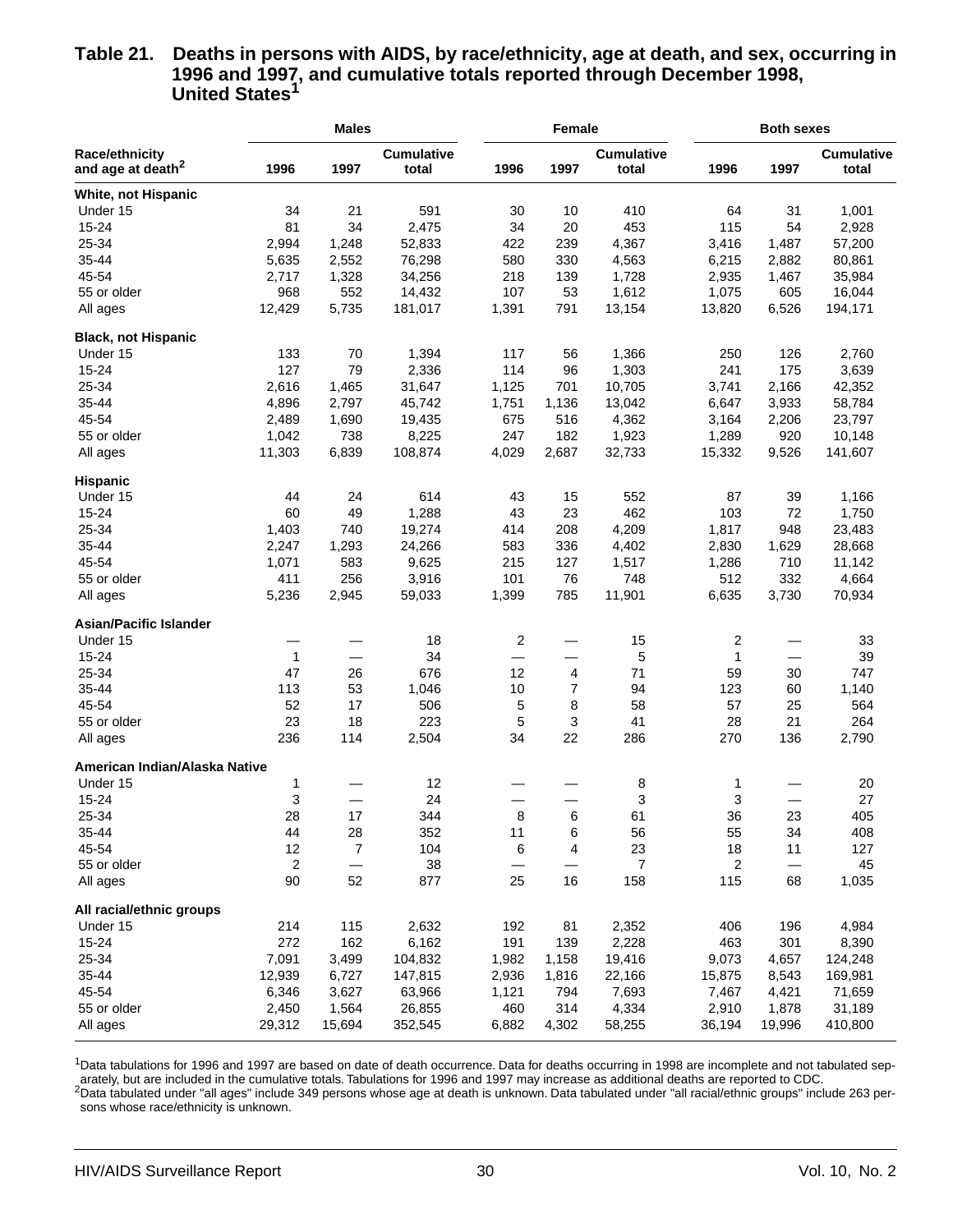#### **Table 22. Estimated male adult/adolescent AIDS incidence, by exposure category and race/ ethnicity, diagnosed in 1997, and cumulative totals through 1997, United States1**

|                                 |        |        | White, not Hispanic        |      |        |        | <b>Black, not Hispanic</b> |      | <b>Hispanic</b> |        |                            |        |  |
|---------------------------------|--------|--------|----------------------------|------|--------|--------|----------------------------|------|-----------------|--------|----------------------------|--------|--|
|                                 |        | 1997   | <b>Cumulative</b><br>total |      | 1997   |        | <b>Cumulative</b><br>total |      | 1997            |        | <b>Cumulative</b><br>total |        |  |
| <b>Exposure category</b>        | No.    | $(\%)$ | No.                        | (%)  | No.    | $(\%)$ | No.                        | (%)  | No.             | $(\%)$ | No.                        | $(\%)$ |  |
| Men who have sex with men       | 10,236 | (73)   | 212,890                    | (78) | 6,561  | (40)   | 74,930                     | (42) | 3,543           | (45)   | 45,264                     | (46)   |  |
| Injecting drug use              | 1,826  | (13)   | 26,228                     | (10) | 5,926  | (37)   | 69,396                     | (39) | 2,827           | (36)   | 38,625                     | (39)   |  |
| Men who have sex with men       |        |        |                            |      |        |        |                            |      |                 |        |                            |        |  |
| and inject drugs                | 1,009  | (7)    | 22,671                     | (8)  | 991    | (6)    | 14,585                     | (8)  | 447             | (6)    | 7,065                      | (7)    |  |
| Hemophilia/coagulation disorder | 113    | (1)    | 3,704                      | (1)  | 42     | (0)    | 644                        | (0)  | 25              | (0)    | 471                        | (0)    |  |
| Heterosexual contact:           | 657    | (5)    | 5,338                      | (2)  | 2,554  | (16)   | 16,110                     | (9)  | 1,026           | (13)   | 6,491                      | (7)    |  |
| Sex with injecting drug user    |        | 196    | 1,936                      |      | 656    |        | 5,425                      |      | 254             |        | 1,878                      |        |  |
| Sex with person with hemophilia |        |        | 28                         |      |        | 2      |                            | 13   |                 |        |                            | 9      |  |
| Sex with transfusion recipient  |        |        |                            |      |        |        |                            |      |                 |        |                            |        |  |
| with HIV infection              |        | 5      | 165                        |      | 20     |        | 158                        |      |                 | 9      |                            | 94     |  |
| Sex with HIV-infected person,   |        |        |                            |      |        |        |                            |      |                 |        |                            |        |  |
| risk not specified              |        | 455    | 3,209                      |      | 1,876  |        | 10,514                     |      | 762             |        | 4,510                      |        |  |
| Receipt of blood transfusion,   |        |        |                            |      |        |        |                            |      |                 |        |                            |        |  |
| blood components, or tissue     | 98     | (1)    | 3,243                      | (1)  | 83     | (1)    | 1,131                      | (1)  | 51              | (1)    | 626                        | (1)    |  |
| Risk not reported or identified | 34     | (0)    | 519                        | (0)  | 47     | (0)    | 2,561                      | (1)  | 28              | (0)    | 282                        | (0)    |  |
| <b>Total</b>                    | 13,973 | (100)  | 274,593 (100)              |      | 16,204 | (100)  | 179,357 (100)              |      | 7,947 (100)     |        | 98,824 (100)               |        |  |

|                                                      |      |       | <b>Asian/Pacific Islander</b> |       |      | American Indian/Alaska Native |                            | Cumulative totals <sup>2</sup> |              |        |                            |        |
|------------------------------------------------------|------|-------|-------------------------------|-------|------|-------------------------------|----------------------------|--------------------------------|--------------|--------|----------------------------|--------|
|                                                      | 1997 |       | <b>Cumulative</b><br>total    |       | 1997 |                               | <b>Cumulative</b><br>total |                                | 1997         |        | <b>Cumulative</b><br>total |        |
| <b>Exposure category</b>                             | No.  | (%)   | No.                           | (%)   | No.  | (%)                           | No.                        | (%)                            | No.          | $(\%)$ | No.                        | $(\%)$ |
| Men who have sex with men                            | 225  | (68)  | 3,311                         | (78)  | 76   | (55)                          | 945                        | (61)                           | 20,704       | (53)   | 337,745                    | (60)   |
| Injecting drug use                                   | 50   | (15)  | 371                           | (9)   | 34   | (25)                          | 260                        | (17)                           | 10,722       | (28)   | 135,109                    | (24)   |
| Men who have sex with men                            |      |       |                               |       |      |                               |                            |                                |              |        |                            |        |
| and inject drugs                                     | 8    | (2)   | 167                           | (4)   | 12   | (9)                           | 262                        | (17)                           | 2,469        | (6)    | 44,774                     | (8)    |
| Hemophilia/coagulation disorder                      | 3    | (1)   | 67                            | (2)   | 1    | (1)                           | 28                         | (2)                            | 184          | (0)    | 4,923                      | (1)    |
| Heterosexual contact:                                | 37   | (11)  | 200                           | (5)   | 14   | (10)                          | 51                         | (3)                            | 4,302        | (11)   | 28,252                     | (5)    |
| Sex with injecting drug user                         |      | 7     | 50                            |       |      | 2                             |                            | 17                             | 1,118        |        | 9,319                      |        |
| Sex with person with hemophilia                      |      |       |                               |       |      |                               |                            |                                | 3            |        | 50                         |        |
| Sex with transfusion recipient<br>with HIV infection |      |       |                               | 8     |      |                               |                            | 1                              |              | 34     | 427                        |        |
| Sex with HIV-infected person,<br>risk not specified  |      | 30    | 142                           |       |      | 12                            |                            | 33                             | 3,147        |        | 18,456                     |        |
| Receipt of blood transfusion,                        |      |       |                               |       |      |                               |                            |                                |              |        |                            |        |
| blood components, or tissue                          | 6    | (2)   | 107                           | (3)   |      | (0)                           | 9                          | (1)                            | 239          | (1)    | 5,126                      | (1)    |
| Risk not reported or identified                      |      | (0)   | 27                            | (1)   | 1    | (1)                           | 5                          | (0)                            | 112          | (0)    | 3,400                      | (1)    |
| Total                                                | 330  | (100) | 4,250                         | (100) | 138  | (100)                         | 1,560 (100)                |                                | 38,732 (100) |        | 559,329 (100)              |        |

<sup>1</sup>These numbers do not represent actual cases of men with AIDS. Rather, these numbers are point estimates adjusted for delays in the reporting of AIDS cases and for redistribution of cases initially reported with no identified risk, but not adjusted for incomplete reporting of cases. See Technical Notes.

2Totals include estimates of men whose race/ethnicity is unknown.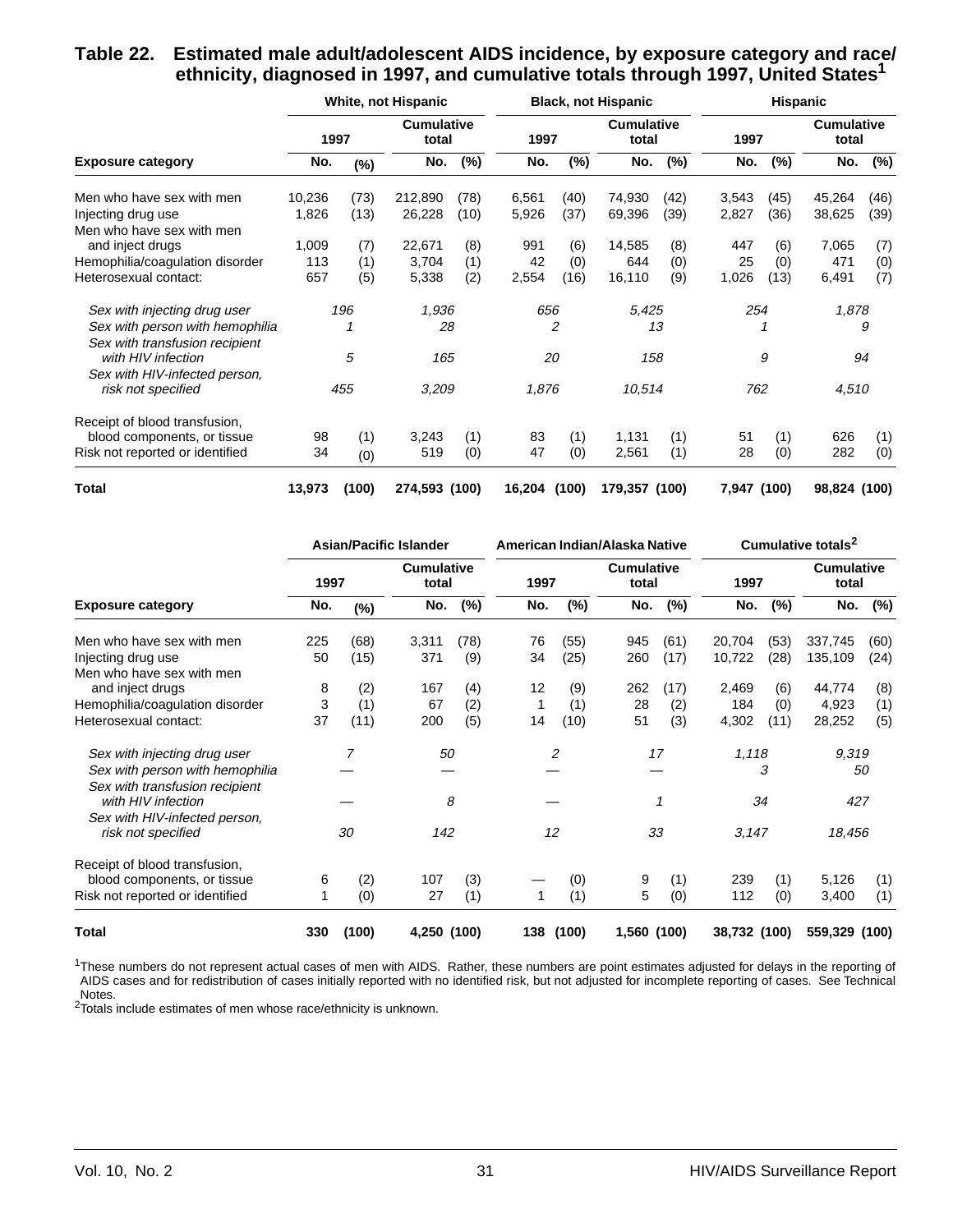#### **Table 23. Estimated female adult/adolescent AIDS incidence, by exposure category and race/ethnicity, diagnosed in 1997, and cumulative totals through 1997, United States <sup>1</sup>**

|                                                              |             |      | White, not Hispanic        |       |             |        | <b>Black, not Hispanic</b> |        | <b>Hispanic</b> |        |                            |        |
|--------------------------------------------------------------|-------------|------|----------------------------|-------|-------------|--------|----------------------------|--------|-----------------|--------|----------------------------|--------|
|                                                              |             | 1997 | <b>Cumulative</b><br>total |       | 1997        |        | <b>Cumulative</b><br>total |        | 1997            |        | <b>Cumulative</b><br>total |        |
| <b>Exposure category</b>                                     | No.         | (%)  | No.                        | (%)   | No.         | $(\%)$ | No.                        | $(\%)$ | No.             | $(\%)$ | No.                        | $(\%)$ |
| Injecting drug use                                           | 862         | (41) | 10,762                     | (45)  | 2,799       | (39)   | 29,113                     | (49)   | 756             | (35)   | 9,502                      | (44)   |
| Hemophilia/coagulation disorder                              |             | (0)  | 123                        | (1)   | 40          | (1)    | 200                        | (0)    | 12              | (1)    | 80                         | (0)    |
| Heterosexual contact:                                        | 1,156       | (55) | 10,938                     | (46)  | 4,226       | (58)   | 27,636                     | (47)   | 1,364           | (63)   | 11,195                     | (52)   |
| Sex with injecting drug user                                 |             | 370  |                            | 4,476 |             | 1,208  | 10.695                     |        |                 | 428    |                            | 5.184  |
| Sex with bisexual male                                       |             | 111  |                            | 1,515 |             | 169    |                            | 1,439  |                 | 53     |                            | 528    |
| Sex with person with hemophilia                              |             | 11   |                            | 282   |             | 8      |                            | 77     |                 | 3      |                            | 34     |
| Sex with transfusion recipient                               |             |      |                            |       |             |        |                            |        |                 |        |                            |        |
| with HIV infection                                           |             | 15   |                            | 316   |             | 19     |                            | 183    |                 | 4      |                            | 100    |
| Sex with HIV-infected person,<br>risk not specified          |             | 649  |                            | 4,349 |             | 2,822  | 15,241                     |        |                 | 876    |                            | 5,349  |
| Receipt of blood transfusion,<br>blood components, or tissue | 43          | (2)  | 1,862                      | (8)   | 149         | (2)    | 1,376                      | (2)    | 33              | (2)    | 574                        | (3)    |
| Risk not reported or identified                              | 18          | (1)  | 207                        | (1)   | 41          | (1)    | 1,063                      | (2)    | 13              | (1)    | 75                         | (0)    |
| Total                                                        | 2,086 (100) |      | 23,892 (100)               |       | 7,255 (100) |        | 59,388 (100)               |        | 2,178 (100)     |        | 21,426 (100)               |        |

|                                                                   |      |          | <b>Asian/Pacific Islander</b> |           | American Indian/Alaska Native |          |                            |                | Cumulative totals <sup>2</sup> |       |                            |       |
|-------------------------------------------------------------------|------|----------|-------------------------------|-----------|-------------------------------|----------|----------------------------|----------------|--------------------------------|-------|----------------------------|-------|
|                                                                   | 1997 |          | <b>Cumulative</b><br>total    |           | 1997                          |          | <b>Cumulative</b><br>total |                | 1997                           |       | <b>Cumulative</b><br>total |       |
| <b>Exposure category</b>                                          | No.  | $(\%)$   | No.                           | (%)       | No.                           | $(\%)$   | No.                        | $(\%)$         | No.                            | (%)   | No.                        | (%)   |
| Injecting drug use                                                | 15   | (28)     | 117                           | (22)      | 13                            | (43)     | 145                        | (49)           | 4,464                          | (38)  | 49,718                     | (47)  |
| Hemophilia/coagulation disorder                                   |      | (2)      | 6                             | (1)       |                               | (0)      |                            | (0)            | 61                             | (1)   | 414                        | (0)   |
| Heterosexual contact:                                             | 34   | (63)     | 317                           | (58)      | 16                            | (53)     | 128                        | (44)           | 6,824                          | (59)  | 50,302                     | (48)  |
| Sex with injecting drug user                                      |      | 9        |                               | 93        |                               | 7        |                            | 61             |                                | 2,030 | 20,537                     |       |
| Sex with bisexual male                                            |      | 4        |                               | 66        |                               | 2        |                            | 17             |                                | 341   |                            | 3,574 |
| Sex with person with hemophilia<br>Sex with transfusion recipient |      |          |                               | 4         |                               |          |                            | $\overline{2}$ |                                | 22    |                            | 399   |
| with HIV infection                                                |      |          |                               | 19        |                               |          |                            |                |                                | 39    |                            | 619   |
| Sex with HIV-infected person,<br>risk not specified               |      | 20       |                               | 135       |                               | 7        |                            | 48             | 4,391                          |       | 25,173                     |       |
| Receipt of blood transfusion,<br>blood components, or tissue      | 2    | (4)      | 94                            | (17)      |                               | (3)      | 14                         | (5)            | 229                            | (2)   | 3,924                      | (4)   |
| Risk not reported or identified                                   | 2    | (4)      | 10                            | (2)       |                               | (0)      | 5                          | (2)            | 74                             | (1)   | 1,362                      | (1)   |
| Total                                                             |      | 54 (100) |                               | 544 (100) |                               | 30 (100) |                            | 293 (100)      | 11,651 (100)                   |       | 105,720 (100)              |       |

<sup>1</sup>These numbers do not represent actual cases of women with AIDS. Rather, these numbers are point estimates adjusted for delays in the reporting of AIDS cases and for redistribution of cases initially reported with no identified risk, but not adjusted for incomplete reporting of cases. See Technical Notes.

2Totals include estimates of women whose race/ethnicity is unknown.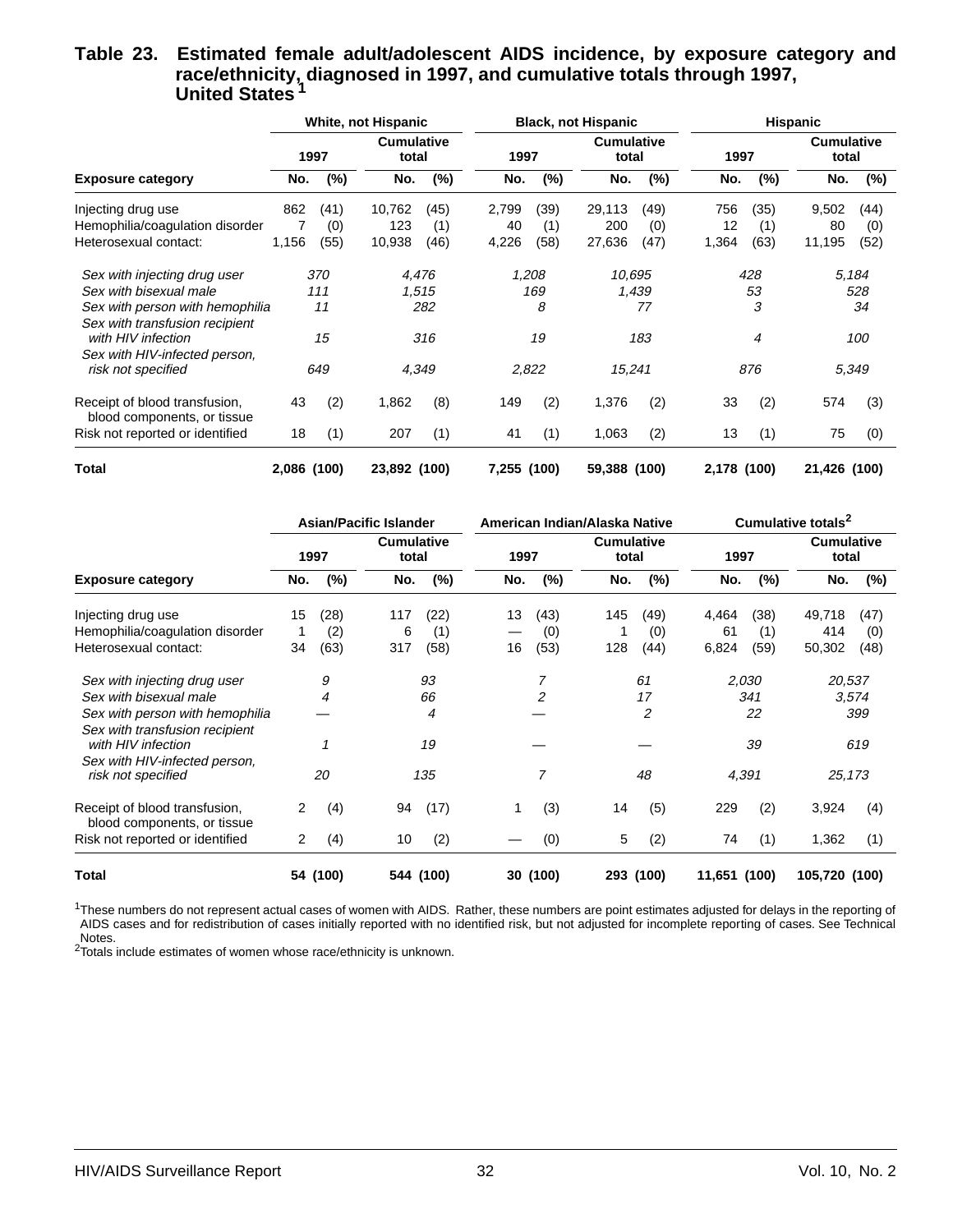#### **Table 24. Estimated AIDS incidence in adolescents and adults under age 25, by sex and exposure category, diagnosed in 1997, and cumulative totals through 1997, United States1**

|                                 | 13-19 years old |        |                            |              | 20-24 years old |       |                            |       |  |
|---------------------------------|-----------------|--------|----------------------------|--------------|-----------------|-------|----------------------------|-------|--|
|                                 | 1997            |        | <b>Cumulative</b><br>total |              | 1997            |       | <b>Cumulative</b><br>total |       |  |
| Male exposure category          | No.             | $(\%)$ | No.                        | (%)          | No.             | (%)   | No.                        | (%)   |  |
| Men who have sex with men       | 77              | (50)   | 751                        | (37)         | 601             | (65)  | 11,387                     | (65)  |  |
| Injecting drug use              | 20              | (13)   | 180                        | (9)          | 154             | (17)  | 2,461                      | (14)  |  |
| Men who have sex with men       |                 |        |                            |              |                 |       |                            |       |  |
| and inject drugs                | 6               | (4)    | 109                        | (5)          | 44              | (5)   | 1,890                      | (11)  |  |
| Hemophilia/coagulation disorder | 11              | (7)    | 742                        | (36)         | 21              | (2)   | 626                        | (4)   |  |
| Heterosexual contact:           | 21              | (14)   | 104                        | (5)          | 103             | (11)  | 917                        | (5)   |  |
| Sex with injecting drug user    |                 | 6      |                            | 29           |                 | 21    |                            | 292   |  |
| Sex with person with hemophilia |                 |        |                            | $\mathcal I$ |                 |       |                            | 4     |  |
| Sex with transfusion recipient  |                 |        |                            |              |                 |       |                            |       |  |
| with HIV infection              |                 |        |                            |              |                 |       |                            | 12    |  |
| Sex with HIV-infected person,   |                 |        |                            |              |                 |       |                            |       |  |
| risk not specified              |                 | 15     |                            | 74           |                 | 82    |                            | 609   |  |
| Receipt of blood transfusion,   |                 |        |                            |              |                 |       |                            |       |  |
| blood components, or tissue     | 6               | (4)    | 88                         | (4)          | 3               | (0)   | 116                        | (1)   |  |
| Risk not reported or identified | 12              | (8)    | 66                         | (3)          | $\overline{2}$  | (0)   | 118                        | (1)   |  |
| Male subtotal                   | 153             | (100)  | 2,040                      | (100)        | 928             | (100) | 17,515                     | (100) |  |
| Female exposure category        |                 |        |                            |              |                 |       |                            |       |  |
| Injecting drug use              | 30              | (19)   | 262                        | (20)         | 136             | (22)  | 2,066                      | (32)  |  |
| Hemophilia/coagulation disorder |                 | (0)    | 14                         | (1)          | $\overline{2}$  | (0)   | 22                         | (0)   |  |
| Heterosexual contact:           | 100             | (65)   | 861                        | (66)         | 471             | (75)  | 4,133                      | (64)  |  |
| Sex with injecting drug user    |                 | 23     |                            | 305          |                 | 117   | 1,633                      |       |  |
| Sex with bisexual male          |                 | 5      |                            | 44           |                 | 16    |                            | 287   |  |
| Sex with person with hemophilia |                 |        |                            | 13           |                 | 1     |                            | 53    |  |
| Sex with transfusion recipient  |                 |        |                            |              |                 |       |                            |       |  |
| with HIV infection              |                 |        |                            | 3            |                 | 1     |                            | 25    |  |
| Sex with HIV-infected person,   |                 |        |                            |              |                 |       |                            |       |  |
| risk not specified              |                 | 72     |                            | 496          |                 | 336   | 2,135                      |       |  |
| Receipt of blood transfusion,   |                 |        |                            |              |                 |       |                            |       |  |
| blood components, or tissue     | 8               | (5)    | 96                         | (7)          | 13              | (2)   | 143                        | (2)   |  |
| Risk not reported or identified | 17              | (11)   | 80                         | (6)          | 3               | (0)   | 85                         | (1)   |  |
| Female subtotal                 | 155             | (100)  | 1,313                      | (100)        | 625             | (100) | 6,449                      | (100) |  |
| Total                           |                 | 308    |                            | 3,353        |                 | 1,553 | 23,964                     |       |  |

<sup>1</sup>These numbers do not represent actual cases of persons with AIDS. Rather, these numbers are point estimates adjusted for delays in the reporting of AIDS cases and for redistribution of cases initially reported with no identified risk, but not adjusted for incomplete reporting of cases. See Technical Notes.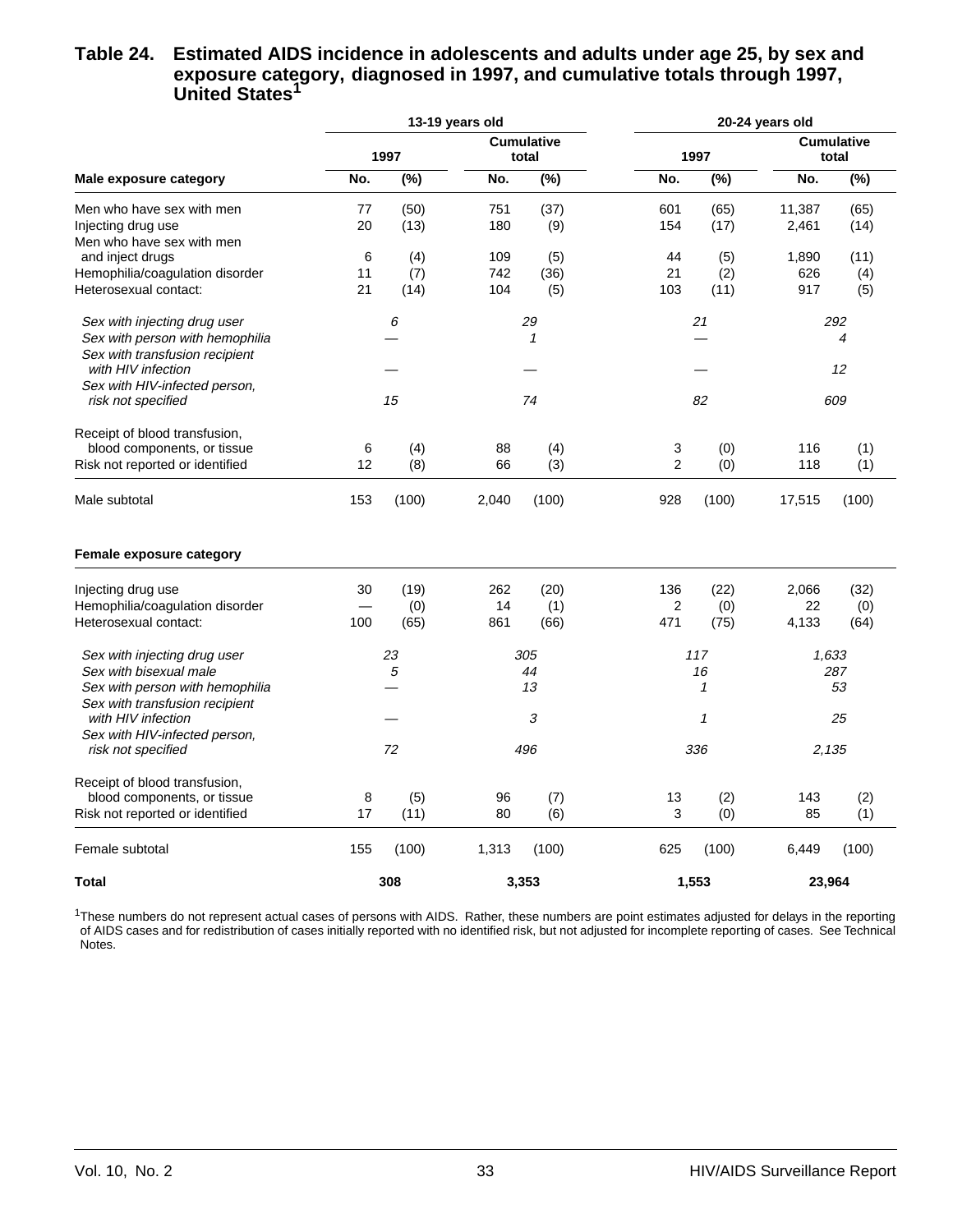#### **Figure 7. Estimated AIDS incidence, by region of residence and year of diagnosis, 1996 and 1997, United States1**



<sup>1</sup>These numbers do not represent actual cases of persons diagnosed with AIDS. Rather, these numbers are point estimates of persons diagnosed with AIDS adjusted for reporting delays, but not for incomplete reporting. See Technical Notes for a list of states or U.S. dependencies, possessions, and associated nations which comprise each region of residence.

#### **Figure 8. Estimated AIDS incidence, by race/ethnicity and year of diagnosis, 1996 and 1997, United States1**



**Race/ethnicity**

<sup>1</sup>These numbers do not represent actual cases of persons diagnosed with AIDS. Rather, these numbers are point estimates of persons diagnosed with AIDS adjusted for reporting delays, but not for incomplete reporting. Cases with missing or unknown race/ethnicity data are included in the totals. See Technical Notes.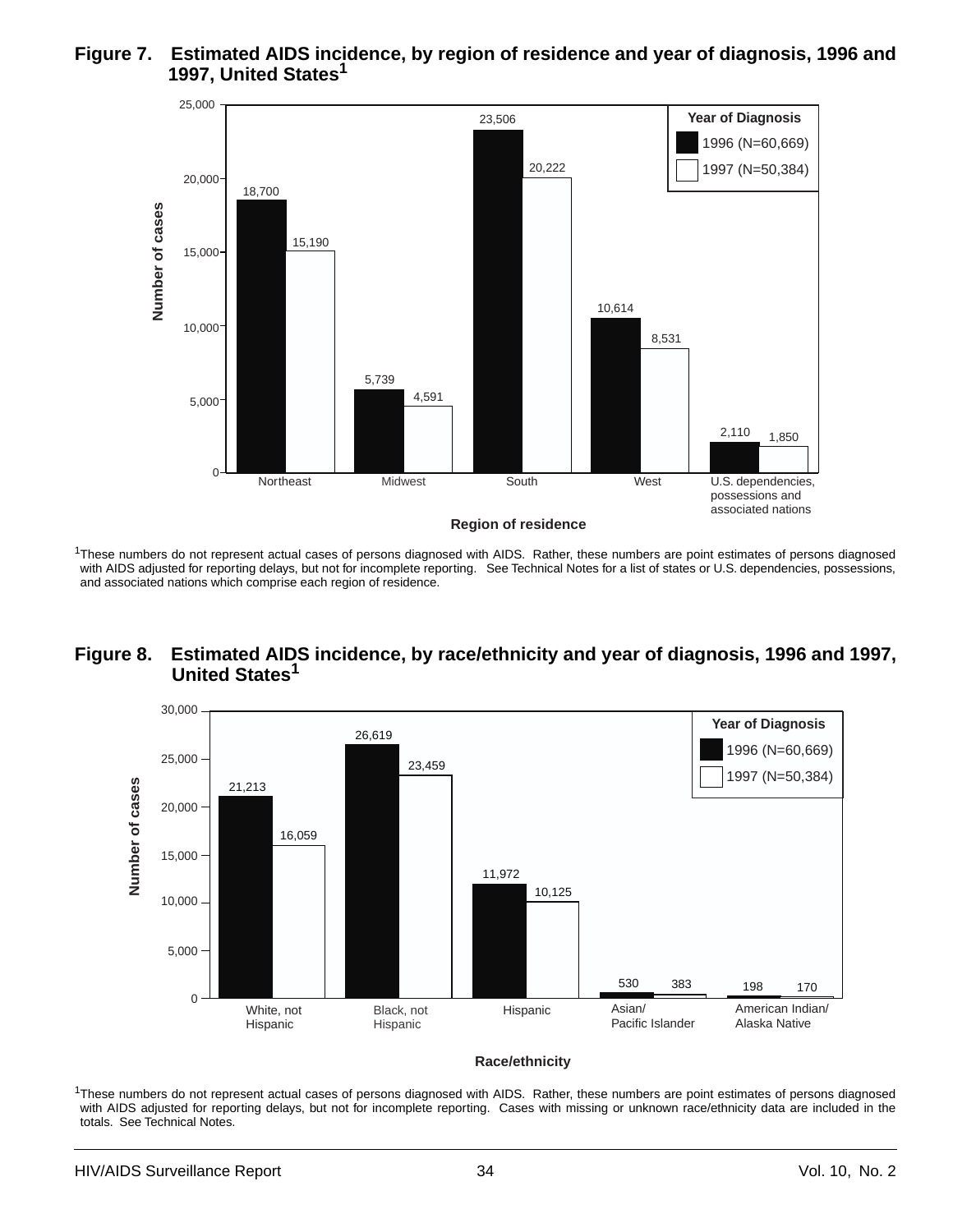



<sup>1</sup>These numbers do not represent actual cases of men diagnosed with AIDS. Rather, these numbers are point estimates of men diagnosed with AIDS

adjusted for reporting delays and for redistribution of cases initially reported with no identified risk, but not for incomplete reporting. See Technical Notes.

#### **Figure 10. Estimated female adult/adolescent AIDS incidence, by exposure category and year of diagnosis, 1996 and 1997, United States1**



#### **Exposure category**

<sup>1</sup>These numbers do not represent actual cases of women diagnosed with AIDS. Rather, these numbers are point estimates of women diagnosed with AIDS adjusted for reporting delays and for redistribution of cases initially reported with no identified risk, but not for incomplete reporting. See Technical Notes.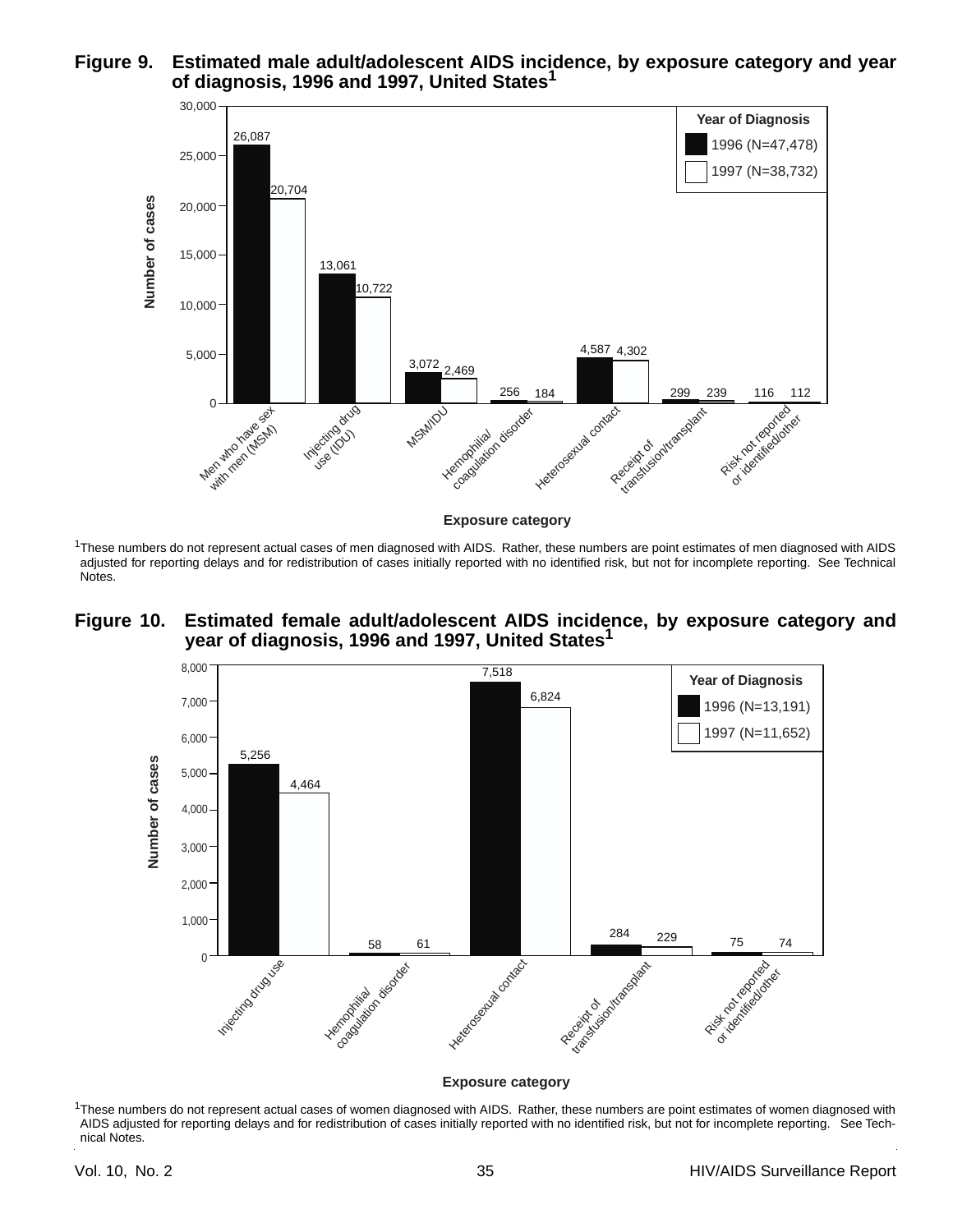#### **Figure 11. Estimated pediatric AIDS incidence, by year of diagnosis, 1992 through 1997, United States1**



 $1$ These numbers do not represent actual cases of children diagnosed with AIDS. Rather, these numbers are point estimates based on cases diagnosed using the 1987 definition, adjusted for reporting delays. The 1993 AIDS surveillance case definition change affected only the adult/adolescent cases, not pediatric cases.

#### **Table 25. Estimated persons living with AIDS, by region of residence and year, 1992 through 1997, United States1**

|                                                           | Year    |         |         |         |         |         |  |  |  |  |
|-----------------------------------------------------------|---------|---------|---------|---------|---------|---------|--|--|--|--|
| Region of residence <sup>2</sup>                          | 1992    | 1993    | 1994    | 1995    | 1996    | 1997    |  |  |  |  |
| Northeast                                                 | 39,725  | 51,760  | 59,383  | 66,201  | 73,553  | 82,073  |  |  |  |  |
| Midwest                                                   | 15.157  | 18.410  | 20,350  | 21,766  | 23,506  | 25,943  |  |  |  |  |
| South                                                     | 47.210  | 59,598  | 69,309  | 77,068  | 87,256  | 99,442  |  |  |  |  |
| West                                                      | 33.426  | 39,251  | 42,827  | 45,912  | 49,876  | 55,126  |  |  |  |  |
| U.S. dependencies, possessions,<br>and associated nations | 4,608   | 5,736   | 6,352   | 6,819   | 7,392   | 8,255   |  |  |  |  |
| Total <sup>3</sup>                                        | 140.126 | 174.755 | 198.221 | 217,766 | 241,583 | 270,839 |  |  |  |  |

<sup>1</sup>These numbers do not represent actual cases of persons living with AIDS. Rather, these numbers are point estimates of persons living with AIDS derived by subtracting the estimated cumulative number of deaths in persons with AIDS from the estimated cumulative number of persons with AIDS. Estimated AIDS cases and estimated deaths are adjusted for reporting delays, but not for incomplete reporting. Annual estimates are through the most recent year for which reliable estimates are available. See Technical Notes.

2See Technical Notes for a list of states or U.S. dependencies, possessions, and associated nations which comprise each region of residence. 3Totals may vary between tables due to rounding.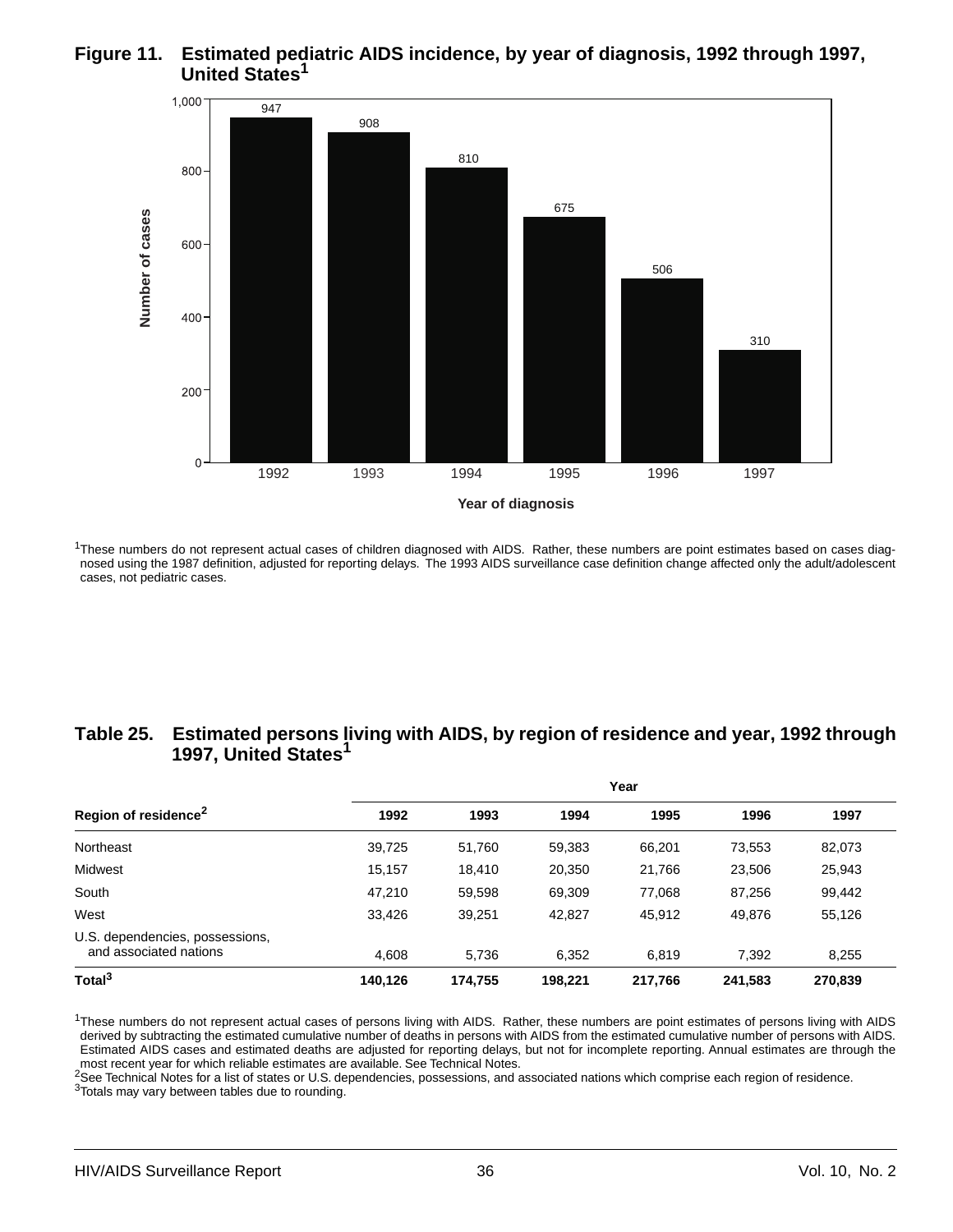#### **Table 26. Estimated persons living with AIDS, by race/ethnicity and year, 1992 through 1997, United States1**

|                               | Year    |         |         |         |         |         |  |  |  |  |
|-------------------------------|---------|---------|---------|---------|---------|---------|--|--|--|--|
| <b>Race/ethnicity</b>         | 1992    | 1993    | 1994    | 1995    | 1996    | 1997    |  |  |  |  |
| White, not Hispanic           | 68,687  | 80.692  | 87,147  | 92,281  | 99.294  | 108,398 |  |  |  |  |
| Black, not Hispanic           | 45,928  | 60,806  | 72.150  | 81.644  | 92,764  | 106,240 |  |  |  |  |
| Hispanic                      | 23,840  | 31,195  | 36,543  | 41,149  | 46,378  | 52,537  |  |  |  |  |
| Asian/Pacific Islander        | 1.010   | 1,283   | 1.442   | 1.602   | 1,859   | 2,100   |  |  |  |  |
| American Indian/Alaska Native | 461     | 555     | 655     | 706     | 789     | 886     |  |  |  |  |
| Total <sup>2</sup>            | 140.126 | 174.755 | 198.220 | 217.766 | 241.584 | 270,841 |  |  |  |  |

<sup>1</sup>These numbers do not represent actual cases of persons living with AIDS. Rather, these numbers are point estimates of persons living with AIDS derived by subtracting the estimated cumulative number of deaths in persons with AIDS from the estimated cumulative number of persons with AIDS. Estimated AIDS cases and estimated deaths are adjusted for reporting delays, but not for incomplete reporting. Annual estimates are through the most recent year for which reliable estimates are available. See Technical Notes.

 $2$ Totals include estimates of persons whose race/ethnicity is unknown. Totals may vary between tables due to rounding.

#### **Table 27. Estimated persons living with AIDS, by age group, sex, exposure category, and year, 1992 through 1997, United States1**

| Male adult/adolescent                                        | Year    |         |         |         |         |         |  |  |  |  |  |
|--------------------------------------------------------------|---------|---------|---------|---------|---------|---------|--|--|--|--|--|
| exposure category                                            | 1992    | 1993    | 1994    | 1995    | 1996    | 1997    |  |  |  |  |  |
| Men who have sex with men                                    | 73,139  | 87,138  | 95,833  | 102,492 | 112,056 | 124,413 |  |  |  |  |  |
| Injecting drug use                                           | 26,176  | 34,544  | 40,367  | 44,802  | 49,414  | 54,858  |  |  |  |  |  |
| Men who have sex with men<br>and inject drugs                | 11,325  | 13,383  | 14,330  | 15,003  | 15,588  | 16,708  |  |  |  |  |  |
| Hemophilia/coagulation disorder                              | 1,426   | 1,620   | 1,703   | 1,733   | 1,752   | 1,802   |  |  |  |  |  |
| Heterosexual contact                                         | 4,096   | 6,090   | 7,920   | 9,850   | 12,380  | 15,259  |  |  |  |  |  |
| Receipt of blood transfusion,<br>blood components, or tissue | 847     | 935     | 982     | 1,052   | 1,134   | 1,254   |  |  |  |  |  |
| Risk not reported or identified                              | 1,071   | 1,169   | 1,117   | 1,123   | 1,175   | 1,240   |  |  |  |  |  |
| Male subtotal                                                | 118,080 | 144,879 | 162,252 | 176,055 | 193,499 | 215,534 |  |  |  |  |  |
| Female adult/adolescent<br>exposure category                 |         |         |         |         |         |         |  |  |  |  |  |
| Injecting drug use                                           | 10,245  | 13,706  | 16,094  | 18,187  | 20,199  | 22,551  |  |  |  |  |  |
| Hemophilia/coagulation disorder                              | 68      | 94      | 114     | 141     | 172     | 211     |  |  |  |  |  |
| Heterosexual contact                                         | 8,008   | 11,827  | 15,186  | 18,593  | 22,689  | 27,241  |  |  |  |  |  |
| Receipt of blood transfusion,                                |         |         |         |         |         |         |  |  |  |  |  |
| blood components, or tissue                                  | 666     | 787     | 879     | 953     | 1,064   | 1,194   |  |  |  |  |  |
| Risk not reported or identified                              | 403     | 437     | 440     | 443     | 486     | 539     |  |  |  |  |  |
| Female subtotal                                              | 19,390  | 26,851  | 32,713  | 38,317  | 44,610  | 51,736  |  |  |  |  |  |
| Pediatric (<13 years old)                                    |         |         |         |         |         |         |  |  |  |  |  |
| exposure category                                            | 2,654   | 3,024   | 3,258   | 3,396   | 3,478   | 3,573   |  |  |  |  |  |
| Total <sup>2</sup>                                           | 140.124 | 174,754 | 198,223 | 217,768 | 241,587 | 270,843 |  |  |  |  |  |

<sup>1</sup>These numbers do not represent actual cases of persons living with AIDS. Rather, these numbers are point estimates of persons living with AIDS derived by subtracting the estimated cumulative number of deaths in persons with AIDS from the estimated cumulative number of persons with AIDS. Estimated AIDS cases and estimated deaths are adjusted for reporting delays and for redistribution of cases initially reported with no identified risk, but not for incomplete reporting. Annual estimates are through the most recent year for which reliable estimates are available. See Technical Notes. <sup>2</sup>Totals may vary between tables due to rounding.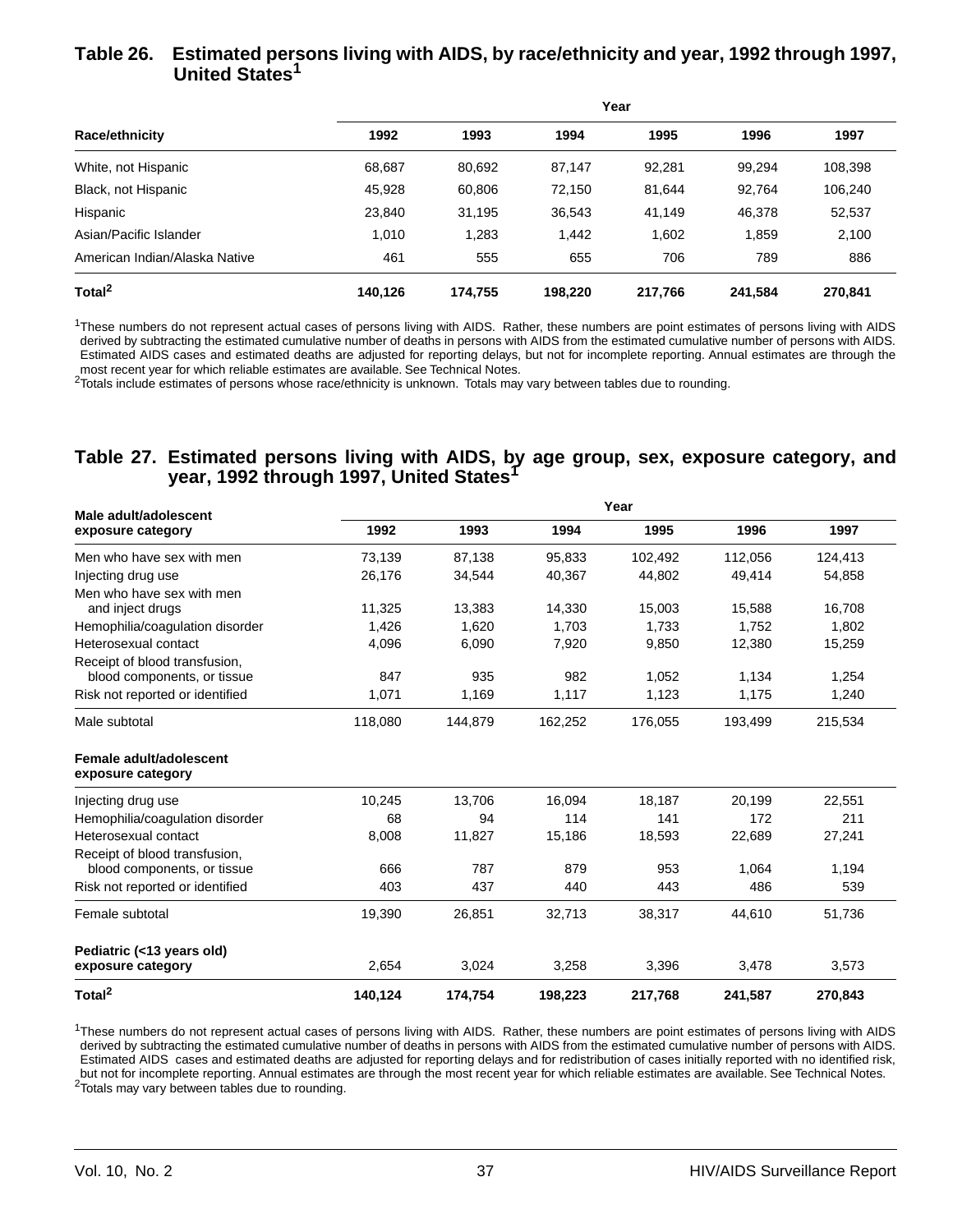#### **Table 28. Estimated deaths of persons with AIDS, by region of residence and year of death, 1992 through 1997, United States1**

| Region of residence <sup>2</sup>                          | Year of death |        |        |        |        |        |  |  |  |
|-----------------------------------------------------------|---------------|--------|--------|--------|--------|--------|--|--|--|
|                                                           | 1992          | 1993   | 1994   | 1995   | 1996   | 1997   |  |  |  |
| Northeast                                                 | 12,905        | 13,966 | 15,821 | 15,792 | 11.554 | 6,775  |  |  |  |
| Midwest                                                   | 4,223         | 4,738  | 5,142  | 5,391  | 4,031  | 2,185  |  |  |  |
| South                                                     | 13,119        | 14,369 | 16,025 | 16,980 | 13,539 | 8,166  |  |  |  |
| West                                                      | 9.610         | 10.271 | 10,575 | 10.055 | 6.682  | 3,311  |  |  |  |
| U.S. dependencies, possessions,<br>and associated nations | 1.413         | 1,553  | 1.749  | 1.679  | 1.554  | 1,001  |  |  |  |
| <b>Total</b>                                              | 41,270        | 44,896 | 49,311 | 49,897 | 37,359 | 21,437 |  |  |  |

 $1$ These numbers do not represent actual deaths of persons with AIDS. Rather, these numbers are point estimates adjusted for delays in the reporting of deaths, but not for incomplete reporting of deaths. Annual estimates are through the most recent year for which reliable estimates are available. See Technical Notes.

<sup>2</sup>See Technical Notes for a list of states or U.S. dependencies, possessions, and associated nations which comprise each region of residence.

#### **Table 29. Estimated deaths of persons with AIDS, by race/ethnicity and year of death, 1992 through 1997, United States1**

|                               | Year of death |        |        |        |        |        |  |  |  |
|-------------------------------|---------------|--------|--------|--------|--------|--------|--|--|--|
| <b>Race/ethnicity</b>         | 1992          | 1993   | 1994   | 1995   | 1996   | 1997   |  |  |  |
| White, not Hispanic           | 20,411        | 21,438 | 22,221 | 21,550 | 14.264 | 6,992  |  |  |  |
| Black, not Hispanic           | 13,373        | 15.320 | 17.747 | 18.813 | 15.827 | 10,183 |  |  |  |
| Hispanic                      | 7,106         | 7,666  | 8.768  | 8,949  | 6,848  | 4,034  |  |  |  |
| Asian/Pacific Islander        | 270           | 306    | 404    | 357    | 278    | 144    |  |  |  |
| American Indian/Alaska Native | 77            | 132    | 144    | 186    | 119    | 74     |  |  |  |
| Total <sup>2</sup>            | 41,270        | 44,896 | 49,311 | 49,897 | 37,359 | 21,437 |  |  |  |

<sup>1</sup>These numbers do not represent actual deaths of persons with AIDS. Rather, these numbers are point estimates adjusted for delays in the reporting of deaths, but not for incomplete reporting of deaths. Annual estimates are through the most recent year for which reliable estimates are available. See Technical Notes.

<sup>2</sup>Totals include estimates of persons whose race/ethnicity is unknown.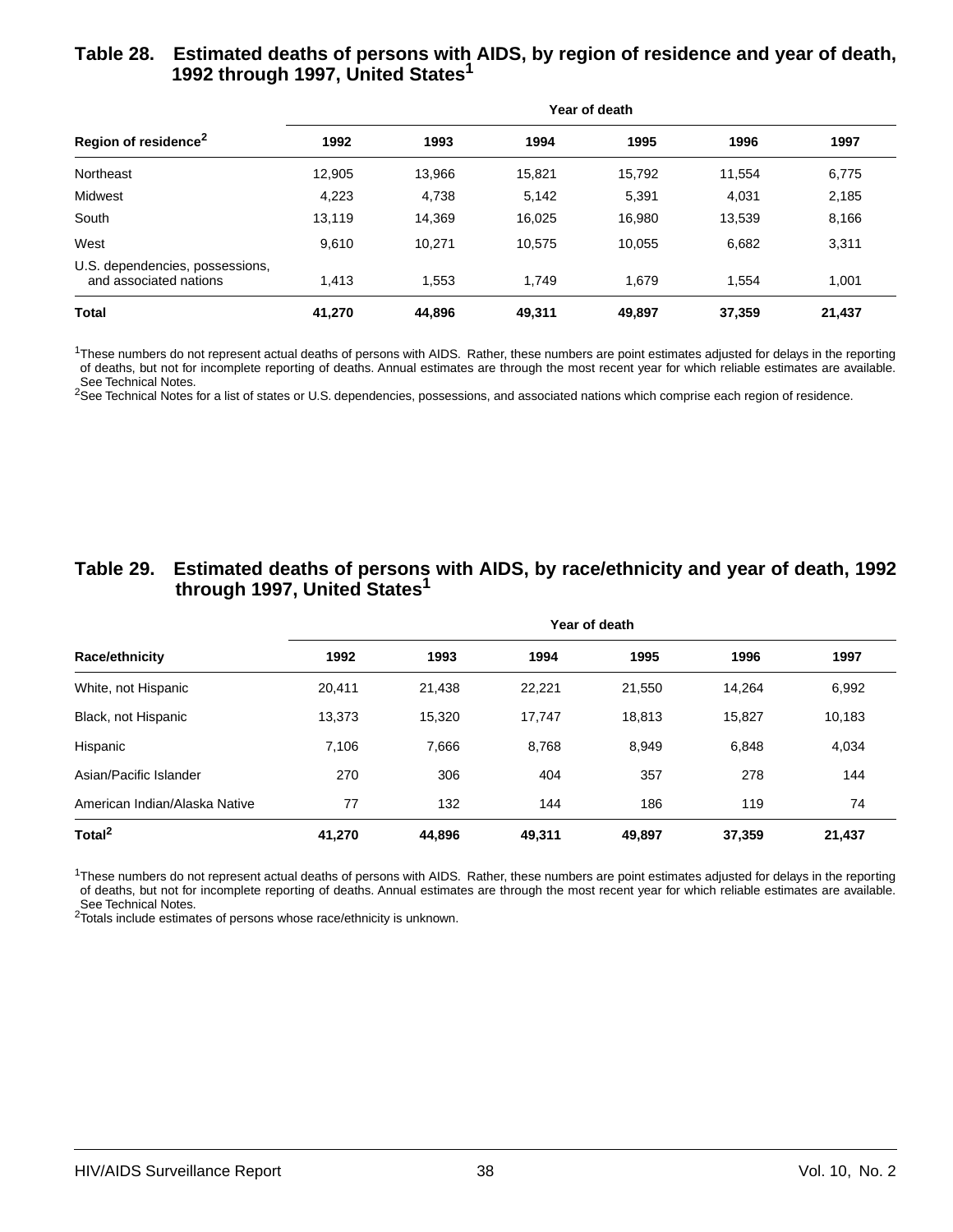#### **Table 30. Estimated deaths of persons with AIDS, by age group, sex, exposure category, and year of death, 1992 through 1997, United States1**

| Male adult/adolescent                                        | Year of death |        |        |        |        |        |  |  |  |  |
|--------------------------------------------------------------|---------------|--------|--------|--------|--------|--------|--|--|--|--|
| exposure category                                            | 1992          | 1993   | 1994   | 1995   | 1996   | 1997   |  |  |  |  |
| Men who have sex with men                                    | 22,791        | 23,634 | 24,919 | 24,369 | 16,523 | 8,348  |  |  |  |  |
| Injecting drug use                                           | 8,105         | 9,204  | 10,266 | 10,674 | 8,449  | 5,278  |  |  |  |  |
| Men who have sex with men<br>and inject drugs                | 2,783         | 3,072  | 3,382  | 3,321  | 2,488  | 1,349  |  |  |  |  |
| Hemophilia/coagulation disorder                              | 333           | 352    | 345    | 327    | 237    | 134    |  |  |  |  |
| Heterosexual contact                                         | 1,195         | 1,552  | 1,956  | 2,319  | 2,058  | 1,423  |  |  |  |  |
| Receipt of blood transfusion.<br>blood components, or tissue | 328           | 315    | 301    | 262    | 217    | 118    |  |  |  |  |
| Risk not reported or identified                              | 230           | 188    | 155    | 106    | 64     | 47     |  |  |  |  |
| Male subtotal                                                | 35,762        | 38,317 | 41,320 | 41,375 | 30,036 | 16,697 |  |  |  |  |
| Female adult/adolescent<br>exposure category                 |               |        |        |        |        |        |  |  |  |  |
| Injecting drug use                                           | 2,724         | 3,100  | 3,657  | 3,755  | 3,245  | 2,112  |  |  |  |  |
| Hemophilia/coagulation disorder                              | 20            | 16     | 25     | 30     | 27     | 21     |  |  |  |  |
| Heterosexual contact                                         | 1,978         | 2,608  | 3,437  | 3,912  | 3,422  | 2,271  |  |  |  |  |
| Receipt of blood transfusion.<br>blood components, or tissue | 246           | 234    | 229    | 226    | 173    | 98     |  |  |  |  |
| Risk not reported or identified                              | 115           | 83     | 62     | 59     | 33     | 21     |  |  |  |  |
| Female subtotal                                              | 5,083         | 6,041  | 7,411  | 7,982  | 6,900  | 4,523  |  |  |  |  |
| Pediatric (<13 years old)                                    |               |        |        |        |        |        |  |  |  |  |
| exposure category                                            | 423           | 537    | 576    | 537    | 424    | 217    |  |  |  |  |
| <b>Total</b>                                                 | 41,270        | 44,896 | 49,311 | 49,897 | 37,359 | 21,437 |  |  |  |  |

<sup>1</sup>These numbers do not represent actual deaths of persons with AIDS. Rather, these numbers are point estimates adjusted for delays in the reporting of deaths and for redistribution of cases initially reported with no identified risk, but not for incomplete reporting of deaths. Annual estimates are through the most recent year for which reliable estimates are available. See Technical Notes.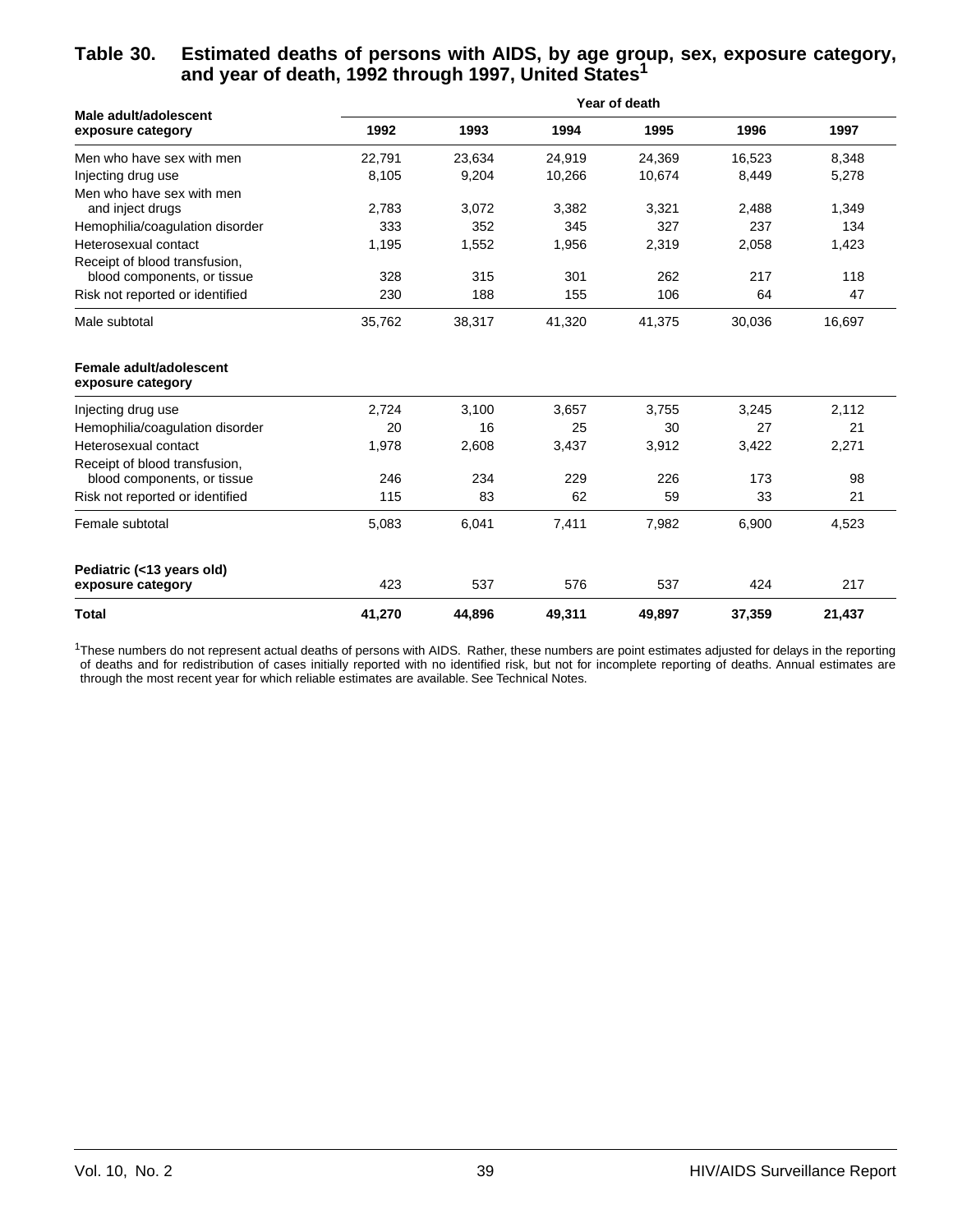## **Surveillance of AIDS**

All 50 states, the District of Columbia, U.S. dependencies, and possessions, and independent nations in free association with the United States<sup>1</sup> report AIDS cases to CDC using a uniform surveillance case definition and case report form. The original definition was modified in 1985 (MMWR 1985;34:373-75) and 1987 (MMWR 1987;36[suppl. no. 1S]:1S-15S). The case definition for adults and adolescents was modified again in 1993 (MMWR 1992;41[no. RR-17]:1-19; see also MMWR 1995;44:64-67). The revisions incorporated a broader range of AIDS-indicator diseases and conditions and used HIV diagnostic tests to improve the sensitivity and specificity of the definition. The laboratory and diagnostic criteria for the 1987 pediatric case definition (MMWR 1987;36:225-30, 235 ) were updated in 1994 (MMWR 1994;43[no. RR-12]:1-19).

For persons with laboratory-confirmed HIV infection, the 1987 revision incorporated HIV encephalopathy, wasting syndrome, and other indicator diseases that are diagnosed presumptively (i.e., without confirmatory laboratory evidence of opportunistic disease). In addition to the 23 clinical conditions in the 1987 definition, the 1993 case definition for adults and adolescents includes HIV-infected persons with CD4<sup>+</sup> T-lymphocyte counts of less than  $200/\mu$ L or a  $CD4^+$ percentage of less than 14, and persons diagnosed with pulmonary tuberculosis, recurrent pneumonia, and invasive cervical cancer.

The pediatric case definition incorporates the revised 1994 pediatric classification system for evidence of HIV infection. Children with their first positive results on Western blot or HIV detection tests before October 1994 were categorized based on the 1987 classification system. Those tested during or after October 1994 are categorized under the revised 1994 pediatric classification system. For children of any age with an AIDS-defining condition that requires evidence of HIV infection, a single positive HIV-detection test (i.e., HIV culture, HIV PCR, or HIV antigen [p24]) is sufficient for a reportable AIDS diagnosis if the diagnosis is confirmed by a physician.

Although completeness of reporting of diagnosed AIDS cases to state and local health departments varies by geographic region and patient population, studies conducted by state and local health departments indicate that reporting of AIDS cases in most areas of the United States is more than 85% complete  $(J \, Ac$ quir Immune Def Syndr, 1992;5:257-64 and Am J Public Health 1992;82:1495-99). In addition, multiple routes of exposure, opportunistic diseases diagnosed after the initial AIDS case report was submitted to CDC, and vital status may not be determined or reported for all cases. However, among persons reported with AIDS, reporting of deaths is estimated to be more than 90% complete (JAMA 1996;276:126-31). CDC estimates that fewer than 3% of AIDS cases are duplicates based on matching of the national coded surveillance database.

Included in this report are persons known to be infected with human immunodeficiency virus type 2 (HIV-2). See MMWR 1995;44:603-06.

#### **Surveillance of HIV infection**

Through December 31, 1998, 29 states and the Virgin Islands had laws or regulations requiring confidential reporting by name of all persons with confirmed HIV infection, in addition to reporting of persons with AIDS. Two other states, Connecticut and Texas, required reporting by name of HIV infection only for children less than 13 years of age; and Oregon required reporting for children less than 6 years of age. These states initiated reporting at various times after the development of serum HIV-antibody tests. Before 1991, surveillance of HIV infection was not standardized and reporting of HIV infections was based primarily on passive surveillance. Consequently, many cases reported before 1991 do not have complete information. Since then, CDC has assisted states in conducting active surveillance of HIV infections using standardized report forms and software. However, collection of demographic and risk information still varies among states.

HIV infection data should be interpreted with caution. HIV surveillance reports may not be representative of all persons infected with HIV since not all infected persons have been tested. Many HIV-reporting states offer anonymous HIV testing and home collection HIV test kits are widely available in the United States. Anonymous test results are not reported to

<sup>&</sup>lt;sup>1</sup>Included among the dependencies, possessions, and independent nations are Puerto Rico, the U.S. Virgin Islands, Guam, American Samoa, the Republic of Palau, the Republic of the Marshall Islands, the Commonwealth of the Northern Mariana Islands, and the Federated States of Micronesia. The latter 5 comprise the category "Pacific Islands, U.S." listed in tables 1 and 2.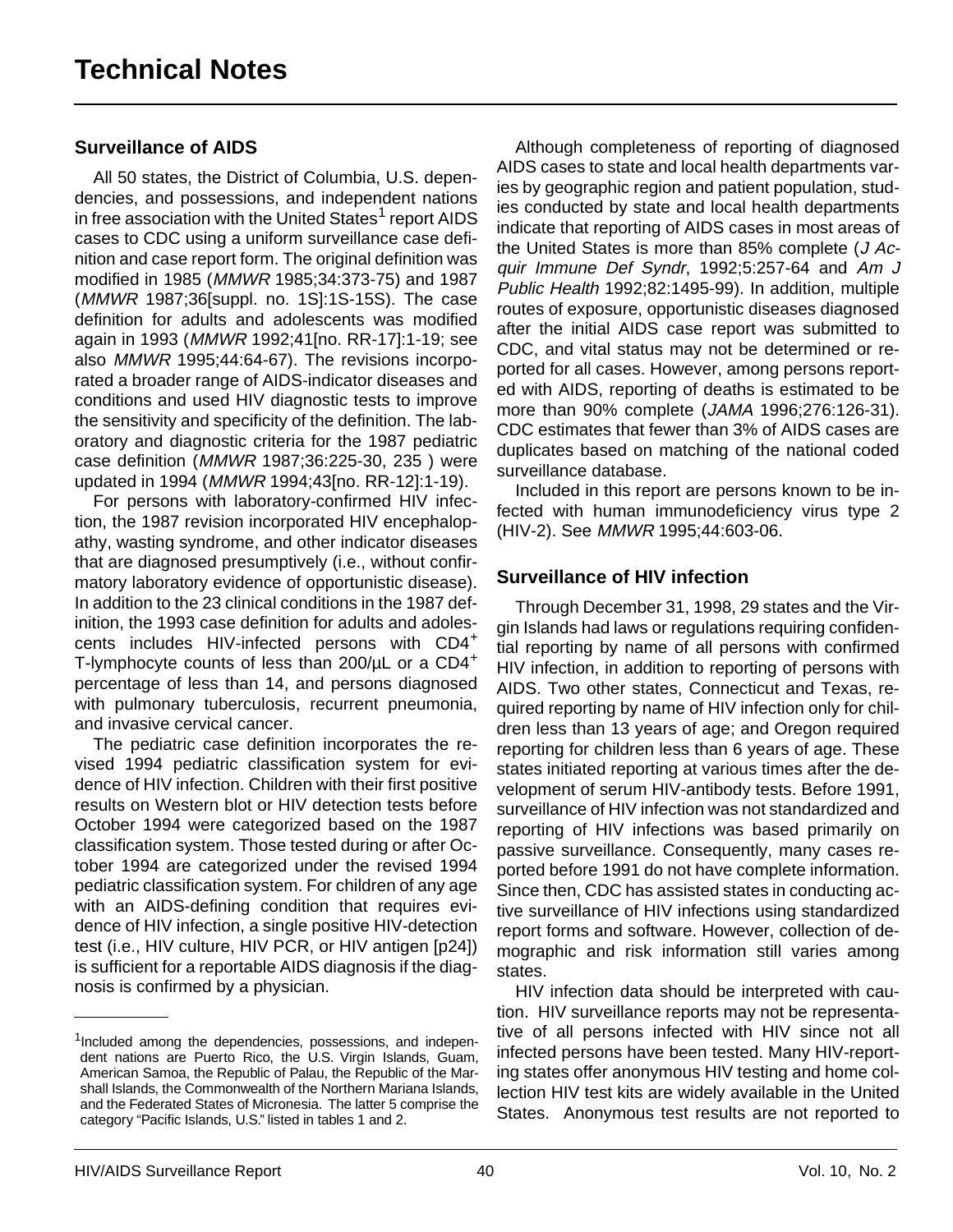state and local health departments' confidential namebased HIV registries. Therefore, confidential HIV infection reports may not represent all persons testing positive for HIV infection. Furthermore, many factors may influence testing patterns, including the extent that testing is targeted or routinely offered to specific groups and the availability of and access to medical care and testing services. These data provide a minimum estimate of the number of persons known to be HIV infected in states with confidential HIV reporting.

A few states use codes in lieu of names to conduct surveillance for HIV infection. These data are not included in the HIV data tables pending evaluations demonstrating acceptable performance under CDC guidelines and the development of methods to report such data to CDC.

For this report, persons greater than 18 months of age were considered HIV infected if they had at least one positive Western blot or positive detection test (culture, antigen, or other detection test) or had a diagnosis of HIV infection documented by a physician. Before October 1994, children less than 15 months of age were considered HIV infected if they met the definition stated in the 1987 pediatric classification system for HIV infection (MMWR 1987;36:225-30, 235). Beginning October 1994, children less than 18 months of age are considered HIV infected if they meet the definition stated in the 1994 pediatric classification system for HIV infection (MMWR 1994;43[no. RR-12]:1-10). This report also includes children who were diagnosed by a physician as HIV infected. Although many states monitor reports of children born to infected mothers, only those with documented diagnosis of HIV infection are included in this report.

Because states initiated reporting on different dates, the length of time reporting has been in place will influence the number of HIV infection cases reported. For example, data presented for a given annual period may include cases reported only during a portion of the year. Prior to statewide HIV reporting, some states collected reports of HIV infection in selected populations. Therefore, these states have reports prior to initiation of statewide confidential reporting. A state with confidential HIV infection reporting also may report persons testing positive in that state who are residents of other states. Therefore, when HIV data are presented by state of residence, persons reported prior to the date a state initiated reporting may have been reported from other states with confidential HIV infection reporting.

Over time, persons with HIV infection will be diagnosed and reported with AIDS. HIV infection cases later reported with AIDS are deleted from the HIV infection tables and added to the AIDS tables. Persons

with HIV infection may be tested at any point in the clinical spectrum of disease; therefore, the time between diagnosis of HIV infection and AIDS will vary. In addition, because surveillance practices differ, reporting and updating of clinical and vital status of cases vary among states. Completeness of reporting for HIV is estimated to be more than 85% complete (MMWR 1998;47:309-14). CDC estimates that fewer than 2% of HIV cases are duplicates based on matching of the national coded surveillance database.

Included in this report are persons known to be infected with human immunodeficiency virus type 2 (HIV-2). See MMWR 1995;44:603-06.

#### **Tabulation and presentation of data**

Data in this report are provisional. Each issue of this report includes information received by CDC through the last day of the reporting period. In the first part of the report, HIV and AIDS data are tabulated by date of report to CDC. In the second part of the report, data are statistically adjusted to correct for temporal delays in the reports of cases, deaths, and unreported risk/ exposure data in order to improve the presentation of trends in the epidemic and the risk characteristics of affected populations. Data for U.S. dependencies and possessions and for associated independent nations are included in the totals.

 Age group tabulations are based on the person's age at first documented positive HIV-antibody test for HIV infection cases, and age at diagnosis of AIDS for AIDS cases. Adult/adolescent cases include persons 13 years of age and older; pediatric cases include children under 13 years of age.

Tabulations of persons living with HIV infection and AIDS (table 1) include persons whose vital status was reported "alive" as of last update; persons whose vital status is missing or unknown are not included. Tabulations of deaths in persons with AIDS include persons whose vital status was reported "dead" as of last update; persons whose vital status is missing or unknown are not included. Caution should be used in interpreting these data because states vary in the frequency with which they review the vital status of persons reported with HIV infection and AIDS. In addition, some cases may be lost to follow-up.

 Table 4 lists AIDS case counts for each metropolitan area with an estimated 1997 population of 500,000 or more. AIDS case counts for metropolitan areas with 50,000 to 500,000 population are reported as a combined subtotal. On December 31, 1992, the Office of Management and Budget announced new Metropolitan Statistical Area (MSA) definitions, which reflect changes in the U.S. population as determined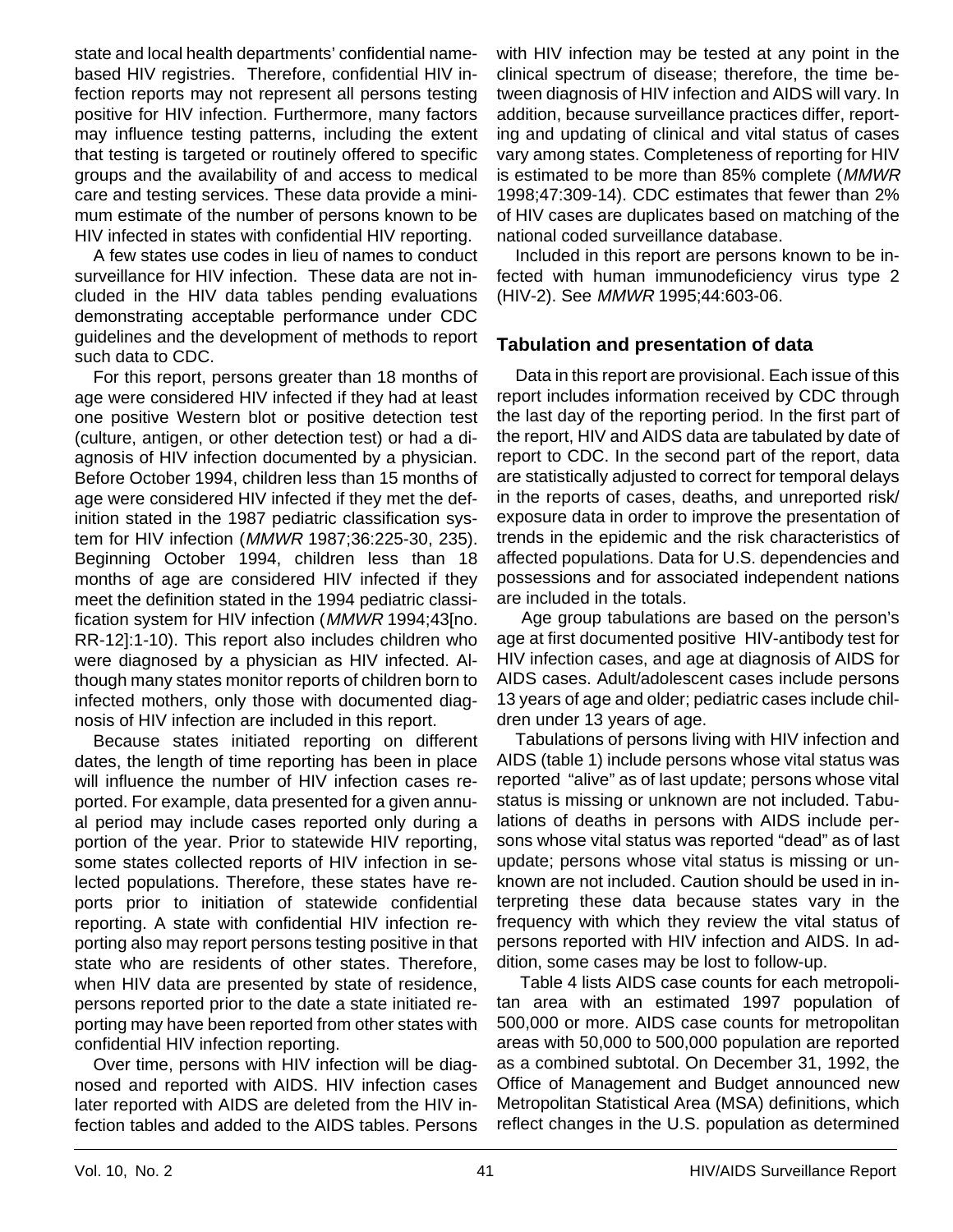by the 1990 census. These definitions were updated most recently on June 30, 1998. The cities and counties which compose each metropolitan area listed in table 4 are provided in the publication "Metropolitan Areas as of June 30, 1998" (available by calling the National Technical Information Service, 1-703-487- 4650, and ordering accession no. PB98-502198 or by visiting www.census.gov/population/www/estimates/ metrodef.html). Standards for defining central and outlying counties of metropolitan areas were published in the Federal Register (FR 1990;55:12154- 60).

The metropolitan area definitions are the MSAs for all areas except the 6 New England states. For these states, the New England County Metropolitan Areas (NECMA) are used. Metropolitan areas are named for a central city in the MSA or NECMA, may include several cities or counties, and may cross state boundaries. For example, AIDS cases and annual rates presented for the District of Columbia in table 2 include only persons residing within the geographic boundaries of the District. AIDS cases and annual rates for Washington, D.C., in table 4, include persons residing within the several counties in the metropolitan area, including counties in Maryland, Virginia, and West Virginia. State or metropolitan area data tabulations are based on the person's residence at first positive HIV-antibody test result for HIV infection cases, and residence at diagnosis for the first AIDS indicator condition(s) for AIDS cases.

Regions of residence included in this report are defined as follows. Northeast: Connecticut, Maine, Massachusetts, New Hampshire, New Jersey, New York, Pennsylvania, Rhode Island, and Vermont; Midwest: Illinois, Indiana, Iowa, Kansas, Michigan, Minnesota, Missouri, Nebraska, North Dakota, Ohio, South Dakota, and Wisconsin; South: Alabama, Arkansas, Delaware, District of Columbia, Florida, Georgia, Kentucky, Louisiana, Maryland, Mississippi, North Carolina, Oklahoma, South Carolina, Tennessee, Texas, Virginia, and West Virginia; West: Alaska, Arizona, California, Colorado, Hawaii, Idaho, Montana, Nevada, New Mexico, Oregon, Utah, Washington, and Wyoming; Territories: Guam, Puerto Rico, the U.S. Pacific Islands listed in the footnote on the first page of these technical notes, and the U.S. Virgin Islands.

Estimated AIDS incidence (tables 22, 23, and 24), estimated AIDS incidence trends (figures 7 through 11), estimated persons living with AIDS (tables 25, 26, and 27), and estimated deaths (tables 28, 29, and 30) are not actual counts of persons reported to the surveillance system. The estimates are adjusted for delays in reporting of cases and deaths and are based on a number of assumptions. While these tables use the best estimates currently available, there is inherent uncertainty in these estimates (Lecture Notes in Biomathematics 1989;83:58-88). Small numbers must be interpreted with caution because the inherent uncertainty in estimates is greater for small numbers.

#### **Exposure categories**

For surveillance purposes, HIV infection cases and AIDS cases are counted only once in a hierarchy of exposure categories. Persons with more than one reported mode of exposure to HIV are classified in the exposure category listed first in the hierarchy, except for men with both a history of sexual contact with other men and injecting drug use. They make up a separate exposure category.

"Men who have sex with men" cases include men who report sexual contact with other men (i.e., homosexual contact) and men who report sexual contact with both men and women (i.e., bisexual contact). "Heterosexual contact" cases are in persons who report specific heterosexual contact with a person with, or at increased risk for, HIV infection (e.g., an injecting drug user).

Adults/adolescents born, or who had sex with someone born, in a country where heterosexual transmission was believed to be the predominant mode of HIV transmission (formerly classified as Pattern-II countries by the World Health Organization) are no longer classified as having heterosexually-acquired AIDS. Similar to case reports for other persons who are reported without behavioral or transfusion risks for HIV, these reports are now classified (in the absence of other risk information which would classify them in another exposure category) as "no risk reported or identified" (MMWR 1994;43:155-60). Children whose mother was born, or whose mother had sex with someone born, in a Pattern II country are now classified (in the absence of other risk information which would classify them into another exposure category) as "Mother with/at risk for HIV infection: has HIV infection, risk not specified."

"No risk reported or identified" (NIR) cases are in persons with no reported history of exposure to HIV through any of the routes listed in the hierarchy of exposure categories. NIR cases include persons who are currently under investigation by local health department officials; persons whose exposure history is incomplete because they died, declined to be interviewed, or were lost to follow up; and persons who were interviewed or for whom other follow-up information was available and no exposure mode was identified. Persons who have an exposure mode identified